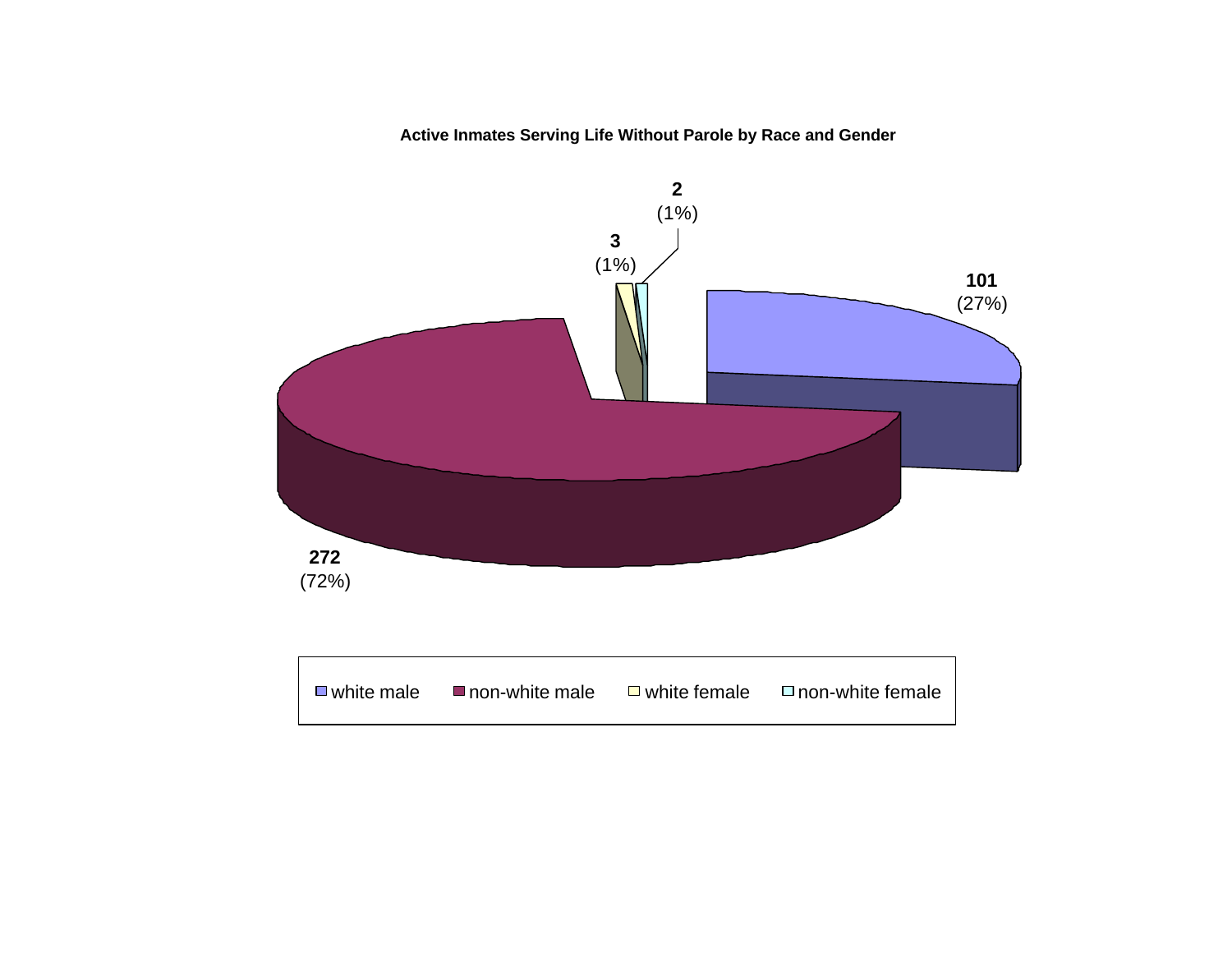

### **Active Inmates Serving Life Without Parole by Prior Incarcerations**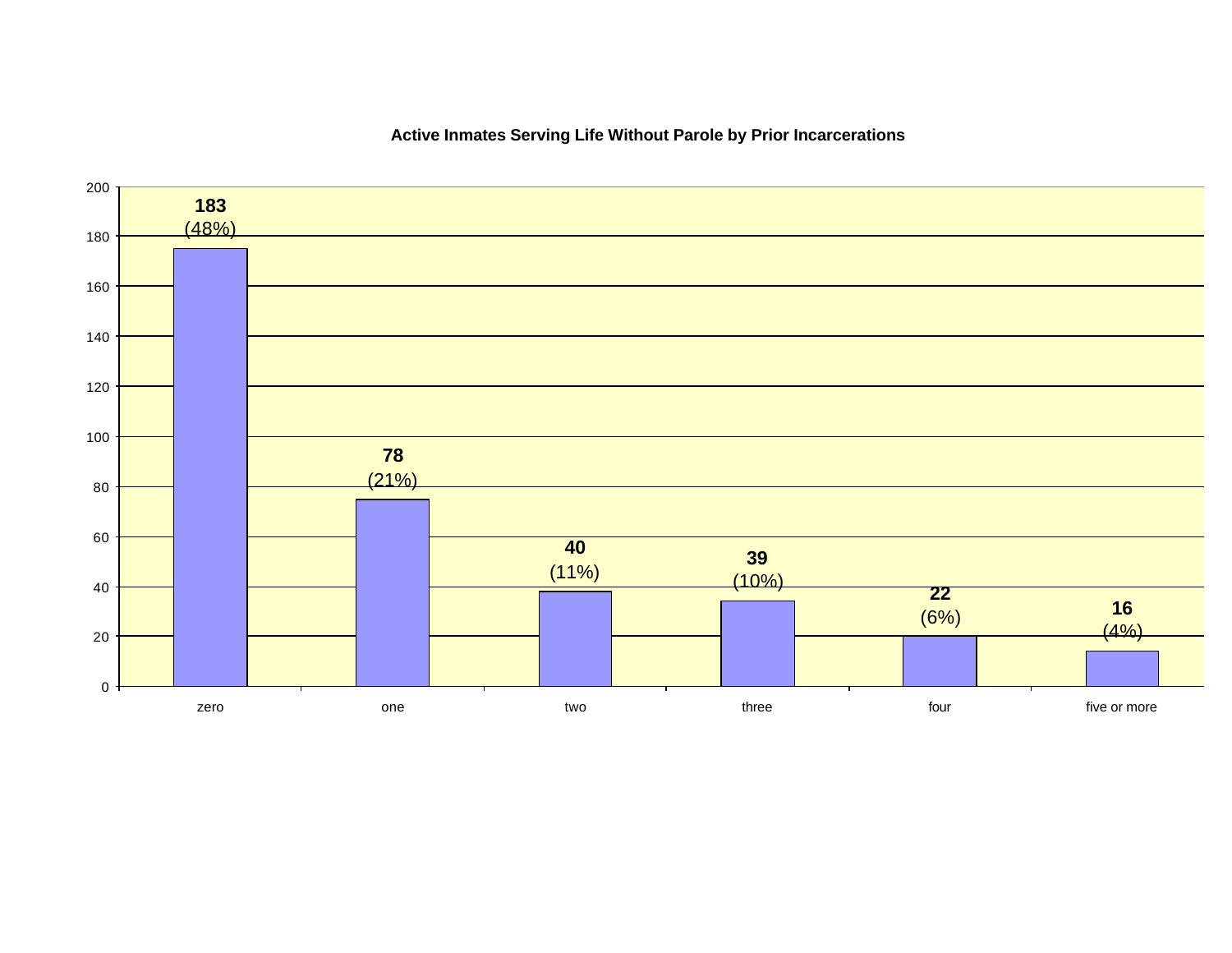**Active Inmates Serving LWOP by Crime Type**



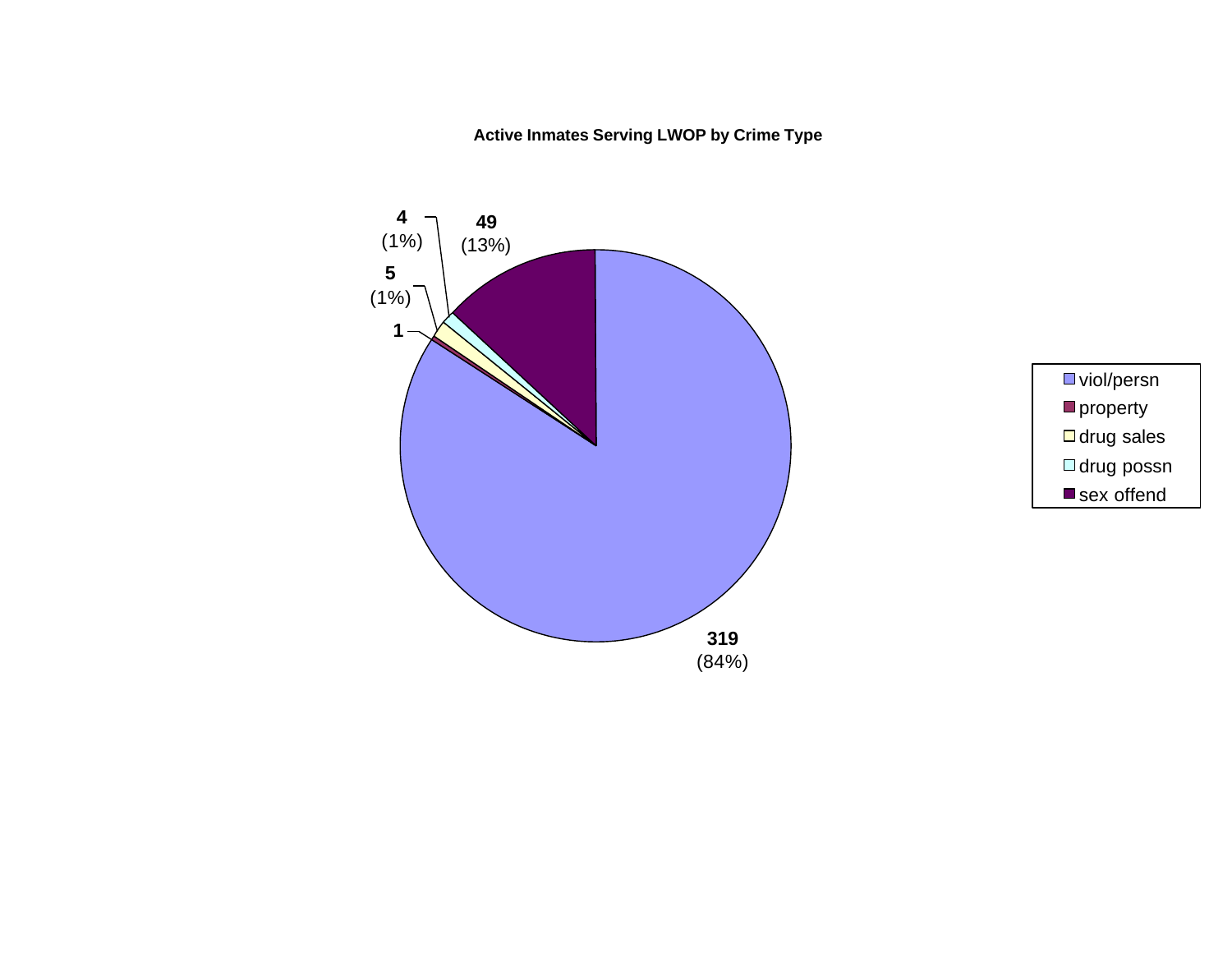Georgia Department of Corrections Page 1 Run 08/17/04 8:16 am Office of Planning and Analysis

#### Inmate statistical profile

TABLE OF CONTENTS FOR ACTIVE PRISONERS EXCLUDING JAIL

Title PAGE ----- ---- RACE AND SEX............................ 2 Culture Fair IQ Scores.................. 3 Self-Rpt Socioeconomic Class............ 4 Self-Rpt Environment To Age 16.......... 5 Self-Rpt Education Level................ 6 Functional Reading Level (WRAT Scores).. 7 Functional Math Level (WRAT Scores)..... 8 Functional Spelling Level (WRAT Scores). 9 Self-Rpt Guardian Status To Age 16......10 Self-Rpt Employment Status Before Prison11 Self-Rpt Marital Status At Admission....12 Self-Rpt Number Of Children At Admission13 Self-Rpt Religious Affiliation..........14 Self-Rpt Family Behavior Patterns \*.....15 Inmate Diagnostic Behavior Problem \*....16 Physical Profile (General Condition)....17 Security Status............................18 Number Of Sentences.....................19 Number Of Disciplinaries................20 Number Of Escapes.........................21 Number Of Prior Georgia Incarcerations \*22 Number Of Transfers.....................23 County Of Conviction....................24 Circ Of Conviction........................27 Home County.............................29 Prison Sentence In Years................32 Probation To Follow Prison...............33 Admission Type.............................34 Release Type................................35 Inst By Group..............................36 Institution.............................37 Misdemeanors And Felonies...............38 Crimes By Group..............................39 Most Serious Offense....................40 Most Serious Crime Type.................41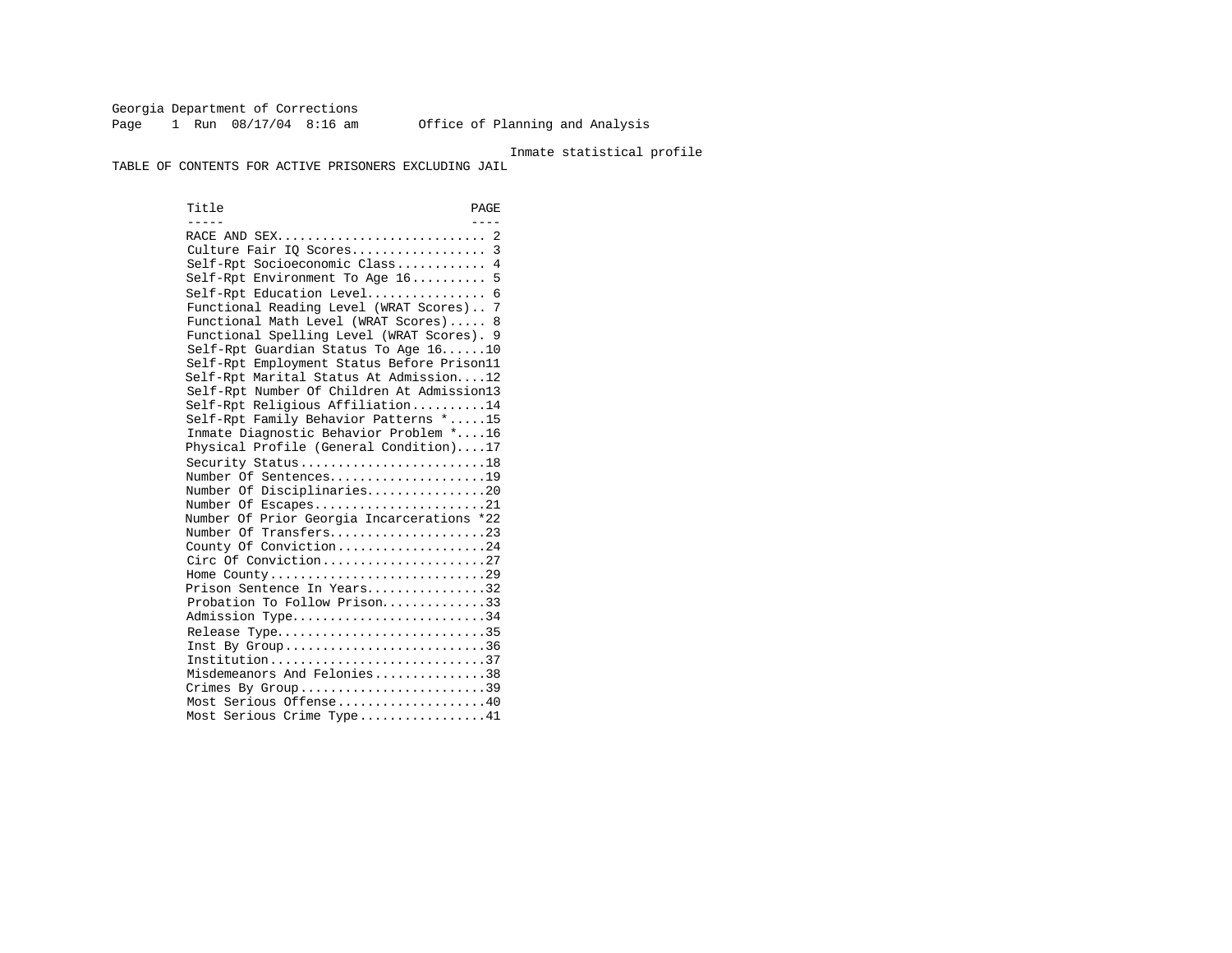Page 2 Run  $08/17/04$  8:16 am

#### Inmate statistical profile

Sample: ACTIVE PRISONERS EXCLUDING JAIL Requestor: Statistics Active inmates 08/17/2004

RACE AND SEX by current age & sex

|                                                                  |                              |                                                      | M E N                                           |                                                                               |                                            |                                                                                                                               |                                                                           | <b>WOMEN</b>                                  |                                                                            |                                                                       |                                               |
|------------------------------------------------------------------|------------------------------|------------------------------------------------------|-------------------------------------------------|-------------------------------------------------------------------------------|--------------------------------------------|-------------------------------------------------------------------------------------------------------------------------------|---------------------------------------------------------------------------|-----------------------------------------------|----------------------------------------------------------------------------|-----------------------------------------------------------------------|-----------------------------------------------|
| RACE AND SEX                                                     | Age<br>  00-21               | Age<br>$ 22-39 $                                     | Age<br>$ 40-54 $                                | Age<br>$\frac{1}{6}$   55-99                                                  | Men<br>ိ<br>% Total                        | Age<br>00-21                                                                                                                  | Age<br>$ 22-39 $                                                          | Age<br>$ 40-54 $                              | Age<br>$ 55-99 $                                                           | Women<br>% Total<br>ႜ                                                 | Grand<br>Total<br>°≈                          |
| WHITE MALE<br>NON WHITE MALE<br>WHITE FEMALE<br>NON WHITE FEMALE | 50<br>50<br>0<br>0<br>0<br>0 | 51<br>24<br>159<br>76<br>0<br>0<br>0<br>$\mathbf{0}$ | 34<br>26<br>74<br>98<br>0<br>$\Omega$<br>0<br>0 | 15<br>52<br>14<br>48<br>0<br>$\overline{0}$<br>$\mathbf{0}$<br>0 <sup>1</sup> | 101<br>27<br>272<br>73<br>0<br>0<br>0<br>0 | $\Omega$<br>0<br>$\mathbf 0$<br>$\mathbf 0$<br>$\mathsf{O}\xspace$<br>$\overline{0}$<br>$\mathsf{O}\xspace$<br>0 <sup>1</sup> | 0<br>$\Omega$<br>$\mathbf 0$<br>$\mathbf 0$<br>$\overline{2}$<br>67<br>33 | O<br>$\Omega$<br>0<br>$\mathbf 0$<br>50<br>50 | 0<br>0<br>$\mathbf 0$<br>$\overline{0}$<br>0<br>$\Omega$<br>$\overline{0}$ | $\Omega$<br>$\Omega$<br>$\mathbf 0$<br>$\Omega$<br>3<br>60<br>40<br>2 | 101<br>27<br>272<br>72<br>3<br>$\overline{a}$ |
| Total reported                                                   | 2 100                        | 210 100                                              | 132 100                                         | 29 100                                                                        | 373 100                                    | $\mathbf 0$<br>0                                                                                                              | 3 100                                                                     | 2 100                                         | $\Omega$<br>0 <sup>1</sup>                                                 | 5 100                                                                 | 378 100                                       |
| Percent reported                                                 | 100.0                        | 100.0                                                | 100.0                                           | 100.0                                                                         | 100.0                                      | $\cdot$ 0                                                                                                                     | 100.0                                                                     | 100.0                                         | $\cdot$ 0                                                                  | 100.0                                                                 | 100.0                                         |
| NOT REPORTED                                                     | 0                            | $\mathbf 0$                                          | $\mathbf 0$                                     | $\Omega$                                                                      | 0                                          | 0                                                                                                                             | $\mathbf 0$                                                               | $\mathbf 0$                                   | $\mathbf 0$                                                                | $\mathbf 0$                                                           | $\Omega$                                      |
| Total                                                            | $\overline{2}$               | 210                                                  | 132                                             | 29                                                                            | 373                                        | 0                                                                                                                             | 3                                                                         | $\overline{c}$                                | 0                                                                          | 5                                                                     | 378                                           |
| AVERAGE AGE                                                      | 20.50                        | 31.34                                                | 45.80                                           | 60.48                                                                         | 38.66                                      | .00                                                                                                                           | 31.00                                                                     | 47.50                                         | .00                                                                        | 37.60                                                                 | 38.65                                         |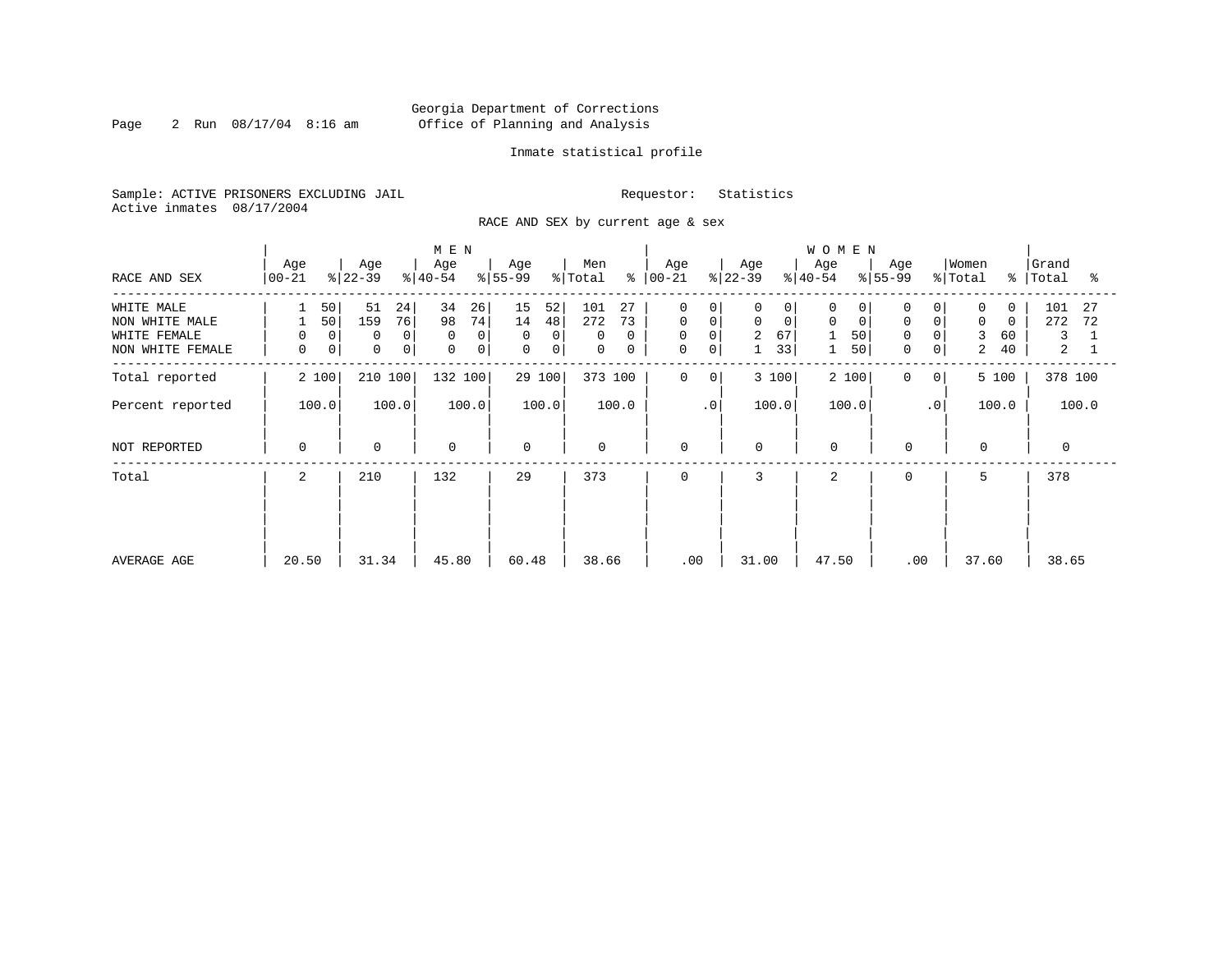Page 3 Run  $08/17/04$  8:16 am

#### Inmate statistical profile

Sample: ACTIVE PRISONERS EXCLUDING JAIL Requestor: Statistics Active inmates 08/17/2004

Culture Fair IQ Scores by current age & sex

|                           |                  |                                  | M E N                 |                                            |                            |                                                                 |                           | <b>WOMEN</b>                     |                                                      |                            |                      |
|---------------------------|------------------|----------------------------------|-----------------------|--------------------------------------------|----------------------------|-----------------------------------------------------------------|---------------------------|----------------------------------|------------------------------------------------------|----------------------------|----------------------|
| IQ Score                  | Age<br>$00 - 21$ | Age<br>$ 22-39 $                 | Age<br>$ 40-54 $      | Age<br>$ 55-99 $                           | Men<br>$\frac{1}{2}$ Total | Age<br>$8   00 - 21$                                            | Age<br>$ 22-39 $          | Age<br>$ 40-54 $                 | Age<br>$ 55-99$                                      | Women<br>% Total<br>ႜ      | Grand<br>Total<br>ႜ  |
| LESS THAN 70<br>70 AND UP | 0<br>0<br>2 100  | $\overline{a}$<br>4<br>98<br>182 | 12<br>10<br>103<br>90 | $\overline{0}$<br>0 <sup>1</sup><br>24 100 | 16<br>5<br>311<br>95       | $\mathbf 0$<br>0 <sup>1</sup><br>$\mathsf{O}$<br>0 <sup>1</sup> | 0<br>$\mathbf 0$<br>3 100 | $\Omega$<br>$\mathbf 0$<br>2 100 | 0<br>0 <sup>1</sup><br>$\mathbf 0$<br>0 <sup>1</sup> | 0<br>$\mathbf{0}$<br>5 100 | 16<br>5<br>95<br>316 |
| Total reported            | 2 100            | 186 100                          | 115 100               | 24 100                                     | 100<br>327                 | $\mathbf 0$<br>0                                                | 3 100                     | 2 100                            | 0<br>$\overline{0}$                                  | 5 100                      | 332 100              |
| Percent reported          | 100.0            | 88.6                             | 87.1                  | 82.8                                       | 87.7                       | $\cdot$ 0                                                       | 100.0                     | 100.0                            | $\cdot$ 0                                            | 100.0                      | 87.8                 |
| NOT REPORTED              | 0                | 24                               | 17                    | 5                                          | 46                         | 0                                                               | 0                         | $\mathbf 0$                      | $\mathbf 0$                                          | $\mathbf 0$                | 46                   |
| Total                     | 2                | 210                              | 132                   | 29                                         | 373                        | 0                                                               | 3                         | 2                                | 0                                                    | 5                          | 378                  |
|                           |                  |                                  |                       |                                            |                            |                                                                 |                           |                                  |                                                      |                            |                      |
|                           |                  |                                  |                       |                                            |                            |                                                                 |                           |                                  |                                                      |                            |                      |
| AVERAGE IQ                | 90.00            | 101.45                           | 94.77                 | 99.50                                      | 98.89                      | .00                                                             | 113.67                    | 91.00                            | .00                                                  | 104.60                     | 98.97                |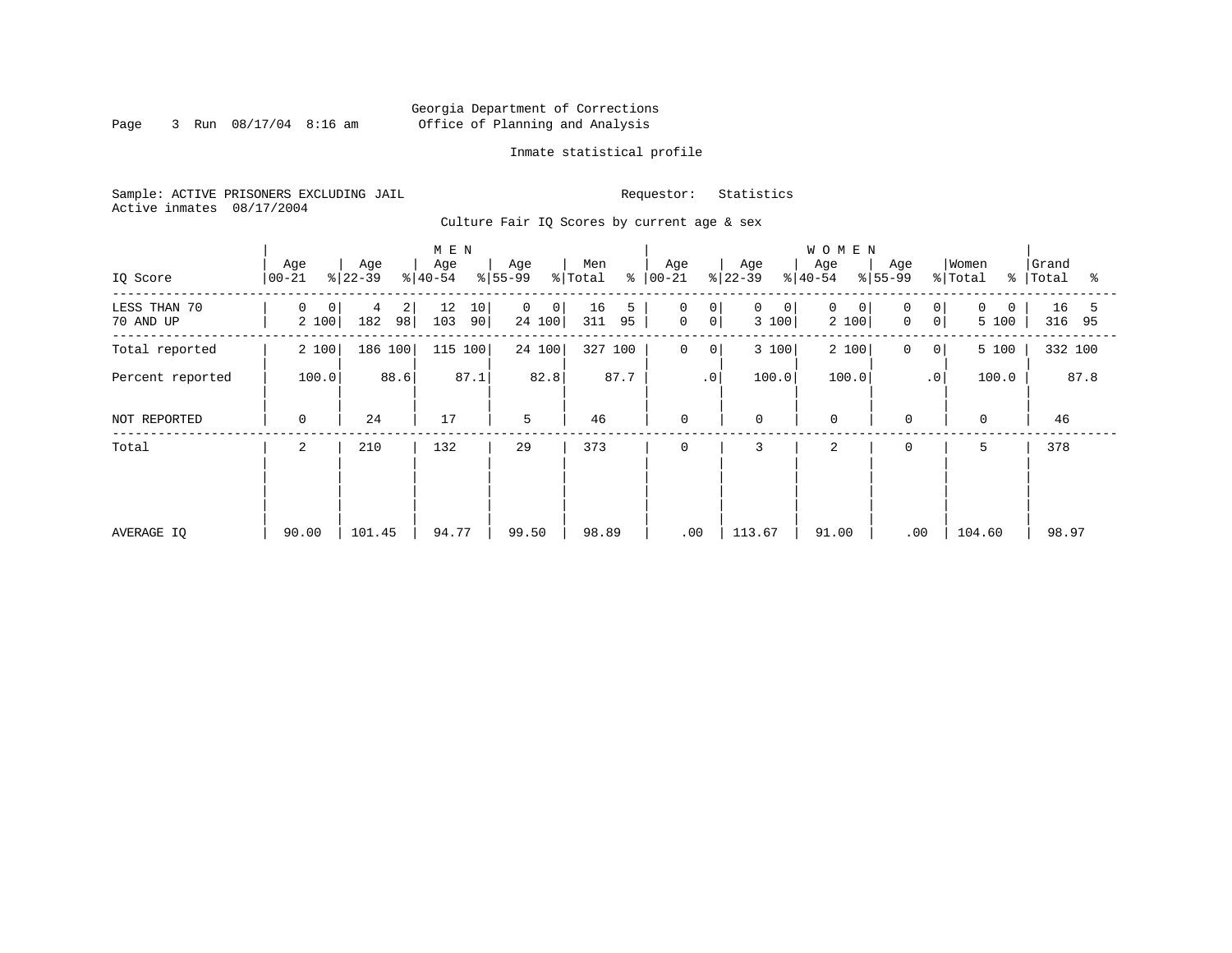Page 4 Run  $08/17/04$  8:16 am

#### Inmate statistical profile

Sample: ACTIVE PRISONERS EXCLUDING JAIL Requestor: Statistics Active inmates 08/17/2004

Self-Rpt Socioeconomic Class by current age & sex

|                     | M E N            |                |                  |      |                  |                         |                  |             |                |      |                   |                 |                 |       | <b>WOMEN</b>     |       |                    |                 |                  |          |                |      |
|---------------------|------------------|----------------|------------------|------|------------------|-------------------------|------------------|-------------|----------------|------|-------------------|-----------------|-----------------|-------|------------------|-------|--------------------|-----------------|------------------|----------|----------------|------|
| Socioeconomic Class | Age<br>$00 - 21$ |                | Age<br>$ 22-39 $ |      | Age<br>$ 40-54 $ |                         | Age<br>$8 55-99$ |             | Men<br>% Total | ి    | Age<br>$ 00 - 21$ |                 | Age<br>$ 22-39$ |       | Age<br>$8 40-54$ |       | Age<br>$8155 - 99$ |                 | Women<br>% Total | %        | Grand<br>Total | °    |
| WELFARE             | 0                | 0              | 10               | 5    | 8                | 6                       |                  | 4           | 19             |      | 0                 | 0               | 0               | 0     |                  | 0     | 0                  | $\overline{0}$  | 0                |          | 19             |      |
| OCC EMPLOY          | 0                | 0              | 10               | 5    | 7                | 5                       | $\mathbf 0$      | $\mathbf 0$ | 17             |      | $\Omega$          | $\mathbf 0$     | 0               |       | $\Omega$         |       | $\mathbf 0$        | 0               | $\mathbf 0$      | $\Omega$ | 17             |      |
| MINIMUM STD         | 2 100            |                | 111              | 55   | 66               | 51                      | 13               | 46          | 192            | 53   | $\Omega$          | $\Omega$        | 0               |       |                  | 50    | $\mathbf 0$        | 0 <sup>1</sup>  |                  | 20       | 193            | 53   |
| MIDDLE              | 0                | $\mathbf{0}$   | 68               | 34   | 44               | 34                      | 13               | 46          | 125            | 35   | 0                 | 0               | $\overline{2}$  | 67    |                  | 50    | 0                  | 0 <sup>1</sup>  | 3                | 60       | 128            | 35   |
| OTHER               | 0                | 0 <sup>1</sup> | 2                | 1    | 4                | $\overline{\mathbf{3}}$ |                  | 4           |                | 2    | 0                 | $\mathbf 0$     |                 | 33    | $\Omega$         | 0     | 0                  | 0 <sup>1</sup>  |                  | 20       | 8              |      |
| Total reported      | 2 100            |                | 201 100          |      | 129              | 100                     |                  | 28 100      | 360 100        |      | 0                 | 0 <sup>1</sup>  |                 | 3 100 |                  | 2 100 | $\mathbf 0$        | 0 <sup>1</sup>  |                  | 5 100    | 365 100        |      |
| Percent reported    |                  | 100.0          |                  | 95.7 |                  | 97.7                    |                  | 96.6        |                | 96.5 |                   | .0 <sup>′</sup> |                 | 100.0 |                  | 100.0 |                    | .0 <sup>1</sup> |                  | 100.0    |                | 96.6 |
| NOT RPTD            | 0                |                | 9                |      | 3                |                         |                  |             | 13             |      | $\mathbf 0$       |                 | $\mathbf 0$     |       | $\mathbf 0$      |       | $\mathbf 0$        |                 | 0                |          | 13             |      |
| Total               | 2                |                | 210              |      | 132              |                         | 29               |             | 373            |      | 0                 |                 | 3               |       | 2                |       | 0                  |                 | 5                |          | 378            |      |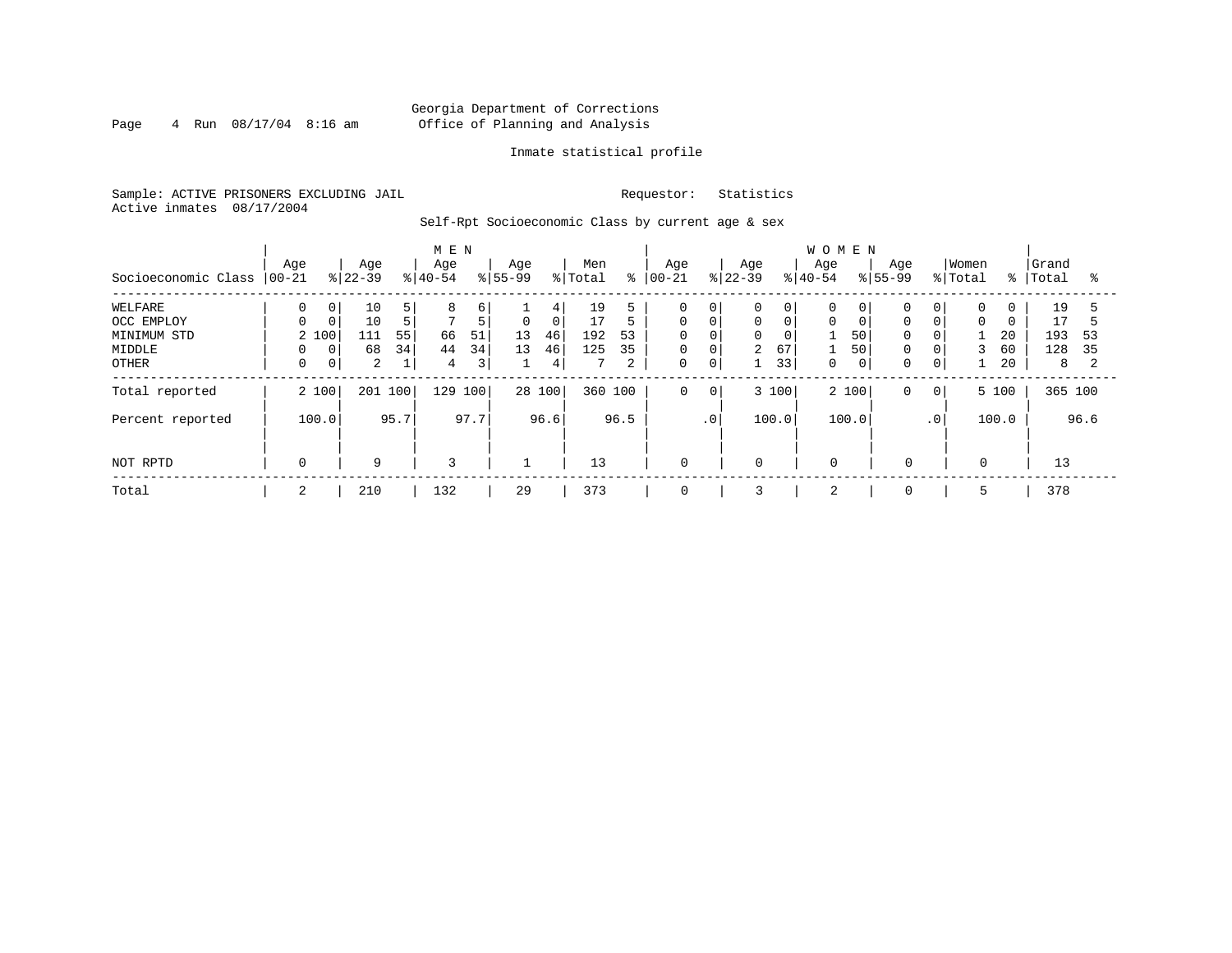Page 5 Run  $08/17/04$  8:16 am

#### Inmate statistical profile

Sample: ACTIVE PRISONERS EXCLUDING JAIL Requestor: Statistics Active inmates 08/17/2004

Self-Rpt Environment To Age 16 by current age & sex

|                  |                  |             |                  |      | M E N            |                |                 |       |                |      |                   |             |                  |                 | <b>WOMEN</b>    |       |                    |                 |                  |               |                |      |
|------------------|------------------|-------------|------------------|------|------------------|----------------|-----------------|-------|----------------|------|-------------------|-------------|------------------|-----------------|-----------------|-------|--------------------|-----------------|------------------|---------------|----------------|------|
| Environment      | Age<br>$ 00-21 $ |             | Age<br>$ 22-39 $ |      | Age<br>$8 40-54$ |                | Age<br>$ 55-99$ |       | Men<br>% Total | ి    | Age<br>$ 00 - 21$ |             | Age<br>$8 22-39$ |                 | Age<br>$ 40-54$ |       | Age<br>$8155 - 99$ |                 | Women<br>% Total | $\frac{8}{6}$ | Grand<br>Total | °    |
| RURAL/FARM       | 0                | 0           |                  | 0    | 4                | 3              | 4               | 14    | 9              | 2    | $\Omega$          | 0           | 0                | $\overline{0}$  | $\Omega$        | 0     | $\mathbf 0$        | $\overline{0}$  | 0                | 0             | 9              |      |
| RURAL/NFARM      |                  | $\mathbf 0$ |                  | 3    | 9                | $\overline{7}$ | 3               | 10    | 19             | 5    | $\Omega$          | $\mathbf 0$ |                  | 33              |                 | 50    | 0                  | $\overline{0}$  | $\overline{2}$   | 40            | 21             | 6    |
| S.M.S.A          |                  | 50          | 93               | 46   | 44               | 34             | 8               | 28    | 146            | 40   | 0                 | $\Omega$    | 0                | 0               | $\Omega$        |       | $\mathbf 0$        | 0               | $\Omega$         | $\Omega$      | 146            | 40   |
| URBAN            |                  | $\mathbf 0$ | 38               | 19   | 26               | 20             | $\overline{2}$  | 7     | 66             | 18   | $\mathbf 0$       | $\mathbf 0$ |                  | 33 <sup>1</sup> |                 | 50    | 0                  | 0               | 2                | 40            | 68             | 19   |
| SMALL TOWN       |                  | 50          | 61               | 30   | 45               | 35             | 12              | 41    | 119            | 33   | 0                 | $\mathbf 0$ |                  | 33              | $\Omega$        |       | 0                  | 0               |                  | 20            | 120            | 33   |
| OTHER            | 0                | 0           |                  | 0    |                  | $\mathbf{a}$   | $\mathbf 0$     | 0     | 2              |      | 0                 | $\mathbf 0$ | 0                | 0               | $\Omega$        |       | $\mathbf 0$        | $\overline{0}$  | 0                | 0             | 2              |      |
| Total reported   |                  | 2 100       | 201 100          |      | 129              | 100            | 29              | 100   | 361 100        |      | 0                 | $\Omega$    |                  | 3 100           |                 | 2 100 | $\mathbf 0$        | 0 <sup>1</sup>  |                  | 5 100         | 366 100        |      |
| Percent reported |                  | 100.0       |                  | 95.7 |                  | 97.7           |                 | 100.0 |                | 96.8 |                   | $\cdot$ 0   |                  | 100.0           | 100.0           |       |                    | .0 <sup>1</sup> |                  | 100.0         |                | 96.8 |
|                  |                  |             |                  |      |                  |                |                 |       |                |      |                   |             |                  |                 |                 |       |                    |                 |                  |               |                |      |
| NOT RPTD         | $\Omega$         |             | 9                |      | 3                |                | $\Omega$        |       | 12             |      | $\mathbf 0$       |             | $\Omega$         |                 | $\mathbf 0$     |       | $\mathbf 0$        |                 | $\Omega$         |               | 12             |      |
| Total            | 2                |             | 210              |      | 132              |                | 29              |       | 373            |      | $\mathbf 0$       |             | 3                |                 | 2               |       | $\mathbf 0$        |                 |                  |               | 378            |      |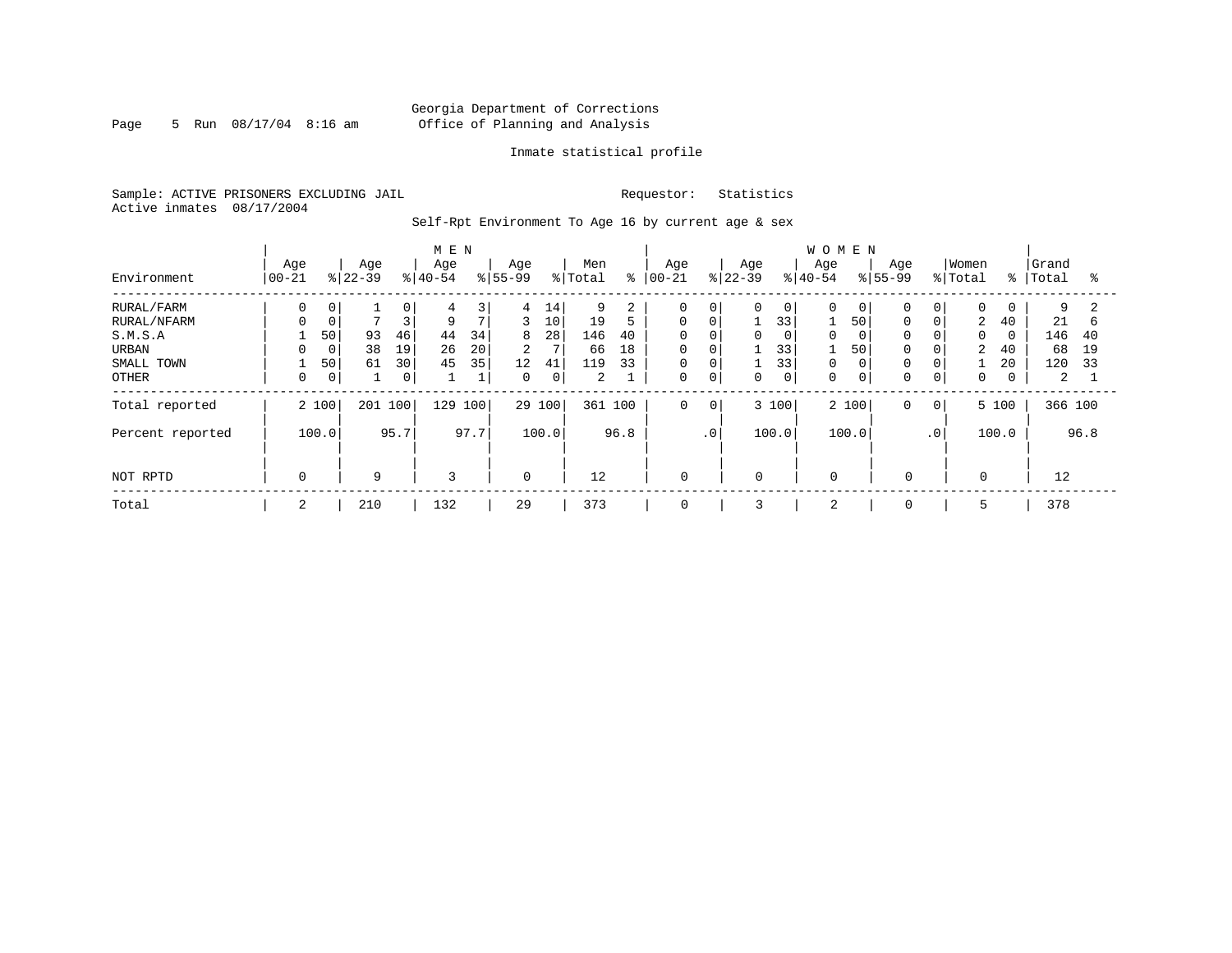Page 6 Run  $08/17/04$  8:16 am

#### Inmate statistical profile

Sample: ACTIVE PRISONERS EXCLUDING JAIL Requestor: Statistics Active inmates 08/17/2004

Self-Rpt Education Level by current age & sex

|                     |                  |                  | M E N            |                      |                |                      |                  | <b>WOMEN</b>     |                          |                               |                       |
|---------------------|------------------|------------------|------------------|----------------------|----------------|----------------------|------------------|------------------|--------------------------|-------------------------------|-----------------------|
| Education Level     | Age<br>$ 00-21$  | Age<br>$ 22-39 $ | Age<br>$ 40-54 $ | Age<br>$ 55-99 $     | Men<br>% Total | Age<br>$8   00 - 21$ | Age<br>$ 22-39 $ | Age<br>$8 40-54$ | Age<br>$ 55-99$          | Women<br>% Total<br>$\approx$ | Grand<br> Total<br>°≈ |
| LESS THAN GRADE 7   |                  | 3<br>6           | 5<br>4           | 10 <sup>°</sup><br>3 | 14<br>4        | 0<br>0               | 0                | 0                |                          | 0                             | 14                    |
| GRADE 7             | $\mathbf 0$      | 3<br>6           | б<br>8           | 7<br>2               | 16<br>4        | 0<br>0               | 0<br>0           | 0                | $\Omega$<br>0            | $\mathbf 0$                   | 16                    |
| GRADE 8             | 50               | 12<br>24         | 7<br>9           | 14                   | 38<br>10       | $\Omega$<br>0        | $\Omega$         | 0                | $\Omega$                 | $\Omega$                      | 38<br>10              |
| GRADE 9             | $\Omega$         | 27<br>13         | 12<br>16         | 14                   | 47<br>13       | 0                    | 33               | $\Omega$         |                          | 20                            | 48<br>13              |
| GRADE 10            | 50               | 21<br>43         | 24<br>31         | 3                    | 76<br>21       | 0<br>$\Omega$        | $\mathbf 0$      | 50               | $\Omega$                 | 20                            | 77<br>21              |
| GRADE 11            | 0                | 17<br>35         | 12<br>9          | 14<br>4              | 14<br>51       | 0                    | 2<br>67          | $\Omega$         |                          | $\overline{2}$<br>40          | 53<br>14              |
| GRADE 12            | 0                | 38<br>19         | 13<br>17         | 17                   | 16<br>60       | 0<br>$\mathbf 0$     | 0<br>$\Omega$    | 50               | $\Omega$                 | 20                            | 61<br>17              |
| MORE THAN GRADE 12  | $\mathbf 0$<br>0 | 25<br>12         | 24<br>31         | 21<br>6              | 62<br>17       | 0<br>0               | 0<br>$\Omega$    | 0<br>0           | $\Omega$<br>0            | $\Omega$                      | 62<br>17              |
| Total reported      | 2 100            | 204 100          | 129 100          | 29 100               | 364 100        | $\Omega$<br>0        | 3 100            | 2 100            | $\Omega$<br>$\mathbf{0}$ | 5 100                         | 369 100               |
| Percent reported    | 100.0            | 97.1             | 97.7             | 100.0                | 97.6           | $\cdot$ 0            | 100.0            | 100.0            | $\cdot$ 0                | 100.0                         | 97.6                  |
| NOT REPORTED        | $\Omega$         | 6                | 3                | $\Omega$             | 9              | 0                    | $\Omega$         | 0                | 0                        | 0                             | 9                     |
| Total               | 2                | 210              | 132              | 29                   | 373            | $\Omega$             | 3                | $\overline{2}$   | $\Omega$                 | 5                             | 378                   |
|                     |                  |                  |                  |                      |                |                      |                  |                  |                          |                               |                       |
| AVG EDUCATION LEVEL | 9.00             | 11.24            | 11.88            | 11.10                | 11.44          | $.00 \ \,$           | 10.33            | 11.00            | $.00 \,$                 | 10.60                         | 11.43                 |

\* NOTE: THE FIELD LABLED "LESS THAN GRADE 7" WAS CORRECTED IN MARCH 1989: MISSING DATA FOR INMATES STILL IN DIAGNOSTICS NOW HAS BEEN REMOVED FROM THIS FIELD AND IDENTIFIED AS "NOT REPORTED" INFORMATION.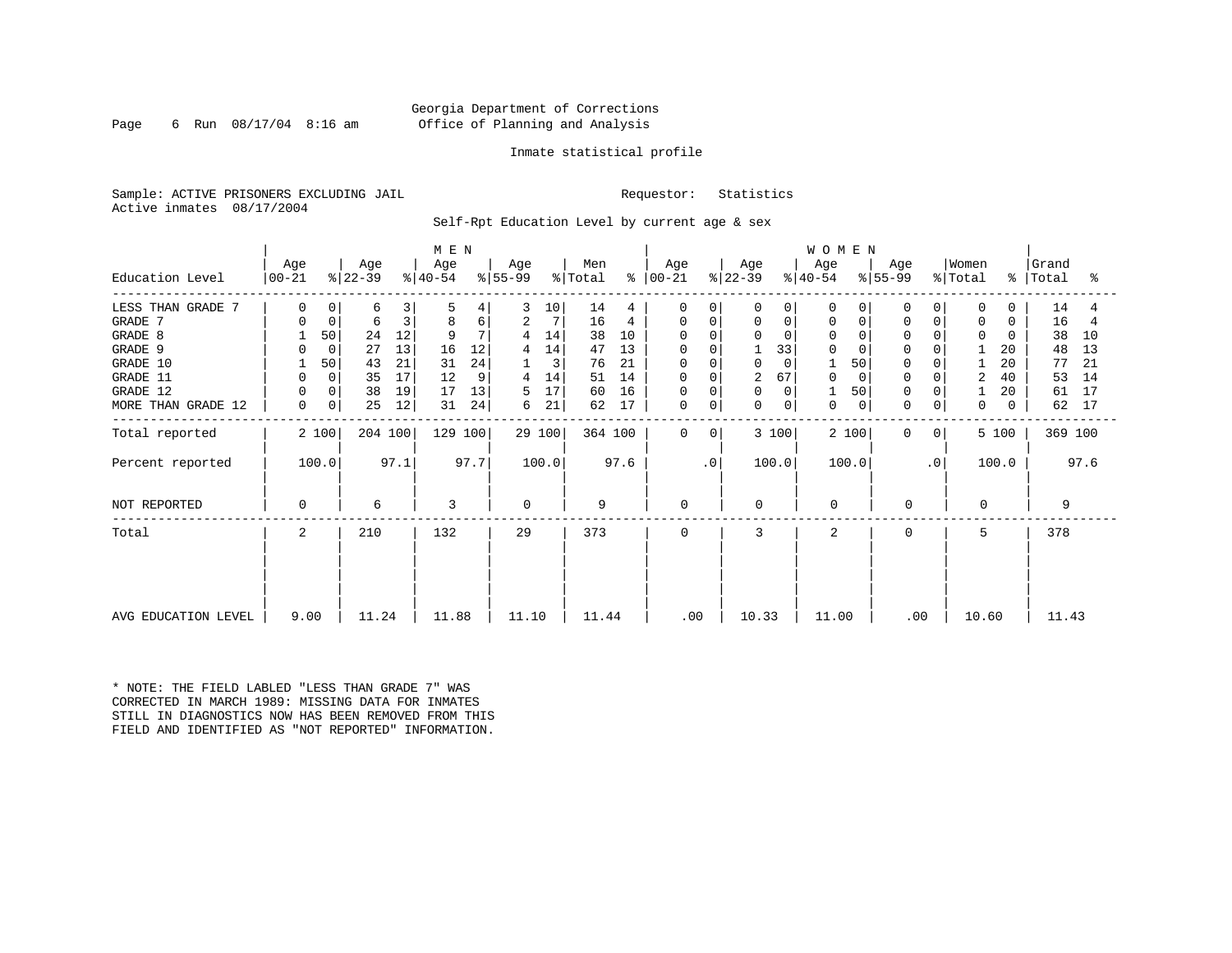Page 7 Run  $08/17/04$  8:16 am

#### Inmate statistical profile

Sample: ACTIVE PRISONERS EXCLUDING JAIL Requestor: Statistics Active inmates 08/17/2004

Functional Reading Level (WRAT Scores) by current age & sex

|                    | Age         |          | Age       |      | M E N<br>Age |      | Age      |                | Men     |         | Age          |                | Age       |       | WOMEN<br>Age |       | Age         |                | Women    |          | Grand     |      |
|--------------------|-------------|----------|-----------|------|--------------|------|----------|----------------|---------|---------|--------------|----------------|-----------|-------|--------------|-------|-------------|----------------|----------|----------|-----------|------|
| WRAT Reading Score | $ 00-21 $   |          | $ 22-39 $ |      | $ 40-54 $    |      | $ 55-99$ |                | % Total | နွ      | 00-21        |                | $ 22-39 $ |       | $ 40-54 $    |       | % 55-99     |                | % Total  |          | %   Total | ႜ    |
| LESS THAN GRADE 6  |             | 50       | 51        | 27   | 50           | 42   | 8        | 33             | 110     | 33      | $\Omega$     | $\Omega$       |           | 33    |              | 50    | $\Omega$    |                | 2        | 40       | 112       | -33  |
| 6TH THRU 8TH GRADE |             | 50       | 42        | 22   | 20           | 17   | 6        | 25             | 69      | 21      | 0            | 0              | 0         | 0     | 0            |       | $\mathbf 0$ | 0              | $\Omega$ | 0        | 69        | 21   |
| GRADE 9            | $\Omega$    | $\Omega$ | 18        | 10   | 15           | 13   | 2        | 8              | 35      | 11      |              |                |           | 33    |              |       | 0           |                |          | 20       | 36        | -11  |
| GRADE 10           | 0           | 0        | 5         | 3    |              | 3    | 2        | 8              | 10      |         | 0            | 0              | 0         | 0     | 0            |       | $\mathbf 0$ |                | 0        | 0        | 10        |      |
| GRADE 11           | $\mathbf 0$ |          | 10        | 5    |              | 6    |          | $\overline{4}$ | 18      |         | <sup>0</sup> |                | $\Omega$  |       |              |       |             |                | $\Omega$ |          | 18        |      |
| GRADE 12           | $\mathbf 0$ | 0        | 35        | 19   | 14           | 12   | 4        | 17             | 53      | 16      | 0            |                | 0         | 0     | $\Omega$     |       | $\Omega$    | 0              | 0        | $\Omega$ | 53        | 16   |
| MORE THAN GRADE 12 | 0           | 0        | 26        | 14   | 9            | 8    |          | 4              | 36      | 11      | 0            | 0              |           | 33    |              | 50    | 0           | $\overline{0}$ | 2        | 40       | 38        | 11   |
| Total reported     | 2 100       |          | 187 100   |      | 118 100      |      |          | 24 100         |         | 331 100 | $\mathbf 0$  | $\overline{0}$ |           | 3 100 |              | 2 100 | $\mathbf 0$ | 0 <sup>1</sup> |          | 5 100    | 336 100   |      |
| Percent reported   | 100.0       |          |           | 89.0 |              | 89.4 |          | 82.8           |         | 88.7    |              | $\cdot$ 0      |           | 100.0 | 100.0        |       |             | $\cdot$ 0      |          | 100.0    |           | 88.9 |
| NOT REPORTED       | 0           |          | 23        |      | 14           |      | 5        |                | 42      |         | $\mathbf 0$  |                | 0         |       | $\mathbf 0$  |       | 0           |                | $\Omega$ |          | 42        |      |
| Total              | 2           |          | 210       |      | 132          |      | 29       |                | 373     |         | 0            |                | 3         |       | 2            |       | $\mathbf 0$ |                | 5        |          | 378       |      |
|                    |             |          |           |      |              |      |          |                |         |         |              |                |           |       |              |       |             |                |          |          |           |      |
|                    |             |          |           |      |              |      |          |                |         |         |              |                |           |       |              |       |             |                |          |          |           |      |
| AVG READING SCORE  | 7.00        |          | 8.74      |      | 7.32         |      | 7.86     |                | 8.16    |         |              | .00            | 9.13      |       | 7.85         |       | .00         |                | 8.62     |          | 8.17      |      |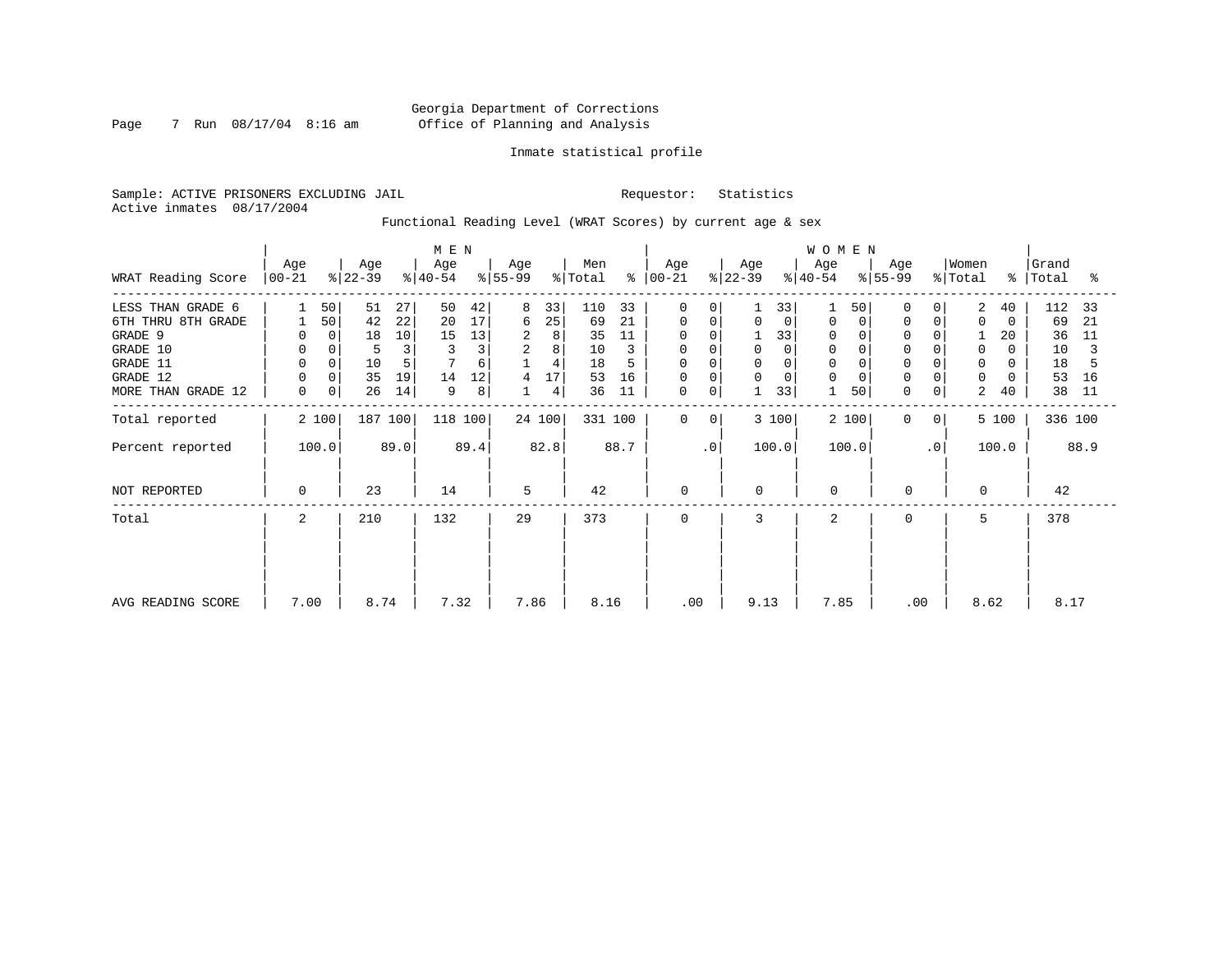Page 8 Run  $08/17/04$  8:16 am

#### Inmate statistical profile

Sample: ACTIVE PRISONERS EXCLUDING JAIL Requestor: Statistics Active inmates 08/17/2004

Functional Math Level (WRAT Scores) by current age & sex

|                    | Age       | Age       | M E N<br>Age        | Age       | Men                 | Age                         | Age           | WOMEN<br>Age     | Age                     | Women                    | Grand      |
|--------------------|-----------|-----------|---------------------|-----------|---------------------|-----------------------------|---------------|------------------|-------------------------|--------------------------|------------|
| WRAT Math Score    | $00 - 21$ | $ 22-39 $ | $ 40-54 $           | $ 55-99 $ | % Total<br>န္       | $ 00-21 $                   | $ 22-39 $     | $8 40-54$        | $\frac{1}{6}$ 55-99     | % Total<br>$\frac{8}{6}$ | Total<br>ႜ |
| LESS THAN GRADE 6  | 50        | 51        | 53<br>45<br>27      | 12<br>50  | 117<br>35           | 0<br>$\Omega$               | 0<br>0        | 50               | O                       | 20                       | 118<br>35  |
| 6TH THRU 8TH GRADE | 50        | 88        | 47<br>36<br>42      | 25<br>6   | 137<br>41           | 0<br>$\mathbf 0$            | 33            | 0<br>0           |                         | 20                       | 138<br>41  |
| GRADE 9            |           | 0<br>22   | 12<br>11<br>9       | 4         | 34<br>10            | 0                           | 33            | 50               |                         | $\overline{2}$<br>40     | 36<br>11   |
| GRADE 10           | $\Omega$  | 13<br>0   | 7 <sub>1</sub><br>5 | 2<br>8    | 20<br>6             | 0                           | $\Omega$      | 0                |                         | 0<br>0                   | 20<br>6    |
| GRADE 11           |           | 9         | 5<br>$\Omega$       | 4         | 10                  | $\Omega$                    | $\Omega$      | $\Omega$         |                         | $\Omega$                 | 10         |
| GRADE 12           |           |           | 2<br>3<br>4         | 4         | 8                   | 0<br>$\Omega$               | 0<br>$\Omega$ | $\Omega$         |                         | $\mathbf 0$              | 8          |
| MORE THAN GRADE 12 | 0         | 0         | 3<br>3              | 4         | 5<br>$\overline{a}$ | 0<br>0                      | 33            | $\mathbf 0$<br>0 | $\Omega$<br>$\mathbf 0$ | 20                       | 6          |
| Total reported     | 2 100     | 187 100   | 118 100             | 24 100    | 331 100             | $\mathbf 0$<br>$\mathbf{0}$ | 3 100         | 2 100            | $\mathbf 0$<br>0        | 5 100                    | 336 100    |
| Percent reported   | 100.0     | 89.0      | 89.4                | 82.8      | 88.7                | $\cdot$ 0                   | 100.0         | 100.0            | $\cdot$ 0               | 100.0                    | 88.9       |
| NOT REPORTED       | $\Omega$  | 23        | 14                  | 5         | 42                  | 0                           | $\Omega$      | $\mathbf 0$      | 0                       | 0                        | 42         |
| Total              | 2         | 210       | 132                 | 29        | 373                 | $\mathbf 0$                 | 3             | $\overline{2}$   | 0                       | 5                        | 378        |
|                    |           |           |                     |           |                     |                             |               |                  |                         |                          |            |
|                    |           |           |                     |           |                     |                             |               |                  |                         |                          |            |
| AVG MATH SCORE     | 5.75      | 7.33      | 6.50                | 6.60      | 6.97                | .00                         | 10.20         | 6.90             | .00                     | 8.88                     | 7.00       |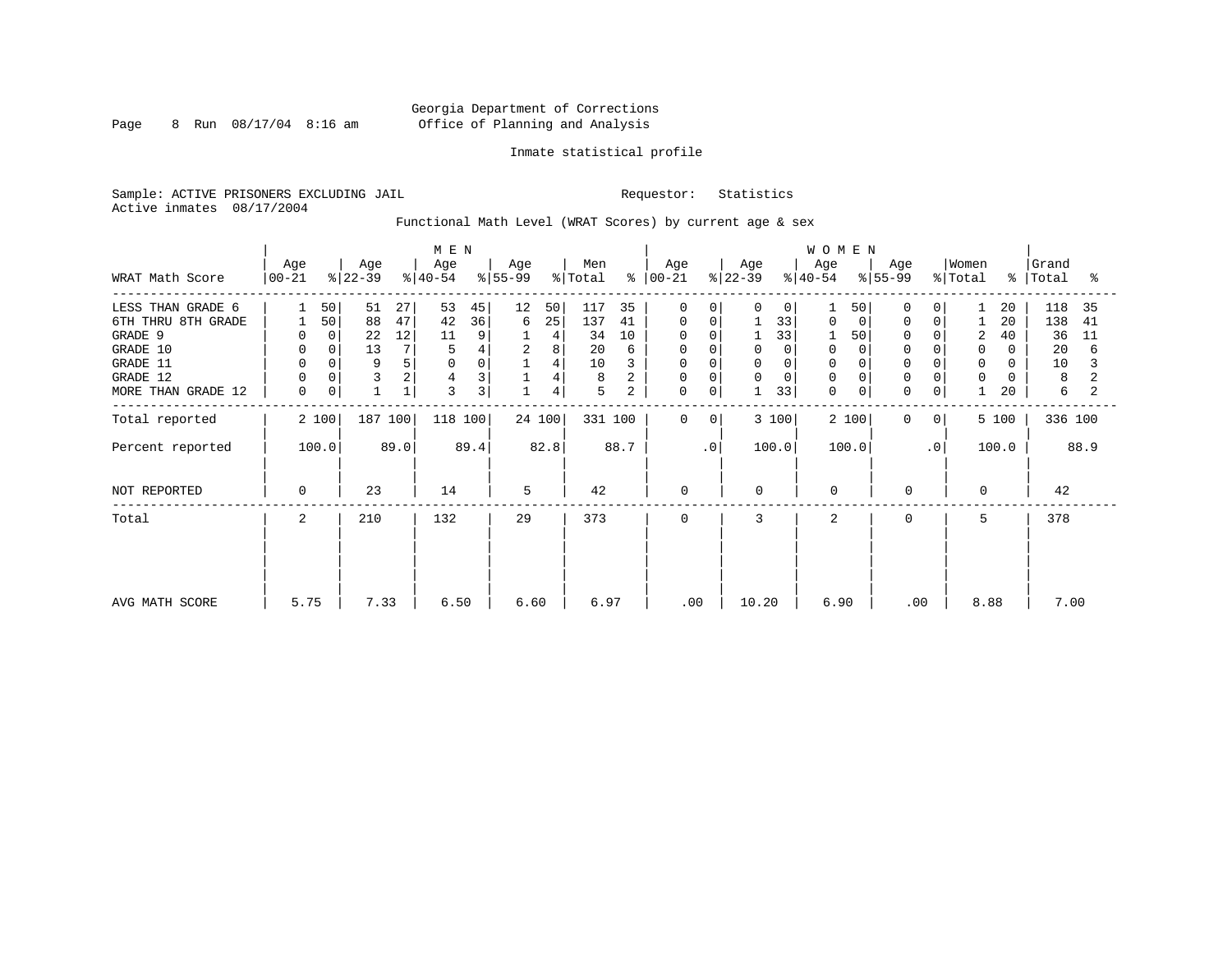Page 9 Run  $08/17/04$  8:16 am

#### Inmate statistical profile

Sample: ACTIVE PRISONERS EXCLUDING JAIL Requestor: Statistics Active inmates 08/17/2004

Functional Spelling Level (WRAT Scores) by current age & sex

|                             |             |          |                  |      | M E N            |      |                  |        |                |      |                 |           |                  |             | WOMEN            |       |                  |                |                  |             |                |      |
|-----------------------------|-------------|----------|------------------|------|------------------|------|------------------|--------|----------------|------|-----------------|-----------|------------------|-------------|------------------|-------|------------------|----------------|------------------|-------------|----------------|------|
| WRAT Spelling Score   00-21 | Age         |          | Age<br>$ 22-39 $ |      | Age<br>$8 40-54$ |      | Age<br>$ 55-99 $ |        | Men<br>% Total | ႜ    | Age<br>$ 00-21$ |           | Age<br>$ 22-39 $ |             | Age<br>$ 40-54 $ |       | Age<br>$ 55-99 $ |                | Women<br>% Total | $\approx$ 1 | Grand<br>Total | ႜ    |
| LESS THAN GRADE 6           |             | 50       | 53               | 28   | 59               | 50   | 12               | 50     | 125            | 38   | 0               | $\Omega$  | 0                | $\mathbf 0$ |                  | 50    | 0                | 0              |                  | 20          | 126            | 38   |
| 6TH THRU 8TH GRADE          |             | 50       | 56               | 30   | 32               | 27   |                  | 29     | 96             | 29   | 0               | 0         |                  | 33          | 0                | 0     | 0                | 0              |                  | 20          | 97             | 29   |
| GRADE 9                     | 0           | $\Omega$ | 23               | 12   | 6                | 5    |                  | 4      | 30             |      | 0               |           | $\Omega$         | $\Omega$    | 0                |       |                  |                | 0                |             | 30             |      |
| GRADE 10                    | 0           | 0        | 15               | 8    | 5                | 4    | 0                | 0      | 20             |      | 0               |           | 0                |             | 0                |       | $\Omega$         |                | 0                | 0           | 20             |      |
| GRADE 11                    | $\mathbf 0$ |          | 12               | б    |                  | 3    |                  | 4      | 17             |      |                 |           | $\Omega$         |             |                  |       |                  |                | $\Omega$         |             | 17             |      |
| GRADE 12                    | $\mathbf 0$ | 0        | 16               | 9    |                  | б.   | $\overline{2}$   | 8      | 25             |      | 0               | $\Omega$  |                  | 33          |                  | 50    | $\Omega$         | $\Omega$       | 2                | 40          | 27             |      |
| MORE THAN GRADE 12          | 0           | 0        | 12               | б    | 5                | 4    |                  | 4      | 18             | 5    | 0               | 0         | $\mathbf{1}$     | 33          | $\mathbf 0$      | 0     | 0                | 0              |                  | 20          | 19             | 6    |
| Total reported              |             | 2 100    | 187 100          |      | 118 100          |      |                  | 24 100 | 331 100        |      | $\mathbf 0$     | 0         |                  | 3 100       |                  | 2 100 | 0                | 0 <sup>1</sup> |                  | 5 100       | 336 100        |      |
| Percent reported            |             | 100.0    |                  | 89.0 |                  | 89.4 |                  | 82.8   |                | 88.7 |                 | $\cdot$ 0 |                  | 100.0       | 100.0            |       |                  | $\cdot$ 0      |                  | 100.0       |                | 88.9 |
| NOT REPORTED                | 0           |          | 23               |      | 14               |      | 5                |        | 42             |      | $\mathbf 0$     |           | $\mathbf 0$      |             | $\Omega$         |       | 0                |                | $\Omega$         |             | 42             |      |
| Total                       | 2           |          | 210              |      | 132              |      | 29               |        | 373            |      | $\mathbf 0$     |           | 3                |             | 2                |       | 0                |                | 5                |             | 378            |      |
|                             |             |          |                  |      |                  |      |                  |        |                |      |                 |           |                  |             |                  |       |                  |                |                  |             |                |      |
|                             |             |          |                  |      |                  |      |                  |        |                |      |                 |           |                  |             |                  |       |                  |                |                  |             |                |      |
| AVG SPELLING SCORE          | 4.95        |          | 8.01             |      | 6.29             |      | 6.59             |        | 7.28           |      | .00             |           | 10.57            |             | 8.20             |       | .00              |                | 9.62             |             | 7.31           |      |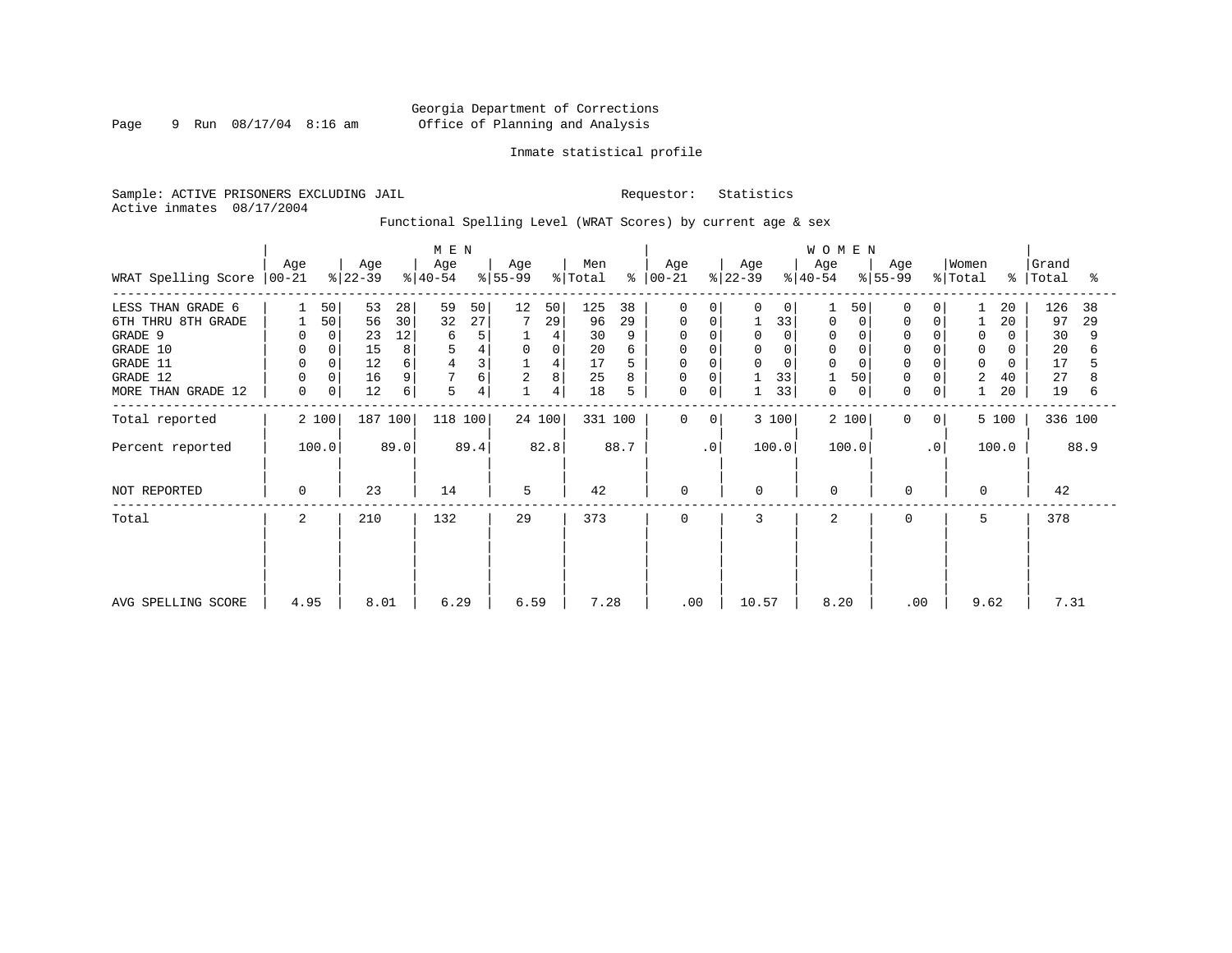Page 10 Run  $08/17/04$  8:16 am

#### Inmate statistical profile

Sample: ACTIVE PRISONERS EXCLUDING JAIL Requestor: Statistics Active inmates 08/17/2004

Self-Rpt Guardian Status To Age 16 by current age & sex

|                    |                  |          |                  |      | M E N            |      |                  |          |                |         |                   |          |                  |             | <b>WOMEN</b>     |       |                              |           |                  |        |                |         |
|--------------------|------------------|----------|------------------|------|------------------|------|------------------|----------|----------------|---------|-------------------|----------|------------------|-------------|------------------|-------|------------------------------|-----------|------------------|--------|----------------|---------|
| Guardian Status    | Age<br>$00 - 21$ |          | Age<br>$ 22-39 $ |      | Age<br>$ 40-54 $ |      | Age<br>$ 55-99 $ |          | Men<br>% Total | ៖       | Age<br>$ 00 - 21$ |          | Age<br>$ 22-39 $ |             | Age<br>$ 40-54 $ |       | Age<br>$\frac{1}{6}$   55-99 |           | Women<br>% Total | န္     | Grand<br>Total | °       |
| ORPHANAGE          |                  | 2 100    | 210 103          |      | 132 102          |      |                  | 29 100   |                | 373 102 | $\Omega$          | 0        |                  | 3 100       | $\overline{2}$   | 100   | O                            | $\Omega$  |                  | 5 100  |                | 378 102 |
| FATHER ONLY        | 0                | 0        | 8                |      |                  | 2    | $\Omega$         | $\Omega$ | 10             | 3       | U                 | C        |                  | $\Omega$    | O                |       |                              |           | <sup>0</sup>     |        | 10             |         |
| FTR MTR HD         | 0                | 0        | 18               | 9    |                  | 5    | 2                | 7        | 27             |         | U                 |          |                  |             | <sup>0</sup>     |       |                              |           |                  |        | 27             |         |
| MOTHER ONLY        |                  | 50       | 75               | 37   | 54               | 42   | 5                | 17       | 135            | 37      | U                 |          |                  |             | $\cap$           |       |                              |           | $\Omega$         |        | 135            | 36      |
| MTR FTR HD         | $\Omega$         | $\Omega$ | 60               | 29   | 48               | 37   | 14               | 48       | 122            | 33      | $\Omega$          |          | 2                | 67          | 2                | 100   |                              |           | 4                | 80     | 126            | 34      |
| OTH FEMALE         | 0                |          |                  | 3    |                  | 2    |                  | 10       | 13             |         | 0                 |          |                  |             |                  |       |                              |           | 0                |        | 13             |         |
| OTH MALE           |                  |          | $\overline{2}$   |      |                  |      | $\Omega$         | 0        | 2              |         | U                 |          |                  |             | 0                |       |                              |           | 0                |        | 2              |         |
| STEP-PARNTS        |                  | 50       |                  |      |                  |      |                  | 7        | 11             |         | $\Omega$          |          |                  |             | 0                |       |                              |           | $\Omega$         |        | 11             |         |
| <b>FOSTER HOME</b> |                  |          |                  | 3    | $\Omega$         |      |                  | 3        | 8              |         | 0                 |          |                  |             | $\Omega$         |       |                              |           | $\Omega$         |        | 8              |         |
| GRAND PRNTS        | 0                |          | 12               | 6    | 11               | 8    |                  | 3        | 24             |         | 0                 |          |                  | 33          | 0                |       |                              |           |                  | 20     | 25             |         |
| OTHER              | 0                |          | 8                | 4    | 4                | 3    |                  | 3        | 13             |         | 0                 | 0        |                  | $\mathbf 0$ | 0                |       | O                            |           | $\Omega$         |        | 13             |         |
| Total reported     |                  | 4 100    | 414 100          |      | 262 100          |      |                  | 58 100   | 738 100        |         | 0                 | $\Omega$ |                  | 6 100       |                  | 4 100 | $\Omega$                     | 0         |                  | 10 100 |                | 748 100 |
| Percent reported   |                  | 100.0    |                  | 97.1 |                  | 98.5 |                  | 100.0    |                | 97.9    |                   | . 0      |                  | 100.0       |                  | 100.0 |                              | $\cdot$ 0 |                  | 100.0  |                | 97.9    |
| NOT RPTD           | 0                |          | 6                |      | 2                |      |                  |          | 8              |         | 0                 |          | $\Omega$         |             | 0                |       | $\Omega$                     |           | $\Omega$         |        |                |         |
| Total              | 2                |          | 210              |      | 132              |      | 29               |          | 373            |         | 0                 |          | 3                |             | 2                |       | $\mathbf 0$                  |           | 5                |        | 378            |         |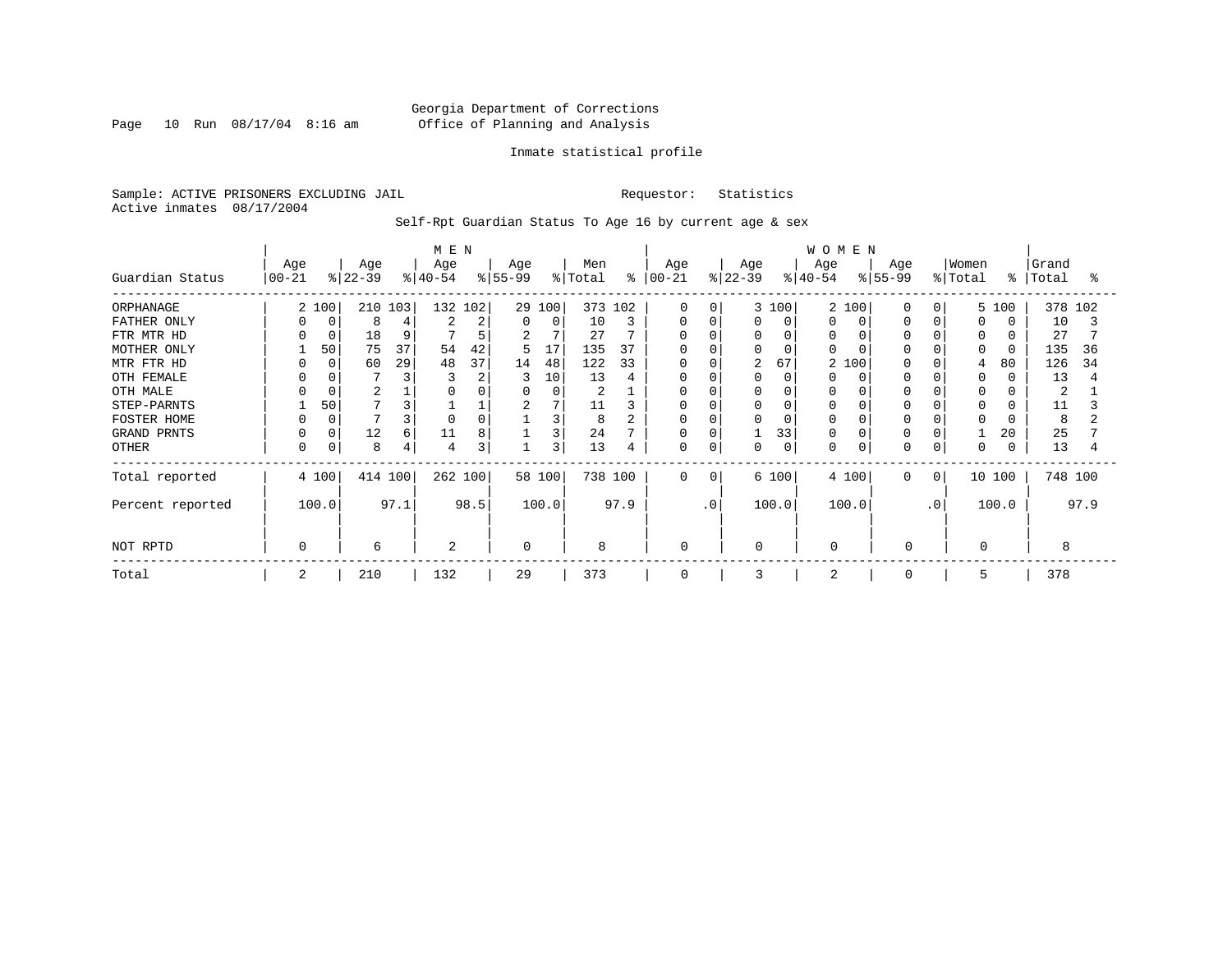#### Georgia Department of Corrections Page 11 Run 08/17/04 8:16 am Office of Planning and Analysis

#### Inmate statistical profile

Sample: ACTIVE PRISONERS EXCLUDING JAIL Requestor: Statistics Active inmates 08/17/2004

#### Self-Rpt Employment Status Before Prison by current age & sex

| Employment                                                                            | Age<br>$ 00 - 21$ |                    | Age<br>$ 22-39$            |                      | M E N<br>Age<br>$ 40-54 $            |                              | Age<br>$8 55-99$ |                             | Men<br>% Total              |                          | Age<br>$8   00 - 21$                                     |                      | Age<br>$ 22-39 $      |                             | <b>WOMEN</b><br>Age<br>$ 40-54$ |               | Age<br>$8 55-99$     |                      | Women<br>% Total               | ိ                 | Grand<br>Total              | °                   |
|---------------------------------------------------------------------------------------|-------------------|--------------------|----------------------------|----------------------|--------------------------------------|------------------------------|------------------|-----------------------------|-----------------------------|--------------------------|----------------------------------------------------------|----------------------|-----------------------|-----------------------------|---------------------------------|---------------|----------------------|----------------------|--------------------------------|-------------------|-----------------------------|---------------------|
| FULL TIME<br>PART TIME<br>UNEMPL < 6M<br>UNEMPL > 6M<br>NEVER WORKD<br><b>STUDENT</b> | 0                 | 50<br>0<br>50<br>0 | 93<br>13<br>23<br>35<br>21 | 49<br>12<br>18<br>11 | 78<br>4<br>11<br>17<br>2<br>$\Omega$ | 67<br>3<br>9<br>15<br>2<br>0 | 20<br>0          | 71<br>0<br>4<br>4<br>4<br>0 | 192<br>17<br>35<br>53<br>25 | 57<br>5<br>10<br>16<br>0 | 0<br>0<br>$\mathbf 0$<br>$\mathbf 0$<br>$\mathbf 0$<br>0 | $\mathbf{0}$<br>0    | 0<br>0<br>0<br>0<br>0 | 3 100<br>0<br>$\Omega$<br>0 | 0<br>0<br>0<br>0<br>0           | 100<br>0      | $\Omega$<br>$\Omega$ | $\Omega$<br>$\Omega$ | $\Omega$<br>0<br>$\Omega$<br>0 | 4 100<br>$\Omega$ | 196<br>17<br>35<br>53<br>25 | 58<br>5<br>10<br>16 |
| INCAPABLE<br>OTHER                                                                    | 0                 | 0                  | $\Omega$                   |                      | 4<br>0                               | 3<br>0                       | 5<br>0           | 18<br>0                     | 1<br>13<br>0                | 4<br>0                   | $\mathbf 0$<br>0                                         | 0                    | 0<br>0                | $\Omega$<br>$\mathbf 0$     | 0<br>0                          |               | $\Omega$<br>$\Omega$ | 0                    | $\Omega$<br>0                  |                   | 13<br>0                     | 0                   |
| Total reported<br>Percent reported                                                    |                   | 2 100<br>100.0     | 190                        | 100<br>90.5          | 116 100                              | 87.9                         |                  | 28 100<br>96.6              | 336 100                     | 90.1                     | 0                                                        | 0<br>.0 <sup>1</sup> |                       | 3 100<br>100.0              |                                 | 1 100<br>50.0 | $\Omega$             | 0<br>$\cdot$ 0       |                                | 4 100<br>80.0     | 340 100                     | 89.9                |
| NOT RPTD                                                                              | 0                 |                    | 20                         |                      | 16                                   |                              | $\mathbf{1}$     |                             | 37                          |                          | $\mathbf 0$                                              |                      | $\mathbf 0$           |                             |                                 |               | $\mathbf 0$          |                      |                                |                   | 38                          |                     |
| Total                                                                                 | 2                 |                    | 210                        |                      | 132                                  |                              | 29               |                             | 373                         |                          | 0                                                        |                      | 3                     |                             | $\overline{2}$                  |               | 0                    |                      | 5                              |                   | 378                         |                     |

\* NOTE: THE FIELD LABELD "OTHER" WAS CORRECTED IN APRIL 1989; INMATES CODED "PRE-OTIS NOT REPORTED" NOW HAVE BEEN REMOVED FROM THIS FIELD AND IDENTIFIED AS "NOT REPORTED".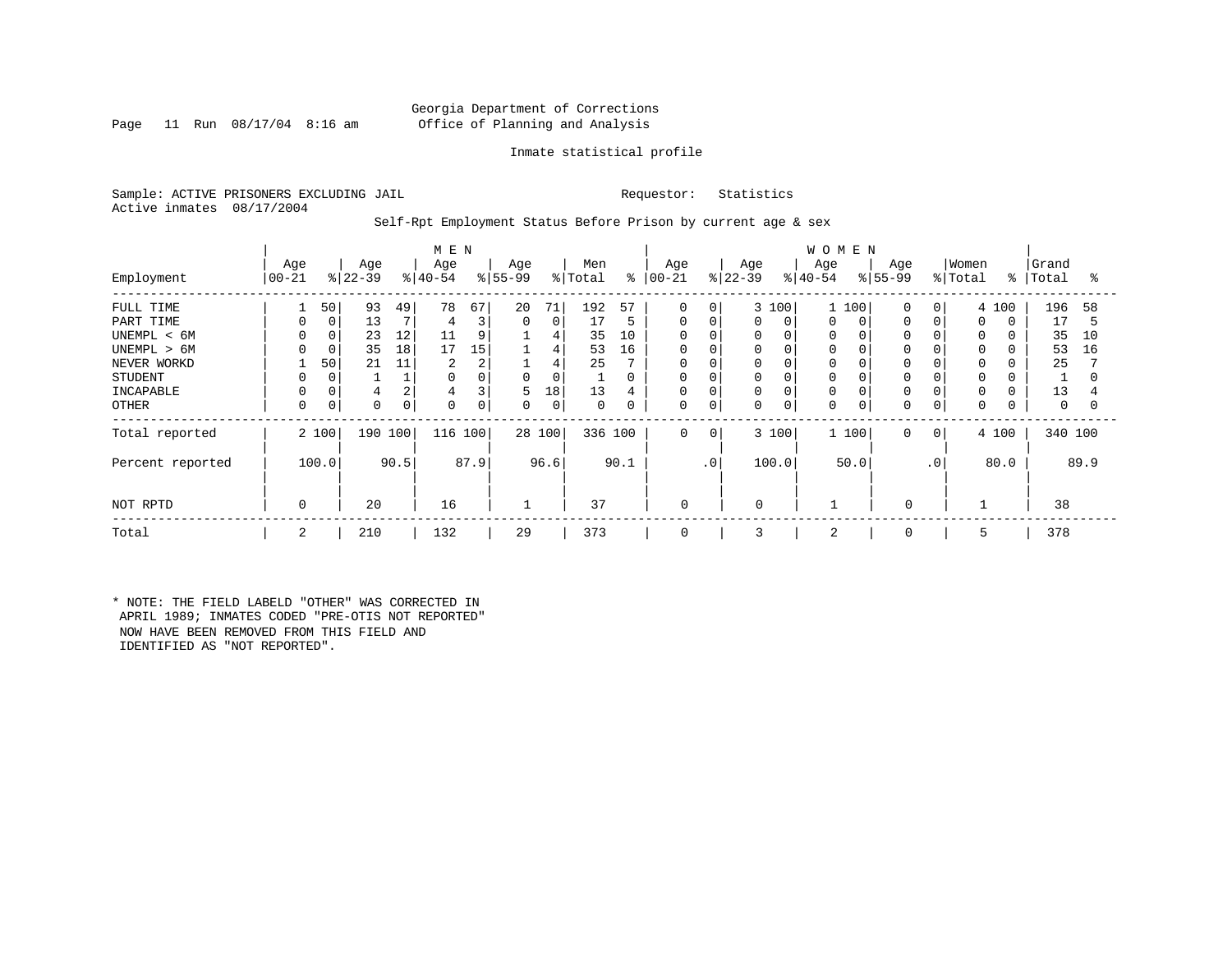Page 12 Run  $08/17/04$  8:16 am

#### Inmate statistical profile

Sample: ACTIVE PRISONERS EXCLUDING JAIL Requestor: Statistics Active inmates 08/17/2004

Self-Rpt Marital Status At Admission by current age & sex

|                                                       |                             |        |                      |                      | M E N                |                          |                             |                          |                             |                          |                                           |                  |                  |                         | <b>WOMEN</b>     |               |                    |                |                       |                |                             |                     |
|-------------------------------------------------------|-----------------------------|--------|----------------------|----------------------|----------------------|--------------------------|-----------------------------|--------------------------|-----------------------------|--------------------------|-------------------------------------------|------------------|------------------|-------------------------|------------------|---------------|--------------------|----------------|-----------------------|----------------|-----------------------------|---------------------|
| Marital Status                                        | Age<br>$ 00-21 $            |        | Age<br>$8 22-39$     |                      | Age<br>$ 40-54 $     |                          | Age<br>$8 55-99$            |                          | Men<br>% Total              | ៖                        | Age<br>$ 00 - 21$                         |                  | Age<br>$8 22-39$ |                         | Age<br>$ 40-54$  |               | Age<br>$8155 - 99$ |                | Women<br>% Total      | $\frac{8}{6}$  | Grand<br>Total              | °≈                  |
| SINGLE<br>MARRIED<br>SEPARATED<br>DIVORCED<br>WIDOWED | 2 100<br>0<br>$\Omega$<br>0 | 0<br>0 | 148<br>22<br>14<br>2 | 72<br>11<br>$\Omega$ | 56<br>17<br>11<br>24 | 43<br>13<br>8<br>18<br>5 | 3<br>13<br>$\mathbf 0$<br>7 | 10<br>45<br>0<br>24<br>3 | 209<br>52<br>12<br>45<br>10 | 57<br>14<br>3<br>12<br>3 | $\mathbf 0$<br>0<br>$\mathbf 0$<br>0<br>0 | 0<br>0<br>0<br>0 | 2<br>0<br>0<br>0 | 67<br>0<br>0<br>0<br>33 | 0<br>0<br>ᅩ<br>0 | 50<br>0<br>50 |                    | 0<br>0<br>0    | 3<br>0<br>$\mathbf 0$ | 60<br>20<br>20 | 212<br>52<br>12<br>46<br>11 | 57<br>14<br>3<br>12 |
| COMMON LAW<br><b>OTHER</b>                            | 0                           | 0<br>0 | 18<br>0              | 9<br>0               | 15<br>0              | 12<br>0                  | 5<br>0                      | 17<br>0                  | 38<br>$\mathbf 0$           | 10<br>0                  | $\mathbf 0$<br>0                          | O<br>0           | 0                | $\mathbf 0$<br>0        | $\mathbf 0$<br>0 |               | 0                  | 0              | $\mathbf 0$<br>0      |                | 38<br>$\mathbf{0}$          | 10                  |
| Total reported                                        | 2 100                       |        | 205                  | 100                  | 130                  | 100                      |                             | 29 100                   | 366 100                     |                          | $\mathbf 0$                               | 0                |                  | 3 100                   |                  | 2 100         | 0                  | 0 <sup>1</sup> |                       | 5 100          | 371 100                     |                     |
| Percent reported                                      | 100.0                       |        |                      | 97.6                 |                      | 98.5                     |                             | 100.0                    |                             | 98.1                     |                                           | .0 <sup>1</sup>  |                  | 100.0                   |                  | 100.0         |                    | $\cdot$ 0      |                       | 100.0          |                             | 98.1                |
| NOT RPTD                                              | 0                           |        | 5                    |                      | 2                    |                          | $\mathbf 0$                 |                          | 7                           |                          | $\mathbf 0$                               |                  | $\mathbf 0$      |                         | $\mathbf 0$      |               | $\mathbf 0$        |                | $\mathbf 0$           |                |                             |                     |
| Total                                                 | 2                           |        | 210                  |                      | 132                  |                          | 29                          |                          | 373                         |                          | 0                                         |                  | 3                |                         | 2                |               | 0                  |                | 5                     |                | 378                         |                     |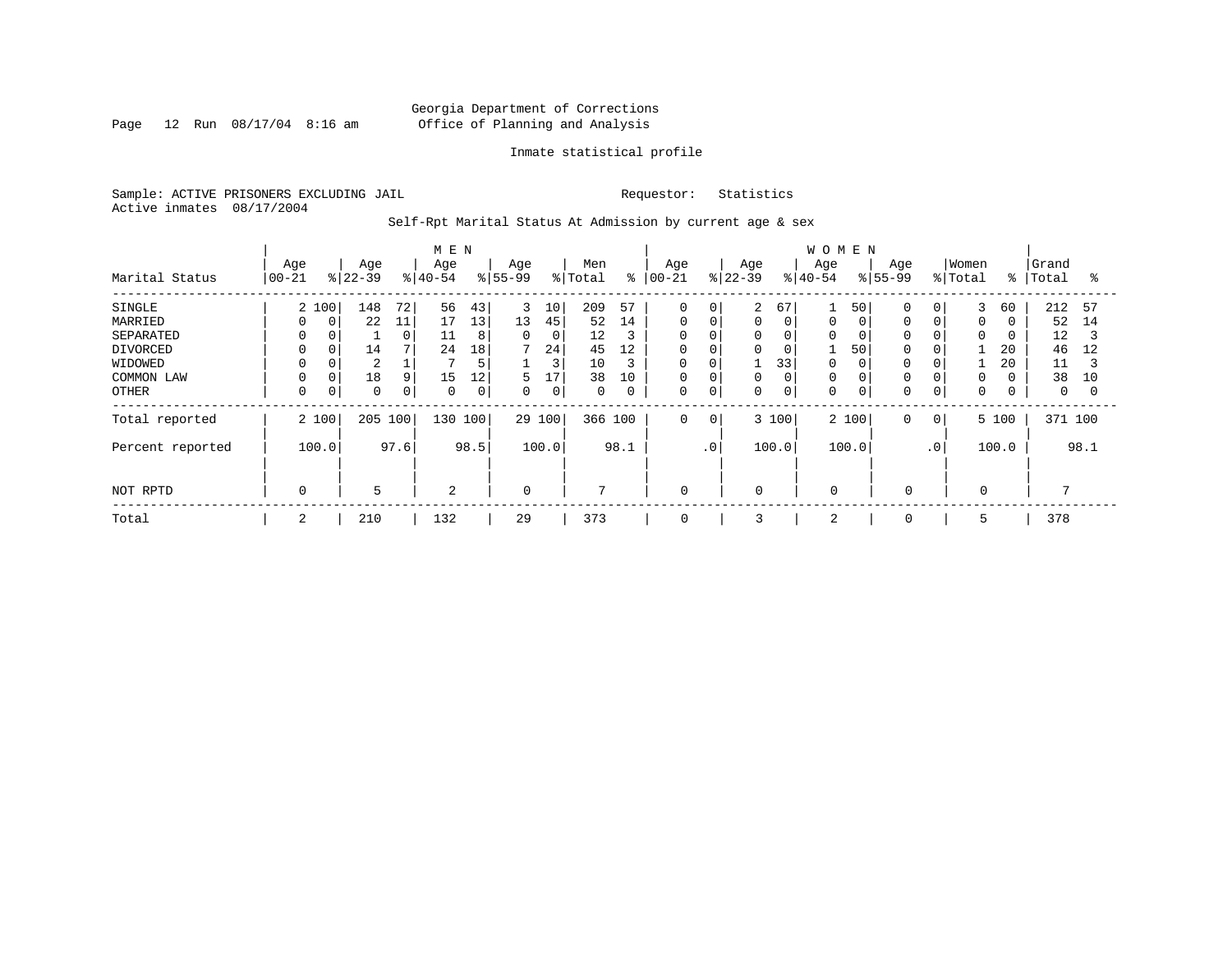#### Georgia Department of Corrections Page 13 Run 08/17/04 8:16 am Office of Planning and Analysis

#### Inmate statistical profile

Sample: ACTIVE PRISONERS EXCLUDING JAIL Requestor: Statistics Active inmates 08/17/2004

#### Self-Rpt Number Of Children At Admission by current age & sex

|                      |                     |                  | M E N            |                              |                                             |                      |                     | <b>WOMEN</b>               |                            |                                 |                     |
|----------------------|---------------------|------------------|------------------|------------------------------|---------------------------------------------|----------------------|---------------------|----------------------------|----------------------------|---------------------------------|---------------------|
| Number Of Children   | Age<br>$ 00-21 $    | Age<br>$ 22-39 $ | Age<br>$ 40-54 $ | Age<br>$ 55-99 $             | Men<br>$\frac{1}{2}$ Total<br>$\frac{6}{6}$ | Age<br>$ 00 - 21 $   | Age<br>$ 22-39 $    | Age<br>$ 40-54 $           | Age<br>$ 55-99 $           | Women<br>% Total<br>$\approx$ 1 | Grand<br>Total<br>° |
|                      |                     |                  |                  |                              |                                             |                      |                     |                            |                            |                                 |                     |
| NO CHILDREN          | $\Omega$<br>0       | 1                | 0<br>0           | 0<br>$\Omega$                | $\Omega$                                    | $\Omega$<br>$\Omega$ | $\overline{0}$<br>0 | $\Omega$<br>$\Omega$       | $\Omega$<br>0              | $\Omega$<br>$\Omega$            |                     |
| ONE CHILD            | 1 100               | 55<br>44         | 30<br>35         | 30<br>8                      | 94<br>40                                    | 0<br>$\Omega$        | 50                  | 100<br>2                   | $\Omega$<br>$\Omega$       | 3<br>75                         | 97<br>40            |
| TWO CHILDREN         | 0<br>0              | 33<br>27         | 27<br>23         | 26                           | 63<br>27                                    | $\Omega$             | 50                  | $\Omega$                   |                            | 25                              | 64<br>27            |
| THREE CHILDREN       | $\overline{0}$<br>0 | 19<br>15         | 24<br>20         | 22<br>6                      | 45<br>19                                    | 0<br>0               | $\Omega$<br>0       | $\mathbf 0$                | $\mathbf 0$<br>$\Omega$    | $\mathbf 0$<br>$\Omega$         | 45<br>19            |
| FOUR CHILDREN        | $\mathbf 0$         | 9<br>11          | 4                | 7<br>2                       | 16                                          | $\Omega$             | 0                   | $\mathbf 0$                |                            | 0<br>0                          | 16                  |
| FIVE CHILDREN        | $\mathbf 0$         | 3<br>4           | 6                | $\overline{\mathbf{c}}$<br>7 | 11                                          | 0<br>$\Omega$        | 0<br>0              | $\mathbf 0$                |                            | $\mathbf 0$                     | 11                  |
| MORE THAN 5 CHILDREN | $\mathsf 0$<br>0    | $1\,$            | 5<br>4           | 7<br>2                       | $7\phantom{.0}$<br>3                        | 0<br>$\mathbf 0$     | $\mathbf 0$<br>0    | $\mathbf 0$<br>$\mathbf 0$ | $\mathbf 0$<br>$\mathbf 0$ | $\mathbf 0$<br>0                | 7                   |
| Total reported       | 1 100               | 124 100          | 85 100           | 27 100                       | 237 100                                     | 0<br>0               | 2 100               | 2 100                      | $\mathbf 0$<br>0           | 4 100                           | 241 100             |
| Percent reported     | 50.0                | 59.0             | 64.4             | 93.1                         | 63.5                                        | . 0                  | 66.7                | 100.0                      | $\cdot$ 0                  | 80.0                            | 63.8                |
| NOT REPORTED         |                     | 86               | 47               | 2                            | 136                                         | 0                    |                     | $\mathbf 0$                | 0                          | 1                               | 137                 |
| Total                | 2                   | 210              | 132              | 29                           | 373                                         | 0                    | 3                   | 2                          | $\mathbf 0$                | 5                               | 378                 |
|                      |                     |                  |                  |                              |                                             |                      |                     |                            |                            |                                 |                     |
|                      |                     |                  |                  |                              |                                             |                      |                     |                            |                            |                                 |                     |
| AVG NUM CHILDREN     | 1.00                | 2.00             | 2.46             | 2.89                         | 2.26                                        | .00                  | 1.50                | 1.00                       | .00                        | 1.25                            | 2.24                |

\* NOTE: THE FIELD LABLED "NO CHILDREN" WAS CORRECTED IN MARCH 1989: MISSING DATA FOR INMATES STILL IN DIAGNOSTICS NOW HAS BEEN REMOVED FROM THIS FIELD AND IDENTIFIED AS "NOT REPORTED" INFORMATION.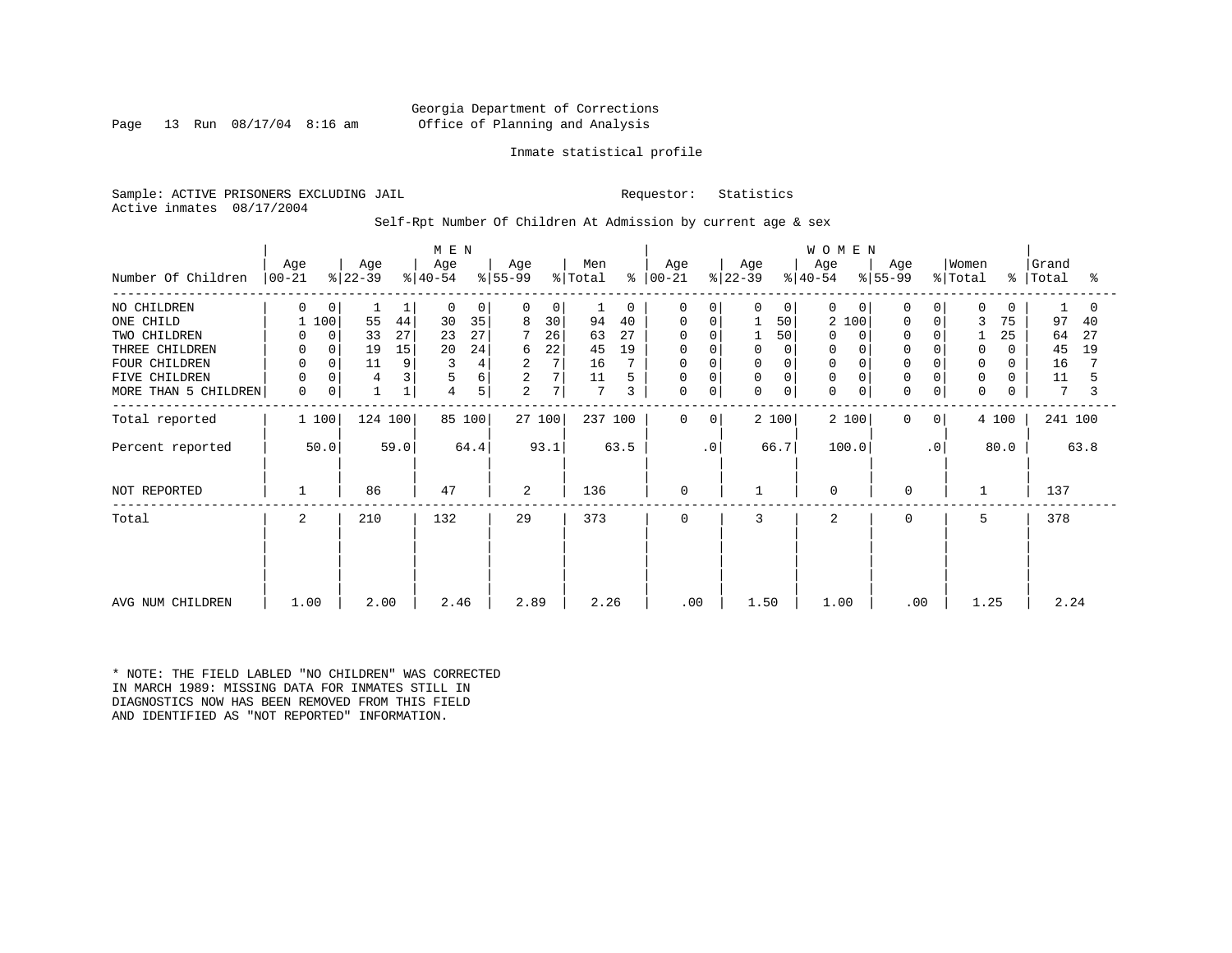Page 14 Run  $08/17/04$  8:16 am

#### Inmate statistical profile

Sample: ACTIVE PRISONERS EXCLUDING JAIL Requestor: Statistics Active inmates 08/17/2004

### Self-Rpt Religious Affiliation by current age & sex

|                  |           |             |                |          | M E N     |              |                |          |              |                |            |             |          |             | WOMEN    |             |           |             |          |          |              |      |
|------------------|-----------|-------------|----------------|----------|-----------|--------------|----------------|----------|--------------|----------------|------------|-------------|----------|-------------|----------|-------------|-----------|-------------|----------|----------|--------------|------|
|                  | Age       |             | Age            |          | Age       |              | Age            |          | Men          |                | Age        |             | Age      |             | Age      |             | Age       |             | Women    |          | Grand        |      |
| Religion         | $00 - 21$ |             | $ 22-39$       |          | $ 40-54 $ |              | $8 55-99$      |          | % Total      | $\frac{1}{6}$  | $ 00 - 21$ |             | $ 22-39$ |             | $ 40-54$ |             | $8 55-99$ |             | % Total  | ႜ        | Total        | ႜ    |
| <b>ISLAM</b>     | O         | 0           | 20             | 10       | 8         | 6            | 2              | 7        | 30           | 8              | 0          | 0           | 0        | 0           | 0        | 0           | 0         | 0           | 0        | 0        | 30           | 8    |
| CATHOLIC         |           | 50          | 4              | 2        | 2         | 2            | $\Omega$       | 0        | 7            | $\overline{2}$ | 0          | $\mathbf 0$ | 0        | $\Omega$    | 0        | 0           | 0         | $\Omega$    | 0        | 0        | 7            |      |
| <b>BAPTIST</b>   |           | 50          | 62             | 31       | 70        | 54           | 12             | 41       | 145          | 40             | U          | $\Omega$    |          | 33          | 2        | 100         | 0         | $\Omega$    | 3        | 60       | 148          | 41   |
| METHODIST        |           | $\mathbf 0$ | $\overline{2}$ | 1        |           | $\mathbf{1}$ | $\overline{a}$ | 7        | 5            | 1              |            | $\mathbf 0$ | $\Omega$ | $\Omega$    | O        | 0           | O         | $\Omega$    | 0        | 0        | 5            |      |
| EPISCOPLN        |           | $\Omega$    | $\Omega$       | $\Omega$ |           | $\Omega$     | $\Omega$       | 0        |              | $\Omega$       |            | $\Omega$    |          | $\Omega$    |          | 0           | Ω         | $\Omega$    | 0        | 0        | $\Omega$     |      |
| PRESBYTRN        |           | $\Omega$    | 0              | 0        |           | $\Omega$     | $\Omega$       | 0        | 0            | $\Omega$       |            | $\Omega$    | 0        | $\Omega$    | 0        | 0           | $\Omega$  | $\Omega$    | 0        | 0        | 0            |      |
| CHC OF GOD       |           | $\Omega$    |                |          |           |              | O              | 0        | 2            | 1              |            | $\Omega$    | O        | $\Omega$    | O        | $\Omega$    | 0         | $\Omega$    | O        | $\Omega$ | 2            |      |
| HOLINESS         |           | $\Omega$    | 3              | 2        |           | 2            | 3              | 10       | 8            | $\overline{a}$ | U          | $\Omega$    |          | 33          | U        | 0           | 0         | $\Omega$    |          | 20       | 9            |      |
| <b>JEWISH</b>    |           | $\Omega$    |                |          | O         | $\Omega$     | $\Omega$       | 0        | $\mathbf{1}$ | 0              | U          | $\Omega$    | $\Omega$ | $\mathbf 0$ | O        | 0           | O         | $\Omega$    | 0        | $\Omega$ |              | O    |
| ANGLICAN         |           | $\Omega$    | $\Omega$       | 0        |           | O            | $\Omega$       | 0        | 0            | 0              | 0          | $\Omega$    | Ω        | 0           |          | 0           | 0         | U           | $\Omega$ | O        | 0            |      |
| GRK ORTHDX       |           | $\Omega$    | $\Omega$       | 0        | U         | $\Omega$     | $\Omega$       | 0        | $\Omega$     | $\Omega$       | $\Omega$   | $\Omega$    | U        | $\Omega$    | O        | 0           | 0         | $\Omega$    | 0        | $\Omega$ | $\Omega$     |      |
| HINDU            |           | O           | C              | 0        |           | $\Omega$     | 0              | 0        | 0            | $\Omega$       |            | $\Omega$    |          | $\Omega$    | Λ        | 0           | Ω         | $\Omega$    | 0        | O        |              |      |
| <b>BUDDHIST</b>  |           |             | $\Omega$       | $\Omega$ |           | $\Omega$     |                | $\Omega$ | 0            | 0              |            | $\Omega$    |          | $\Omega$    |          | $\mathbf 0$ | 0         | $\Omega$    | U        | O        |              |      |
| TAOIST           |           | $\Omega$    | $\Omega$       | 0        | O         | $\Omega$     | O              | 0        | 0            | 0              |            | $\Omega$    | U        | $\Omega$    | O        | $\Omega$    | O         | $\Omega$    | U        | O        | O            |      |
| SHINTOIST        |           | $\cap$      | $\Omega$       | U        | O         | $\cap$       | $\cap$         | 0        | O            | $\Omega$       | U          | $\Omega$    | $\Omega$ | $\cap$      | O        | $\Omega$    | $\Omega$  | $\Omega$    | O        | $\Omega$ | n            |      |
| SEVEN D AD       |           | O           |                |          |           | 2            |                | 3        |              |                | U          | $\Omega$    | 0        | $\Omega$    | O        | 0           | O         | $\Omega$    | 0        | O        |              |      |
| JEHOVAH WT       |           |             | 4              | 2        |           |              |                | 3        | 6            | $\overline{a}$ |            | $\Omega$    |          | $\Omega$    | 0        | 0           | Ω         | $\Omega$    | $\Omega$ | O        | 6            |      |
| LATR DAY S       |           |             | 0              | $\Omega$ | n         | $\Omega$     | $\Omega$       | $\Omega$ | 0            | 0              | U          | $\Omega$    | 0        | $\Omega$    | O        | 0           | 0         | $\Omega$    | 0        | O        | <sup>0</sup> | U    |
| <b>OUAKER</b>    |           | $\Omega$    | $\Omega$       | $\Omega$ | $\Omega$  | $\Omega$     | $\Omega$       | 0        | $\Omega$     | $\Omega$       | $\Omega$   | $\Omega$    | $\Omega$ | $\Omega$    | O        | 0           | 0         | $\Omega$    | $\Omega$ | $\Omega$ | $\Omega$     | n    |
| OTHER PROD       |           | $\mathbf 0$ | 32             | 16       | 12        | 9            | 1              | 3        | 45           | 13             | O          | $\Omega$    |          | 33          | Ω        | $\mathbf 0$ | O         | 0           | 1        | 20       | 46           | 13   |
| <b>NONE</b>      |           | $\Omega$    | 44             | 22       | 22        | 17           |                | 24       | 73           | 20             |            | 0           | 0        | $\mathbf 0$ | 0        | $\mathbf 0$ | 0         | $\Omega$    | 0        | 0        | 73           | 20   |
| <b>OTHER</b>     | $\Omega$  | $\Omega$    | 25             | 13       | 9         | 7            | $\Omega$       | 0        | 34           | 9              | $\Omega$   | $\mathbf 0$ | 0        | $\mathbf 0$ | $\Omega$ | $\mathbf 0$ | $\Omega$  | $\mathbf 0$ | 0        | 0        | 34           | 9    |
| Total reported   |           | 2 100       | 199 100        |          | 130 100   |              |                | 29 100   | 360 100      |                | 0          | 0           |          | 3 100       |          | 2 100       | 0         | 0           |          | 5 100    | 365 100      |      |
| Percent reported |           | 100.0       |                | 94.8     |           | 98.5         |                | 100.0    |              | 96.5           |            | $\cdot$ 0   |          | 100.0       |          | 100.0       |           | $\cdot$ 0   |          | 100.0    |              | 96.6 |
| NOT RPTD         | 0         |             | 11             |          | 2         |              | 0              |          | 13           |                | 0          |             | 0        |             | 0        |             | 0         |             | $\Omega$ |          | 13           |      |
| Total            | 2         |             | 210            |          | 132       |              | 29             |          | 373          |                | 0          |             | 3        |             | 2        |             | 0         |             | 5        |          | 378          |      |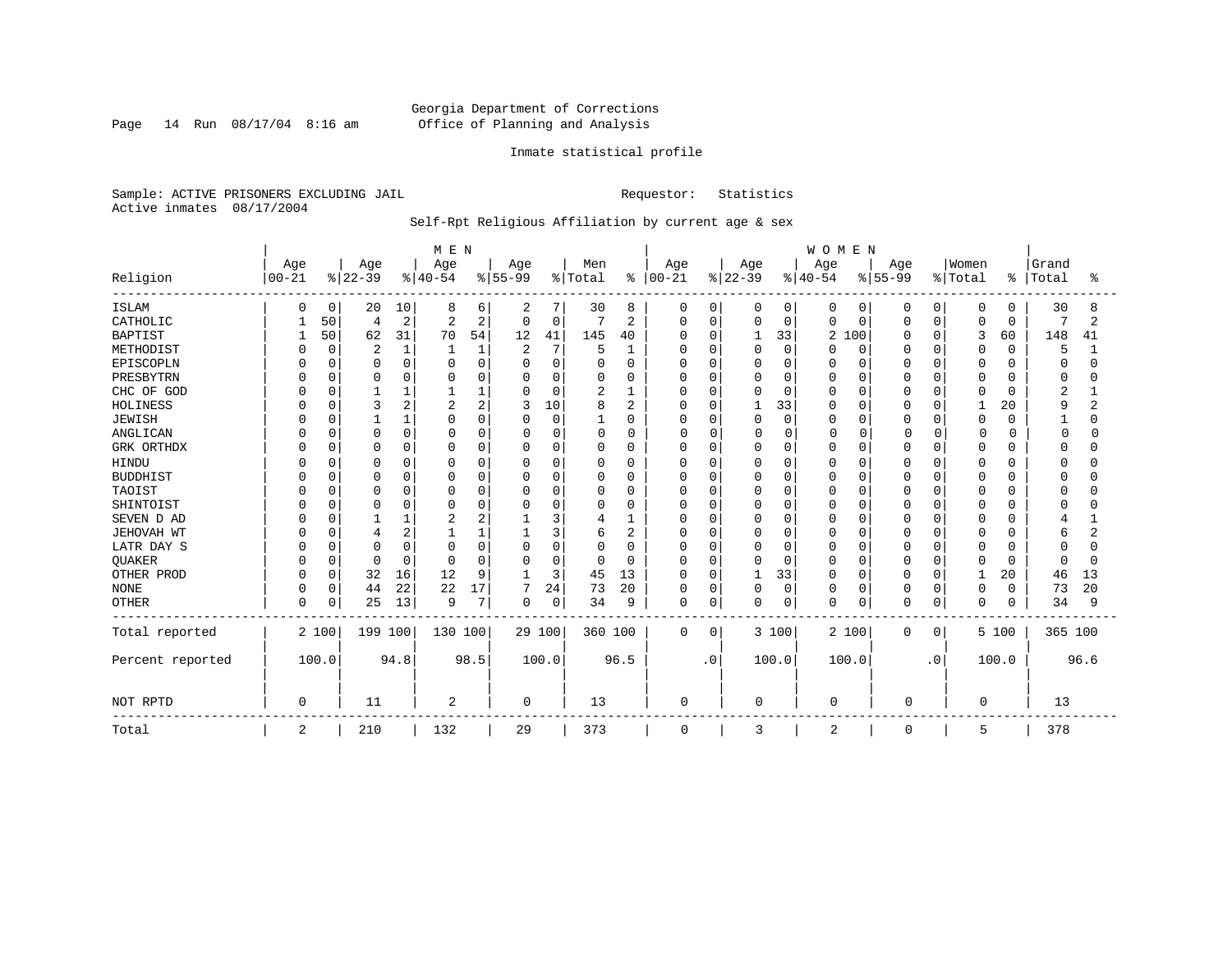#### Georgia Department of Corrections Page 15 Run 08/17/04 8:16 am Office of Planning and Analysis

#### Inmate statistical profile

Sample: ACTIVE PRISONERS EXCLUDING JAIL **Requestor:** Statistics Active inmates 08/17/2004

Self-Rpt Family Behavior Patterns \* by current age & sex

|                  |                |             |           |      | M E N     |          |                |        |         |          |             |            |           |          | <b>WOMEN</b> |       |           |           |          |           |         |      |
|------------------|----------------|-------------|-----------|------|-----------|----------|----------------|--------|---------|----------|-------------|------------|-----------|----------|--------------|-------|-----------|-----------|----------|-----------|---------|------|
|                  | Age            |             | Age       |      | Age       |          | Age            |        | Men     |          | Age         |            | Age       |          | Age          |       | Age       |           | Women    |           | Grand   |      |
| Family Behavior  | $00 - 21$      |             | $ 22-39 $ |      | $ 40-54 $ |          | $ 55-99$       |        | % Total | န္       | $ 00-21$    |            | $ 22-39 $ |          | $ 40-54 $    |       | $8 55-99$ |           | % Total  | $\approx$ | Total   | °    |
| CRIMINLTY        |                | 0           | 62        | 21   | 44        | 23       | 6              | 21     | 112     | 21       | $\Omega$    | $\Omega$   |           | 9        |              | 100   | $\Omega$  | $\Omega$  | 2        | 17        | 114     | 21   |
| ALCOHOLISM       |                | 33          | 41        | 14   | 29        | 15       | 5              | 18     | 76      | 15       | $\Omega$    | $\Omega$   |           | 9        | $\Omega$     | 0     |           |           |          | 8         | 77      | 14   |
| DRUG ABUSE       |                | $\Omega$    | 28        | 9    | 15        | 8        |                | 4      | 44      | 8        |             |            | 2         | 18       | <sup>0</sup> |       |           |           | 2        |           | 46      | 9    |
| DOMINERING       |                |             |           |      |           |          | 0              |        |         | $\Omega$ | n           |            |           | 9        | $\Omega$     |       |           |           |          | 8         | 2       |      |
| MIGRANT          |                |             |           |      |           | 2        | 0              | 0      | 6       |          | $\Omega$    |            |           | $\Omega$ | 0            |       |           |           | $\Omega$ | 0         | 6       |      |
| INFL BTGS        |                |             | 14        |      | 8         |          | $\overline{2}$ | 7      | 24      | 5        | 0           |            |           | 9        | 0            |       |           |           |          | 8         | 25      |      |
| PERMISSIVE       |                |             |           |      | $\Omega$  | $\Omega$ | $\Omega$       |        |         | $\Omega$ | $\Omega$    | $\Omega$   | 2         | 18       | $\Omega$     |       |           |           | 2        |           |         |      |
| FATH ABSNT       | $\overline{c}$ | 67          | 111       | 37   | 68        | 36       | 11             | 39     | 192     | 37       | $\Omega$    | $\sqrt{ }$ |           | 9        | $\Omega$     |       |           |           |          | 8         | 193     | 36   |
| MOTH ABSNT       |                | $\mathbf 0$ | 36        | 12   | 18        | 10       | 3              | 11     | 57      | 11       | 0           | 0          |           | 9        | $\Omega$     |       |           |           |          | 8         | 58      | 11   |
| NONE             |                |             | 5         | 2    | 4         | 2        | 0              | 0      | 9       |          | $\mathbf 0$ |            |           | 9        | 0            |       |           |           |          | 8         | 10      | 2    |
| Total reported   |                | 3 100       | 302 100   |      | 189 100   |          |                | 28 100 | 522 100 |          | $\mathbf 0$ | 0          | 11 100    |          |              | 1 100 | 0         | 0         |          | 12 100    | 534 100 |      |
| Percent reported |                | 100.0       |           | 73.8 |           | 75.8     |                | 65.5   |         | 74.0     |             | $\cdot$ 0  |           | 100.0    |              | 50.0  |           | $\cdot$ 0 |          | 80.0      |         | 74.1 |
| <b>OTHER</b>     | $\Omega$       |             | 55        |      | 32        |          | 10             |        | 97      |          | 0           |            | $\Omega$  |          |              |       | $\Omega$  |           |          |           | 98      |      |
| Total            | 2              |             | 210       |      | 132       |          | 29             |        | 373     |          | 0           |            | 3         |          | 2            |       | 0         |           | 5        |           | 378     |      |

\* NOTE: SINCE THERE CAN BE UP TO FIVE BEHAVIOR CODES PER INMATE, THE NUMBER OF CASES REPORTED IN THE DETAIL LINES AND THE TOTAL REPORTED LINE MAY EXCEED THE TOTAL NUMBER OF CASES. IN SHORT, THIS TABLE COUNTS THE NUMBER OF BEHAVIOR PROBLEMS, NOT INMATES.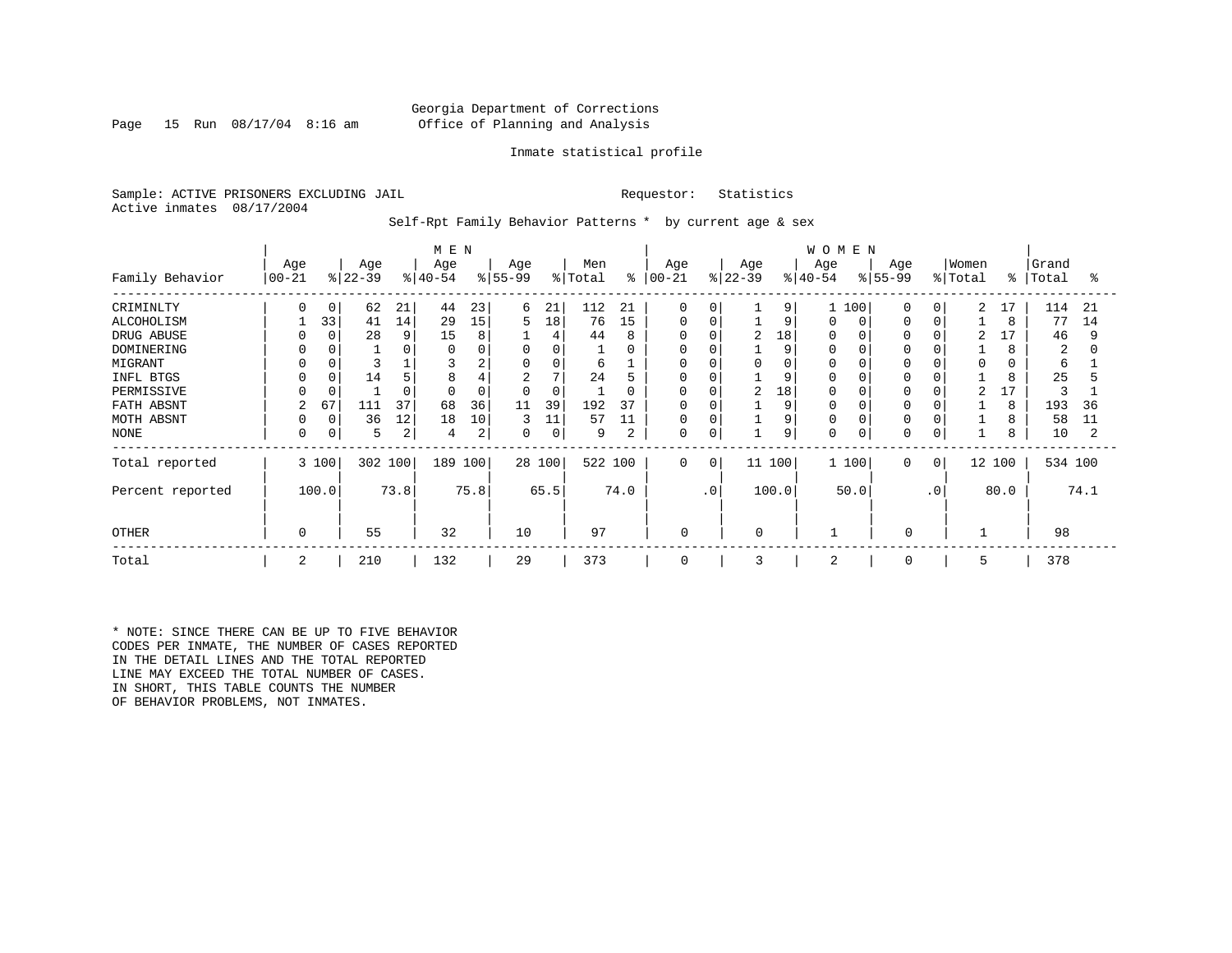#### Georgia Department of Corrections Page 16 Run 08/17/04 8:16 am Office of Planning and Analysis

#### Inmate statistical profile

Sample: ACTIVE PRISONERS EXCLUDING JAIL **Requestor:** Statistics Active inmates 08/17/2004

#### Inmate Diagnostic Behavior Problem \* by current age & sex

|                    | M E N          |             |           |                |           |       |                |          |                |      |               |             |                |             | WOMEN     |             |              |             |          |          |         |      |
|--------------------|----------------|-------------|-----------|----------------|-----------|-------|----------------|----------|----------------|------|---------------|-------------|----------------|-------------|-----------|-------------|--------------|-------------|----------|----------|---------|------|
|                    | Age            |             | Age       |                | Age       |       | Age            |          | Men            |      | Age           |             | Age            |             | Age       |             | Age          |             | Women    |          | Grand   |      |
| Diagnostic Problem | $ 00 - 21$     |             | $ 22-39 $ |                | $ 40-54 $ |       | $ 55-99$       |          | % Total        |      | $8   00 - 21$ |             | $ 22-39 $      |             | $ 40-54 $ |             | $ 55-99 $    |             | % Total  | ႜ        | Total   | °≈   |
| <b>ALCOHOLIC</b>   |                | 17          | 11        | $\overline{2}$ | 9         | 3     | 4              |          | 25             | 3    | 0             | 0           |                | 14          | $\Omega$  | 0           | $\Omega$     | $\Omega$    | 1        | 8        | 26      | 3    |
| <b>ALCOH ABSE</b>  |                | $\mathbf 0$ | 47        | 9              | 34        | 11    | 4              | 7        | 85             | 10   | $\Omega$      | $\mathbf 0$ |                | 14          | $\Omega$  | 0           | $\Omega$     | $\Omega$    |          | 8        | 86      | 10   |
| DRUG EXP           |                | 17          | 66        | 13             | 37        | 12    | 8              | 13       | 112            | 13   | 0             | O           | 0              | 0           |           | 20          | 0            | $\Omega$    |          | 8        | 113     | 13   |
| DRUG ABSE          |                | 17          | 79        | 16             | 48        | 16    | 4              |          | 132            | 15   | O             | O           | $\overline{2}$ | 29          |           | $\Omega$    |              | $\Omega$    | 2        | 17       | 134     | 15   |
| NARC ADDCT         |                | $\Omega$    | 6         |                | 4         |       | $\Omega$       | $\Omega$ | 10             |      | 0             | O           | $\Omega$       | $\Omega$    |           | $\Omega$    |              | $\Omega$    | 0        | $\Omega$ | 10      |      |
| EPILEPTIC          |                | $\Omega$    |           |                | 2         |       | $\Omega$       | $\Omega$ | 6              |      | 0             | O           |                | $\Omega$    |           | $\Omega$    |              | $\Omega$    | 0        | O        | 6       |      |
| MANIPULTVE         |                | 17          | 49        | 10             | 25        | 8     | 5              | 8        | 80             | 9    | O             | O           |                | $\Omega$    |           | $\Omega$    |              | $\Omega$    | 0        | $\Omega$ | 80      |      |
| ASSAULTIVE         | $\overline{c}$ | 33          | 170       | 34             | 103       | 34    | 23             | 38       | 298            | 34   | $\Omega$      | $\Omega$    |                | 43          | 2         | 40          | $\Omega$     | $\Omega$    | 5        | 42       | 303     | 34   |
| ESCPE TEND         |                | $\Omega$    | 22        |                | 17        | 6     |                | 11       | 46             | 5    | 0             | 0           |                | 0           |           | $\Omega$    | 0            | $\Omega$    | 0        | $\Omega$ | 46      |      |
| SUICIDAL           |                |             | 18        |                | 6         |       | $\overline{2}$ | 3        | 26             | ς    | O             | O           |                | $\mathbf 0$ |           | 20          |              |             |          | 8        | 27      |      |
| WITHDRAWN          |                |             |           |                |           |       | $\Omega$       | $\Omega$ | 3              | U    | 0             | U           |                | $\Omega$    |           | 20          |              | $\cap$      |          | 8        | 4       |      |
| PR RLTY CT         |                |             | 6         |                |           |       | $\Omega$       | 0        | 10             |      | 0             | 0           |                | 0           |           | 0           | <sup>0</sup> | $\Omega$    | 0        | 0        | 10      |      |
| HOMOSEXUAL         |                | $\Omega$    |           |                |           |       | $\Omega$       | $\Omega$ | $\overline{c}$ | O    | <sup>0</sup>  | 0           |                | $\Omega$    |           | $\Omega$    | $\Omega$     | $\cap$      | $\Omega$ | $\cap$   |         |      |
| <b>NONE</b>        |                |             | 3         |                |           |       |                | 2        | 5              |      | 0             | 0           |                | $\Omega$    |           | $\Omega$    | $\Omega$     | $\Omega$    | $\Omega$ | O        | 5       |      |
| <b>OTHER</b>       |                | $\Omega$    |           |                | 10        |       |                | 2        | 18             | 2    | 0             | 0           | 0              | 0           |           | $\mathbf 0$ | <sup>0</sup> | $\Omega$    | 0        | $\Omega$ | 18      |      |
| NOT RPTD           | $\Omega$       | $\Omega$    | 6         |                | 4         |       | $\overline{c}$ | 3        | 12             |      | $\Omega$      | 0           |                | $\mathbf 0$ | $\Omega$  | $\Omega$    |              | $\Omega$    | $\Omega$ |          | 12      |      |
| Total reported     |                | 6 100       | 497 100   |                | 307 100   |       | 61 100         |          | 871 100        |      | 0             | 0           |                | 7 100       |           | 5 100       | $\Omega$     | $\mathbf 0$ | 12 100   |          | 883 100 |      |
| Percent reported   |                | 100.0       |           | 99.5           |           | 100.0 |                | 100.0    |                | 99.7 |               | $\cdot$ 0   |                | 100.0       |           | 100.0       |              | $\cdot$ 0   |          | 100.0    |         | 99.7 |
| <b>UNKNOWN</b>     | $\Omega$       |             |           |                | $\Omega$  |       | $\mathbf 0$    |          |                |      | $\mathbf 0$   |             | 0              |             | $\Omega$  |             | 0            |             | 0        |          |         |      |
| Total              | 2              |             | 210       |                | 132       |       | 29             |          | 373            |      | $\mathbf 0$   |             | 3              |             | 2         |             | 0            |             | 5        |          | 378     |      |

\* NOTE: SINCE THERE CAN BE UP TO FIVE BEHAVIOR CODES PER INMATE, THE NUMBER OF CASES REPORTED IN THE DETAIL LINES AND THE TOTAL REPORTED LINE MAY EXCEED THE TOTAL NUMBER OF CASES. IN SHORT, THIS TABLE COUNTS THE NUMBER OF BEHAVIOR PROBLEMS, NOT INMATES.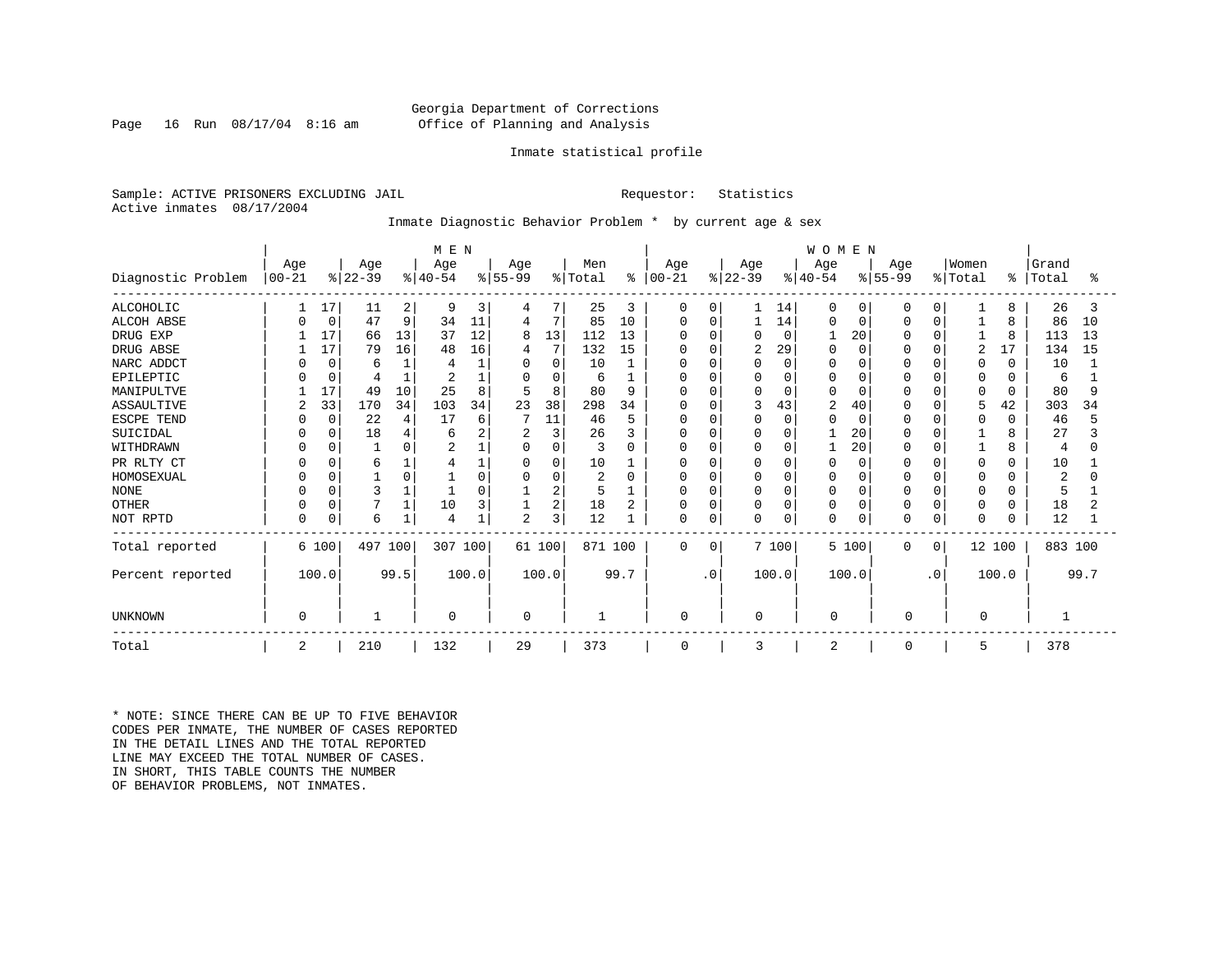Page 17 Run  $08/17/04$  8:16 am

#### Inmate statistical profile

Sample: ACTIVE PRISONERS EXCLUDING JAIL Requestor: Statistics Active inmates 08/17/2004

Physical Profile (General Condition) by current age & sex

|                                                                                  |                                    |                                                 |               | M E N            |                                |                                |                     |                      |                |                                                          |                             |                                 |                                        | <b>WOMEN</b>     |               |                                              |                                                   |                            |          |                      |                |
|----------------------------------------------------------------------------------|------------------------------------|-------------------------------------------------|---------------|------------------|--------------------------------|--------------------------------|---------------------|----------------------|----------------|----------------------------------------------------------|-----------------------------|---------------------------------|----------------------------------------|------------------|---------------|----------------------------------------------|---------------------------------------------------|----------------------------|----------|----------------------|----------------|
| Physical Profile                                                                 | Age<br>$00 - 21$                   | Age<br>$ 22-39 $                                |               | Age<br>$8 40-54$ |                                | Age<br>$8155 - 99$             |                     | Men<br>% Total       | ៖              | Age<br>$ 00-21$                                          |                             | Age<br>$ 22-39 $                |                                        | Age<br>$8 40-54$ |               | Aqe<br>$8155 - 99$                           |                                                   | Women<br>% Total           | ႜႜ       | Grand<br>Total       | °≈             |
| NO LIMITATION<br>DEFECT NO MAJOR LIMT<br>DEFECT MAJOR LIMIT<br>VERY MAJOR DEFECT | 2 100<br>$\Omega$<br>0<br>$\Omega$ | 159<br>31<br>$\Omega$<br>14<br>0<br>$\mathbf 0$ | 78<br>15<br>0 | 59<br>48<br>22   | 45<br>37<br>17<br>$\mathbf{1}$ | 8<br>10<br>9<br>$\overline{2}$ | 28<br>34<br>31<br>7 | 228<br>89<br>45<br>4 | 62<br>24<br>12 | $\mathbf 0$<br>$\mathbf 0$<br>$\mathbf 0$<br>$\mathbf 0$ | 0<br>0<br>0<br>$\mathbf{0}$ | $\overline{a}$<br>0<br>$\Omega$ | 67<br>33<br>$\mathbf 0$<br>$\mathbf 0$ | 0<br>$\Omega$    | 50<br>50<br>0 | $\Omega$<br>$\Omega$<br>$\Omega$<br>$\Omega$ | 0 <sup>1</sup><br>$\Omega$<br>0<br>$\overline{0}$ | 3<br>2<br>0<br>$\mathbf 0$ | 60<br>40 | 231<br>91<br>45<br>4 | 62<br>25<br>12 |
| Total reported                                                                   | 2 100                              | 205                                             | 100           | 130              | 100                            |                                | 29 100              | 366 100              |                | 0                                                        | $\mathbf 0$                 |                                 | 3 100                                  | 2 100            |               | 0                                            | $\mathbf{0}$                                      |                            | 5 100    | 371 100              |                |
| Percent reported                                                                 | 100.0                              |                                                 | 97.6          |                  | 98.5                           |                                | 100.0               |                      | 98.1           |                                                          | .0 <sup>1</sup>             |                                 | 100.0                                  | 100.0            |               |                                              | $\cdot$ 0                                         |                            | 100.0    |                      | 98.1           |
| NOT REPORTED                                                                     | $\mathbf 0$                        | 5                                               |               | 2                |                                | $\overline{0}$                 |                     | $\mathbf{r}$         |                | $\mathbf 0$                                              |                             | $\mathbf 0$                     |                                        | $\mathbf 0$      |               | $\mathbf 0$                                  |                                                   | $\mathbf{0}$               |          |                      |                |
| Total                                                                            | 2                                  | 210                                             |               | 132              |                                | 29                             |                     | 373                  |                | 0                                                        |                             | 3                               |                                        | 2                |               | $\mathbf 0$                                  |                                                   | 5                          |          | 378                  |                |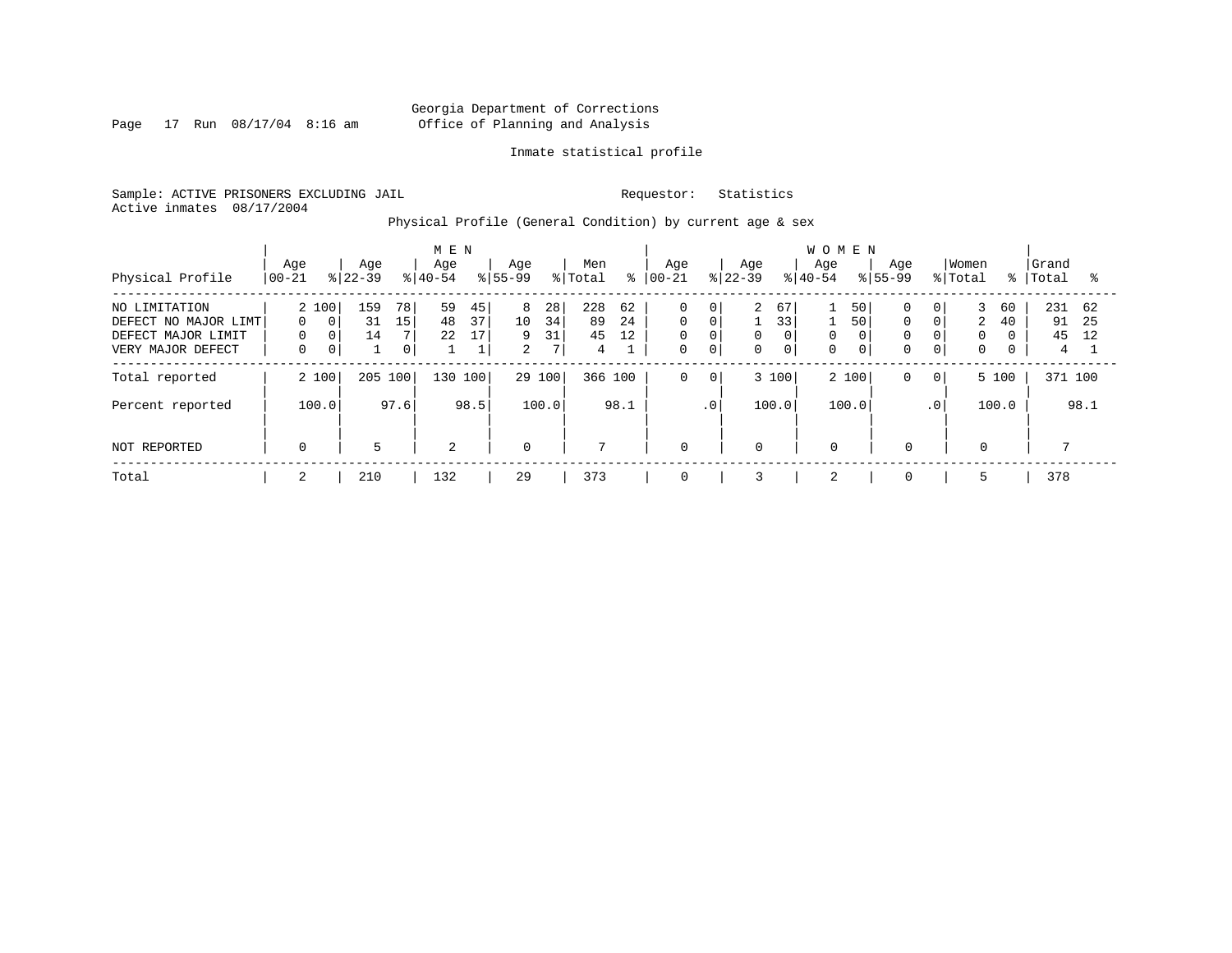#### Georgia Department of Corrections Page 18 Run 08/17/04 8:16 am Office of Planning and Analysis

#### Inmate statistical profile

Sample: ACTIVE PRISONERS EXCLUDING JAIL Requestor: Statistics Active inmates 08/17/2004

Security Status by current age & sex

|                  |                  |             |                  |          | M E N           |       |                 |        |                |       |                   |                 |                  |             | <b>WOMEN</b>     |       |                    |           |                  |          |                |          |
|------------------|------------------|-------------|------------------|----------|-----------------|-------|-----------------|--------|----------------|-------|-------------------|-----------------|------------------|-------------|------------------|-------|--------------------|-----------|------------------|----------|----------------|----------|
| Security         | Age<br>$ 00-21 $ |             | Age<br>$ 22-39 $ |          | Age<br>$ 40-54$ |       | Age<br>$ 55-99$ |        | Men<br>% Total | ႜ     | Age<br>$ 00 - 21$ |                 | Age<br>$ 22-39 $ |             | Age<br>$8 40-54$ |       | Age<br>$8155 - 99$ |           | Women<br>% Total | ႜ        | Grand<br>Total | ႜ        |
| DIAG INCOM       | 0                | 0           |                  | 0        | 0               | 0     | $\Omega$        | 0      | $\mathbf 0$    |       | 0                 |                 | 0                | $\mathbf 0$ | 0                |       | $\Omega$           | $\Omega$  | 0                |          | $\Omega$       | $\Omega$ |
| WRK RELEAS       |                  | $\Omega$    |                  | $\Omega$ | $\Omega$        | 0     |                 | 0      | 0              | 0     | 0                 | 0               | 0                | $\mathbf 0$ | 0                |       | $\Omega$           |           | $\Omega$         |          | 0              | 0        |
| TRUSTY           |                  |             |                  |          |                 |       |                 | 0      | $\mathbf 0$    |       | 0                 |                 | U                | $\Omega$    | $\Omega$         |       |                    |           | $\Omega$         |          | $\Omega$       |          |
| MINIMUM          | 0                |             |                  |          |                 | 2     |                 | 3      |                |       | 0                 |                 |                  | 33          | 0                |       | $\Omega$           |           |                  | 20       |                |          |
| MEDIUM           | 0                |             | 62               | 30       | 56              | 42    | 18              | 62     | 136            | 36    | $\mathbf 0$       |                 | 0                | 0           | $\Omega$         |       | $\Omega$           |           | $\Omega$         | $\Omega$ | 136            | 36       |
| CLOSE            | 2 100            |             | 126              | 60       | 66              | 50    | 9               | 31     | 203            | 54    | 0                 |                 | 2                | 67          | 2                | 100   | $\Omega$           |           | 4                | 80       | 207            | 55       |
| MAXIMUM          | 0                | 0           | 13               | 6        | 5               | 4     |                 | 3      | 19             | 5     | 0                 |                 | 0                | 0           | 0                |       | $\Omega$           | $\Omega$  | $\Omega$         |          | 19             |          |
| DIAGNOSTIC       | 0                | $\mathbf 0$ | 9                | 4        | 2               | 2     | $\mathbf 0$     | 0      | 11             | 3     | 0                 | 0               | 0                | $\mathbf 0$ | 0                | 0     | $\Omega$           | $\Omega$  | $\Omega$         |          | 11             |          |
| Total reported   | 2 100            |             | 210              | 100      | 132 100         |       |                 | 29 100 | 373 100        |       | 0                 | 0               |                  | 3 100       |                  | 2 100 | $\Omega$           | 0         |                  | 5 100    | 378 100        |          |
| Percent reported | 100.0            |             |                  | 100.0    |                 | 100.0 |                 | 100.0  |                | 100.0 |                   | .0 <sup>1</sup> |                  | 100.0       |                  | 100.0 |                    | $\cdot$ 0 |                  | 100.0    |                | 100.0    |
| NOT RPTD         | $\Omega$         |             | $\mathbf 0$      |          | $\mathbf 0$     |       | $\mathbf 0$     |        | $\mathbf 0$    |       | $\mathbf 0$       |                 | $\Omega$         |             | $\Omega$         |       | $\mathbf 0$        |           | $\mathbf 0$      |          |                |          |
| Total            | 2                |             | 210              |          | 132             |       | 29              |        | 373            |       | 0                 |                 | 3                |             | 2                |       | 0                  |           | 5                |          | 378            |          |

\* NOTE: BEGINNING IN JULY 1987, THE FACILITIES DIVISION NO LONGER CODED INMATES AS BEING WORK RELEASE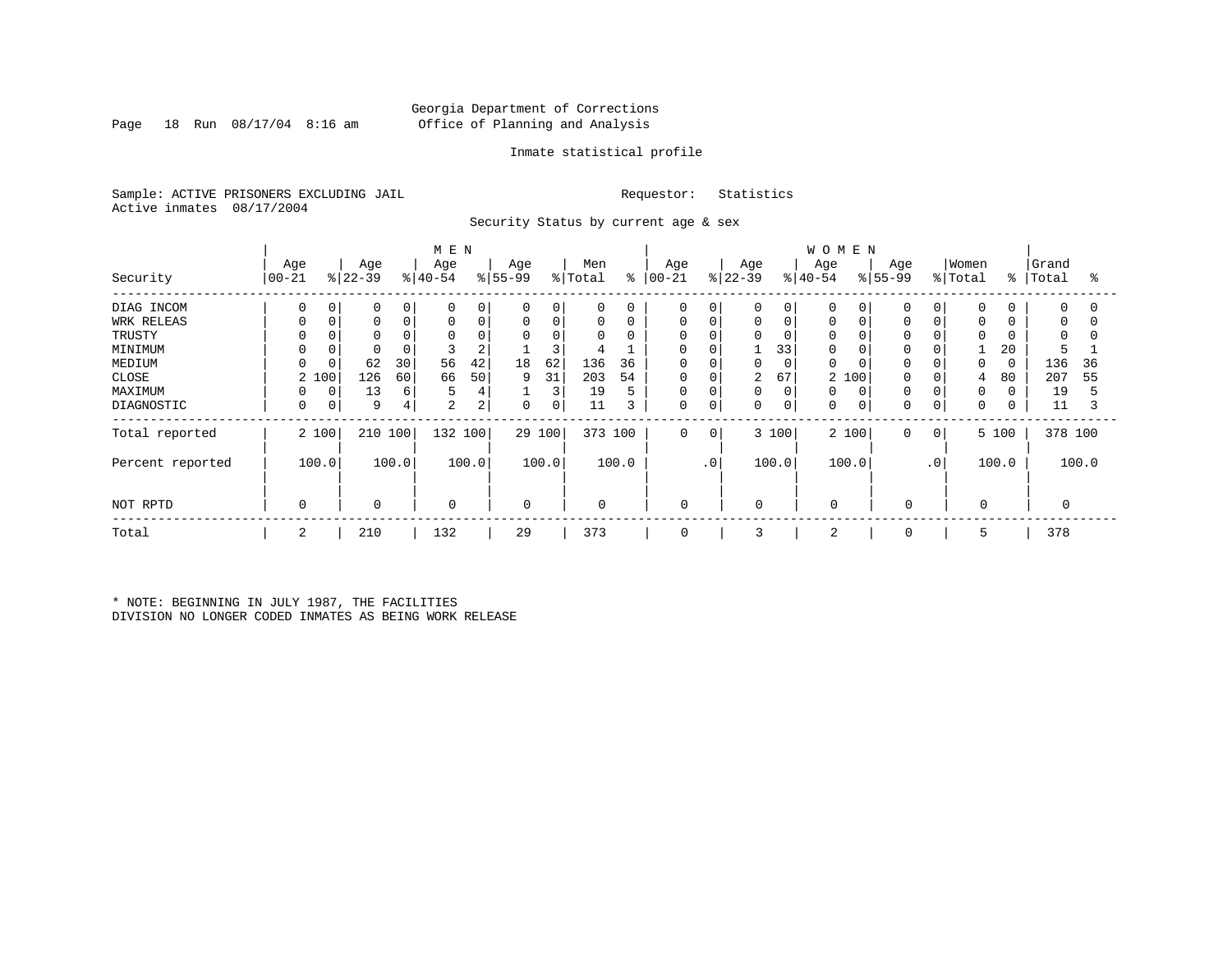Page 19 Run  $08/17/04$  8:16 am

#### Inmate statistical profile

Sample: ACTIVE PRISONERS EXCLUDING JAIL Requestor: Statistics Active inmates 08/17/2004

Number Of Sentences by current age & sex

|                     |             |       |           |       | M E N       |       |                |        |             |       |             |           |             |             | WOMEN          |             |             |                |          |             |          |       |
|---------------------|-------------|-------|-----------|-------|-------------|-------|----------------|--------|-------------|-------|-------------|-----------|-------------|-------------|----------------|-------------|-------------|----------------|----------|-------------|----------|-------|
|                     | Age         |       | Age       |       | Age         |       | Age            |        | Men         |       | Age         |           | Age         |             | Age            |             | Age         |                | Women    |             | Grand    |       |
| Number Of Sentences | $ 00-21$    |       | $ 22-39 $ |       | $ 40-54 $   |       | $ 55-99 $      |        | % Total     | နွ    | $ 00-21 $   |           | $ 22-39 $   |             | $ 40-54 $      |             | $ 55-99 $   |                | % Total  | $\approx$ 1 | Total    | ႜ     |
| ONE                 | 0           | 0     | 20        | 10    | 23          | 17    | 5              | 17     | 48          | 13    | 0           | 0         | $\Omega$    | 0           |                | 50          | 0           | $\overline{0}$ |          | 20          | 49       | 13    |
| TWO                 | 0           | 0     | 36        | 17    | 26          | 20    | $7\phantom{.}$ | 24     | 69          | 18    | 0           |           |             | 33          | 0              | 0           | $\mathbf 0$ | $\mathbf 0$    |          | 20          | 70       | 19    |
| THREE               |             | 50    | 39        | 19    | 23          | 17    | 5              | 17     | 68          | 18    | 0           |           | $\mathbf 0$ |             |                | 50          | $\Omega$    |                |          | 20          | 69       | 18    |
| <b>FOUR</b>         | 0           |       | 29        | 14    | 19          | 14    |                | 3      | 49          | 13    | $\mathbf 0$ |           | $\Omega$    |             | $\mathbf 0$    |             |             |                | $\Omega$ | 0           | 49       | 13    |
| FIVE                | 0           | 0     | 21        | 10    | 11          | 8     | 4              | 14     | 36          | 10    | $\mathsf 0$ |           | 2           | 67          | 0              |             | $\Omega$    |                | 2        | 40          | 38       | 10    |
| MORE THAN FIVE      |             | 50    | 65        | 31    | 30          | 23    |                | 24     | 103         | 28    | $\mathsf 0$ | 0         | $\mathbf 0$ | $\mathbf 0$ | $\mathbf 0$    | $\mathbf 0$ | $\Omega$    | 0              | 0        | 0           | 103      | 27    |
| Total reported      |             | 2 100 | 210 100   |       | 132 100     |       |                | 29 100 | 373 100     |       | $\Omega$    | $\Omega$  |             | 3 100       | 2 100          |             | $\Omega$    | $\overline{0}$ |          | 5 100       | 378 100  |       |
| Percent reported    |             | 100.0 |           | 100.0 |             | 100.0 |                | 100.0  |             | 100.0 |             | $\cdot$ 0 |             | 100.0       | 100.0          |             |             | $\cdot$ 0      |          | 100.0       |          | 100.0 |
| NOT REPORTED        | $\mathbf 0$ |       | 0         |       | $\mathbf 0$ |       | $\mathbf 0$    |        | $\mathbf 0$ |       | $\mathbf 0$ |           | $\mathbf 0$ |             | $\Omega$       |             | $\mathbf 0$ |                | $\Omega$ |             | $\Omega$ |       |
| Total               | 2           |       | 210       |       | 132         |       | 29             |        | 373         |       | $\Omega$    |           | 3           |             | $\overline{a}$ |             | $\Omega$    |                | 5        |             | 378      |       |
|                     |             |       |           |       |             |       |                |        |             |       |             |           |             |             |                |             |             |                |          |             |          |       |
|                     |             |       |           |       |             |       |                |        |             |       |             |           |             |             |                |             |             |                |          |             |          |       |
| AVG NUM SENTENCES   | 5.50        |       | 4.88      |       | 4.25        |       | 4.38           |        | 4.62        |       | .00         |           | 4.00        |             | 2.00           |             | .00         |                | 3.20     |             | 4.60     |       |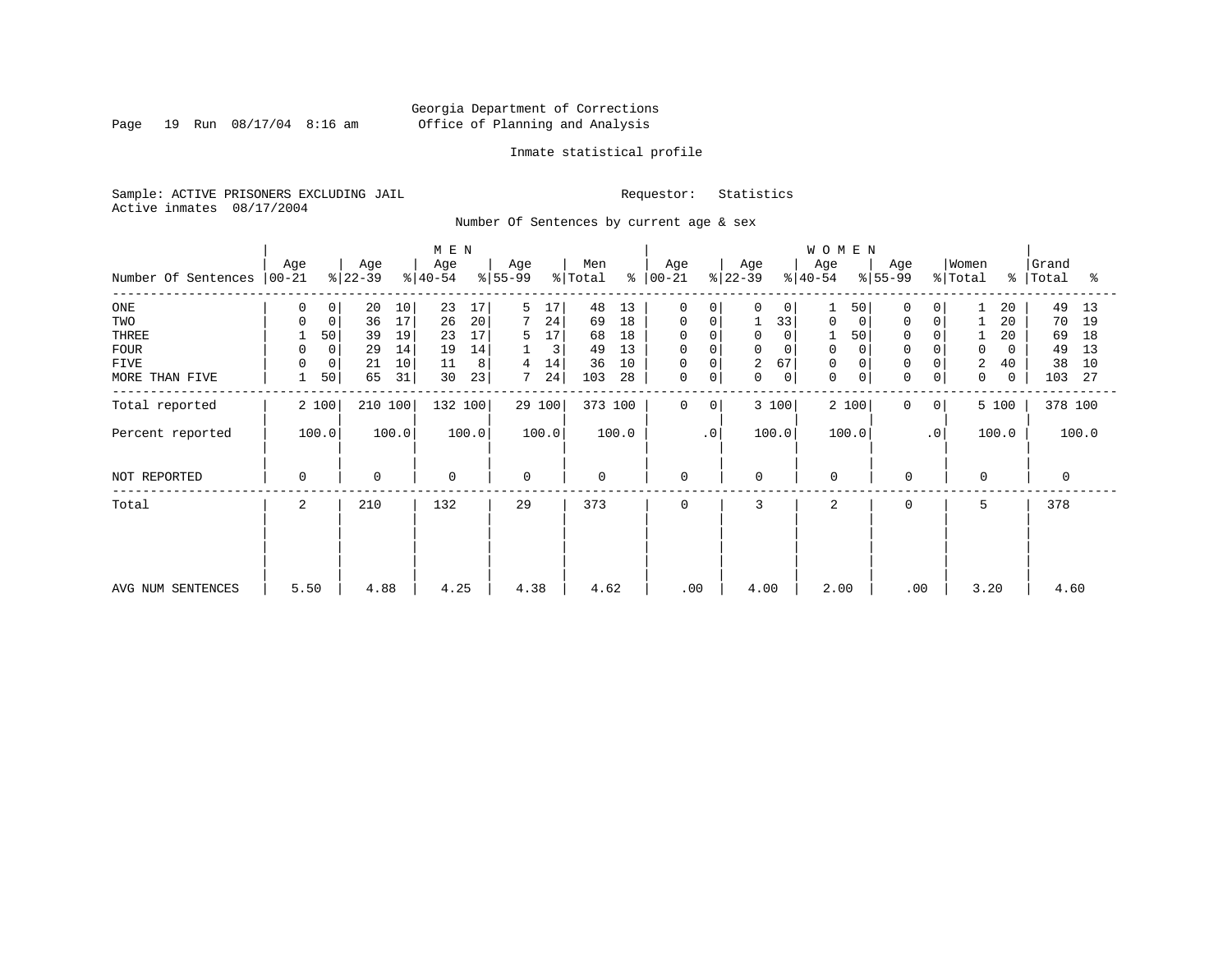Page 20 Run  $08/17/04$  8:16 am

#### Inmate statistical profile

Sample: ACTIVE PRISONERS EXCLUDING JAIL Requestor: Statistics Active inmates 08/17/2004

Number Of Disciplinaries by current age & sex

|                  |                 |                  | M E N            |                 |                      |                  |                  | WOMEN                                          |                                        |                     |
|------------------|-----------------|------------------|------------------|-----------------|----------------------|------------------|------------------|------------------------------------------------|----------------------------------------|---------------------|
| Disciplinaries   | Age<br>$ 00-21$ | Age<br>$ 22-39 $ | Age<br>$ 40-54 $ | Age<br>$ 55-99$ | Men<br>% Total<br>န္ | Age<br>$ 00-21$  | Age<br>$ 22-39 $ | Age<br>Age<br>$\frac{1}{6}$ 55-99<br>$ 40-54 $ | Women<br>% Total<br>ွေ                 | Grand<br>Total<br>ႜ |
| ZERO             | 0               | 45<br>21         | 39<br>30         | 8<br>28         | 92<br>25             | 0<br>$\Omega$    | 33               | $\overline{2}$<br>100<br>$\Omega$              | 3<br>0<br>60                           | 95<br>25            |
| $_{\rm ONE}$     | 50              | 23<br>11         | 11<br>14         | 21<br>6         | 12<br>44             | $\mathbf 0$<br>0 | $\mathbf 0$<br>0 | $\Omega$<br>0<br>0                             | $\mathbf 0$<br>$\mathbf 0$<br>$\Omega$ | 44<br>12            |
| TWO              | $\mathbf 0$     | 18<br>9          | 12<br>9          | 17              | 35<br>9              | 0<br>$\Omega$    | $\Omega$         | 0                                              | 0                                      | 35<br>9             |
| THREE            | 0               | 5<br>11          | 12<br>9          | 14<br>4         | 27                   | 0<br>$\Omega$    | $\mathbf 0$<br>0 | $\Omega$<br>0                                  | $\mathbf 0$                            | 27                  |
| <b>FOUR</b>      |                 | 12<br>6          | 10<br>13         | 7<br>2          | 27                   | $\mathbf 0$      | $\Omega$         | $\mathbf 0$                                    | $\Omega$                               | 27                  |
| <b>FIVE</b>      | 0               | 9<br>4           | 4<br>5           | 3               | 15<br>4              | 0<br>$\mathbf 0$ | 33               | 0<br>$\Omega$                                  | 20                                     | 16                  |
| MORE THAN FIVE   | 50              | 92<br>44         | 37<br>28         | 3<br>10         | 133<br>36            | 0<br>0           | 33               | $\mathbf 0$<br>$\mathbf 0$<br>0                | 20<br>0                                | 134<br>35           |
| Total reported   | 2 100           | 210 100          | 132 100          | 29 100          | 373 100              | $\mathbf 0$<br>0 | 3 100            | 2 100<br>0                                     | 5 100<br>$\mathbf{0}$                  | 378 100             |
| Percent reported | 100.0           | 100.0            | 100.0            | 100.0           | 100.0                | $\cdot$ 0        | 100.0            | 100.0                                          | $\cdot$ 0<br>100.0                     | 100.0               |
| NOT REPORTED     | 0               | $\mathbf 0$      | 0                | $\Omega$        | $\mathbf 0$          | 0                | 0                | $\mathbf 0$<br>0                               | $\mathbf 0$                            | $\Omega$            |
| Total            | 2               | 210              | 132              | 29              | 373                  | $\mathbf 0$      | 3                | 2<br>0                                         | 5                                      | 378                 |
|                  |                 |                  |                  |                 |                      |                  |                  |                                                |                                        |                     |
|                  |                 |                  |                  |                 |                      |                  |                  |                                                |                                        |                     |
| AVG NUM DISCIP   | 7.00            | 8.44             | 5.13             | 2.45            | 6.80                 | .00              | 11.00            | .00                                            | .00<br>6.60                            | 6.79                |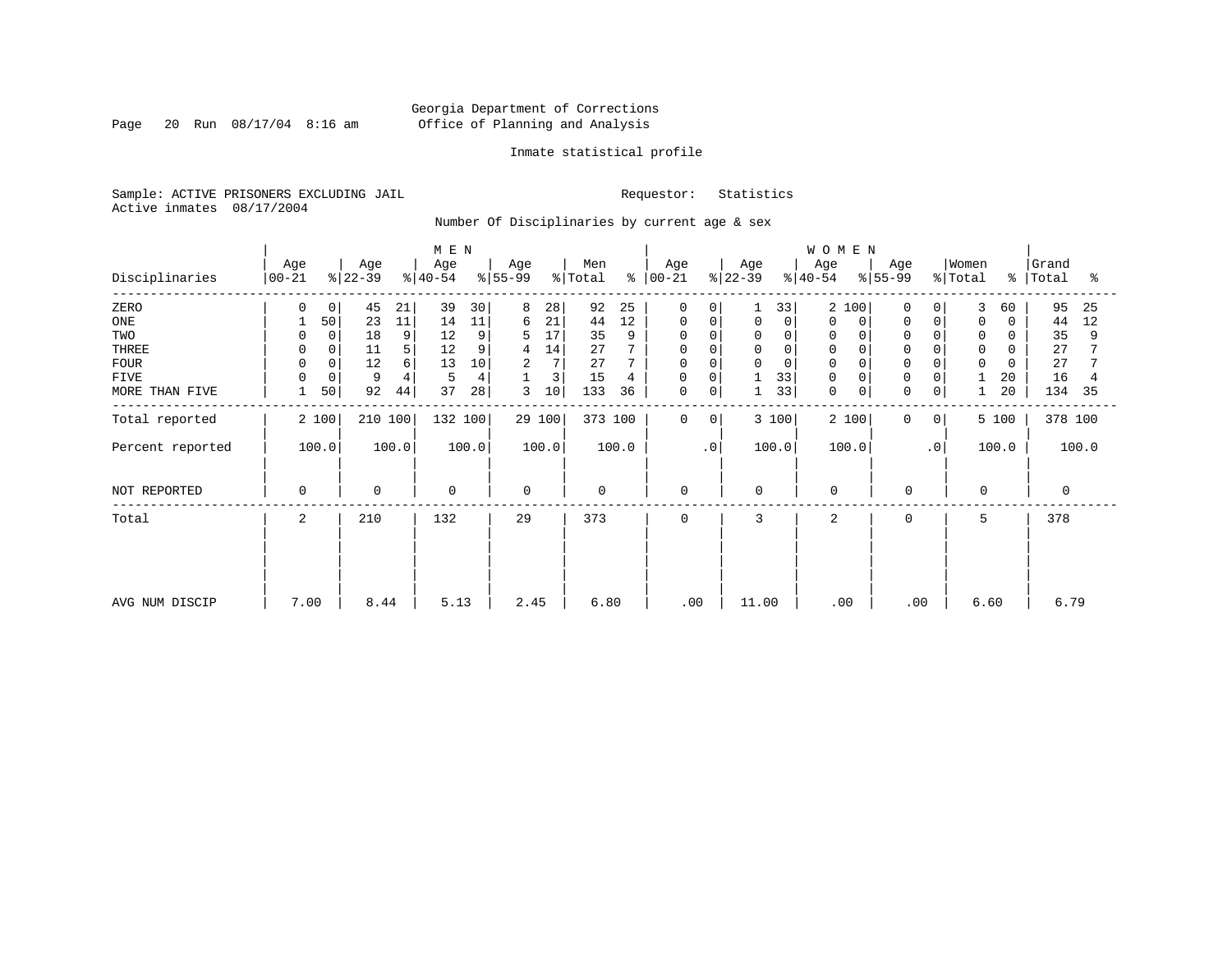Page 21 Run  $08/17/04$  8:16 am

#### Inmate statistical profile

Sample: ACTIVE PRISONERS EXCLUDING JAIL Requestor: Statistics Active inmates 08/17/2004

Number Of Escapes by current age & sex

|                  |                  |                      | M E N                      |                         |                         |                            |                  | WOMEN            |                  |                                   |                     |
|------------------|------------------|----------------------|----------------------------|-------------------------|-------------------------|----------------------------|------------------|------------------|------------------|-----------------------------------|---------------------|
| Escapes          | Age<br>$00 - 21$ | Age<br>$ 22-39 $     | Age<br>$ 40-54 $           | Age<br>$ 55-99 $        | Men<br>% Total<br>ະ     | Age<br>$ 00 - 21 $         | Age<br>$ 22-39 $ | Age<br>$8 40-54$ | Age<br>$ 55-99 $ | Women<br>% Total<br>$\frac{1}{6}$ | Grand<br>Total<br>ႜ |
| ZERO             | 2 100            | 209 100              | 132 100                    | 29 100                  | 372 100                 | $\Omega$<br>$\Omega$       | 3 100            | 2<br>100         | 0<br>0           | 5 100                             | 377 100             |
| ONE              | 0<br>$\Omega$    | $\Omega$             | 0<br>$\Omega$              | 0<br>$\mathbf 0$        | 0                       | 0<br>0                     | 0<br>0           | 0<br>0           | 0<br>0           | $\Omega$<br>0                     | 0                   |
| TWO              | 0<br>$\Omega$    | 0                    | $\Omega$                   | 0<br>$\Omega$           | 0<br>$\Omega$           | 0<br>$\Omega$              | 0<br>$\Omega$    | 0                | $\mathbf 0$      | 0                                 | 0                   |
| THREE            | $\mathbf 0$      | $\mathbf 0$          | $\Omega$                   | 0<br>0                  | $\mathbf 0$<br>0        | 0<br>0                     | 0                | $\mathbf 0$      | $\mathbf 0$      | 0                                 | 0                   |
| <b>FOUR</b>      | $\Omega$         |                      | $\Omega$                   | $\mathbf 0$<br>$\Omega$ | $\mathbf 0$<br>$\Omega$ | 0                          | 0                | $\Omega$         | $\Omega$         | $\Omega$                          |                     |
| FIVE             | 0<br>0           | $\Omega$             | 0<br>$\Omega$              | $\mathbf 0$<br>0        | 0<br>0                  | 0<br>$\Omega$              | 0<br>$\Omega$    | 0                | $\Omega$         | 0                                 | 0                   |
| MORE THAN FIVE   | $\mathbf 0$<br>0 | $\Omega$<br>$\Omega$ | $\mathbf 0$<br>$\mathbf 0$ | 0<br>$\Omega$           | $\mathbf 0$<br>0        | $\mathbf 0$<br>$\mathbf 0$ | 0<br>0           | $\mathbf 0$<br>0 | 0<br>0           | $\Omega$                          | $\Omega$            |
| Total reported   | 2 100            | 210 100              | 132 100                    | 29 100                  | 373 100                 | 0<br>$\mathbf{0}$          | 3 100            | 2 100            | $\mathbf 0$<br>0 | 5 100                             | 378 100             |
| Percent reported | 100.0            | 100.0                | 100.0                      | 100.0                   | 100.0                   | $\cdot$ 0                  | 100.0            | 100.0            | $\cdot$ 0        | 100.0                             | 100.0               |
| NOT REPORTED     | $\Omega$         | $\mathbf 0$          | $\mathbf 0$                | $\Omega$                | $\mathbf 0$             | 0                          | $\Omega$         | $\mathbf 0$      | $\mathbf 0$      | $\Omega$                          | 0                   |
| Total            | 2                | 210                  | 132                        | 29                      | 373                     | $\mathbf 0$                | 3                | 2                | 0                | 5                                 | 378                 |
|                  |                  |                      |                            |                         |                         |                            |                  |                  |                  |                                   |                     |
|                  |                  |                      |                            |                         |                         |                            |                  |                  |                  |                                   |                     |
| AVG NUM ESCAPES  | .00              | .00                  | .00                        | .00                     | .00                     | .00                        | .00              | .00              | .00              | .00                               | .00                 |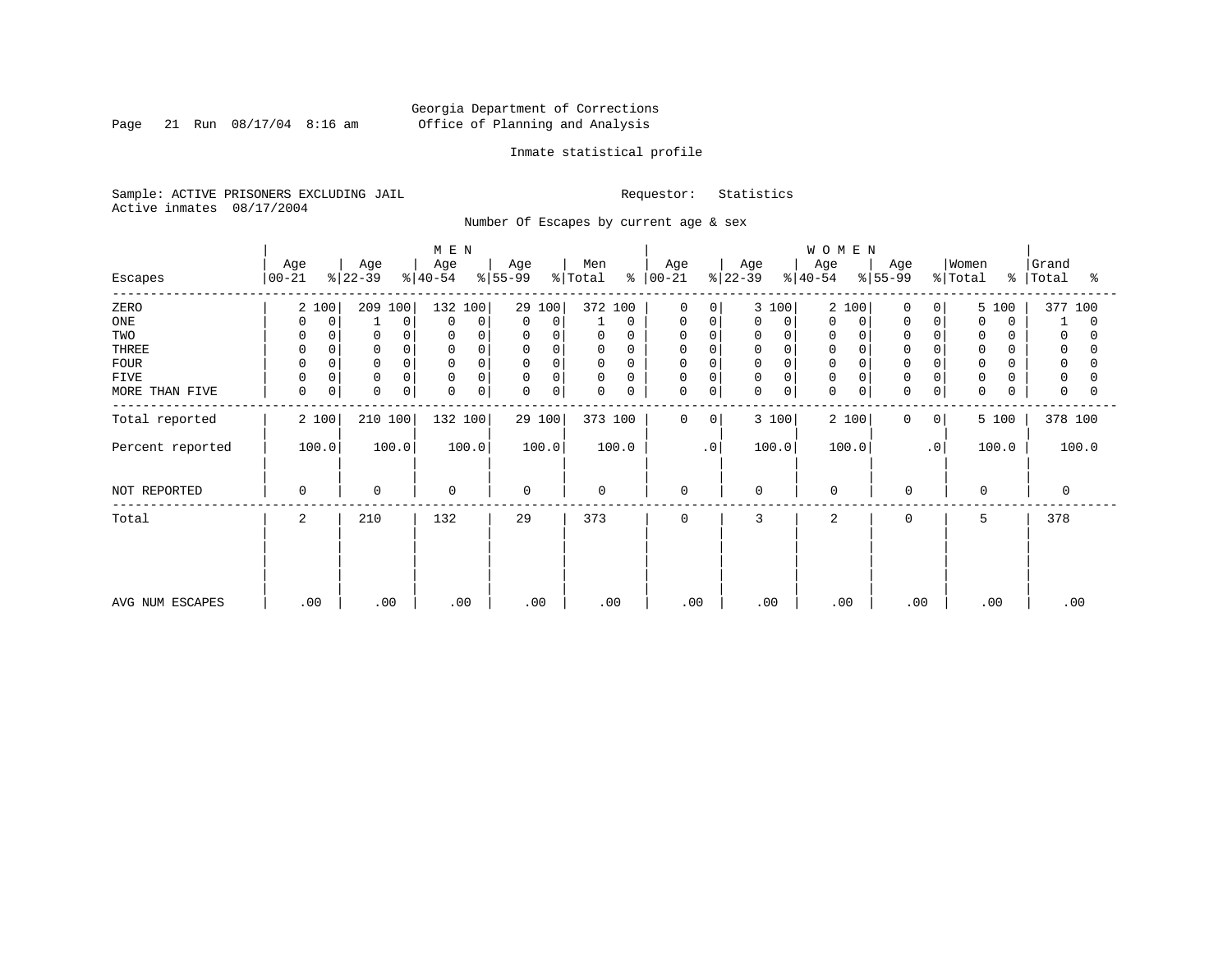#### Georgia Department of Corrections Page 22 Run 08/17/04 8:16 am Office of Planning and Analysis

#### Inmate statistical profile

Sample: ACTIVE PRISONERS EXCLUDING JAIL **Requestor:** Statistics Active inmates 08/17/2004

Number Of Prior Georgia Incarcerations \* by current age & sex

| Prior Incarcerations 00-21                                           | Age                                                                        | Age<br>$ 22-39 $                                                                | M E N<br>Age<br>$ 40-54 $                                                    | Age<br>$ 55-99 $                                                     | Men<br>% Total<br>ႜ                                                          | Age<br>$ 00-21$                                            | Age<br>$ 22-39 $                                                                          | WOMEN<br>Age<br>Age<br>$ 55-99 $<br>$ 40-54 $                                                                                                                                        | Women<br>% Total<br>$\approx$ 1                                                                                                          | Grand<br>Total<br>ႜ                                                |
|----------------------------------------------------------------------|----------------------------------------------------------------------------|---------------------------------------------------------------------------------|------------------------------------------------------------------------------|----------------------------------------------------------------------|------------------------------------------------------------------------------|------------------------------------------------------------|-------------------------------------------------------------------------------------------|--------------------------------------------------------------------------------------------------------------------------------------------------------------------------------------|------------------------------------------------------------------------------------------------------------------------------------------|--------------------------------------------------------------------|
| ZERO<br>ONE<br>TWO<br>THREE<br><b>FOUR</b><br>FIVE<br>MORE THAN FIVE | 2 100<br>0<br>0<br>$\mathbf 0$<br>0<br>$\Omega$<br>0<br>$\Omega$<br>0<br>0 | 57<br>119<br>43<br>20<br>19<br>9<br>9<br>19<br>3<br>2<br>1<br>0<br>$\mathbf{1}$ | 33<br>44<br>21<br>28<br>14<br>19<br>13<br>17<br>10<br>13<br>5<br>6<br>5<br>4 | 13<br>45<br>24<br>7<br>2<br>3<br>10<br>$\overline{a}$<br>7<br>3<br>3 | 178<br>48<br>78<br>21<br>40<br>11<br>39<br>10<br>22<br>6<br>9<br>2<br>7<br>2 | 0<br>0<br>0<br>0<br>0<br>$\mathsf 0$<br>0<br>0<br>$\Omega$ | 3 100<br>$\Omega$<br>0<br>0<br>$\mathbf 0$<br>$\mathbf 0$<br>$\mathbf 0$<br>$\Omega$<br>0 | 2 100<br>$\Omega$<br>$\Omega$<br>$\Omega$<br>0<br>0<br>$\Omega$<br>$\mathbf 0$<br>$\Omega$<br>$\mathbf 0$<br>$\Omega$<br>$\mathbf 0$<br>$\Omega$<br>$\Omega$<br>$\Omega$<br>$\Omega$ | 5 100<br>$\overline{0}$<br>0<br>$\Omega$<br>$\Omega$<br>$\Omega$<br>0<br>$\mathbf 0$<br>O<br>$\mathbf 0$<br>0<br>0<br>0<br>$\Omega$<br>O | 183<br>48<br>78<br>21<br>40<br>11<br>39<br>10<br>22<br>6<br>9<br>7 |
| Total reported<br>Percent reported                                   | 2 100<br>100.0                                                             | 210 100<br>100.0                                                                | 132 100<br>100.0                                                             | 29 100<br>100.0                                                      | 373 100<br>100.0                                                             | $\mathbf 0$<br>$\Omega$<br>$\cdot$ 0                       | 3 100<br>100.0                                                                            | 2 100<br>$\Omega$<br>100.0                                                                                                                                                           | 5 100<br>0 <sup>1</sup><br>$\cdot$ 0<br>100.0                                                                                            | 378 100<br>100.0                                                   |
| NOT REPORTED                                                         | 0                                                                          | $\Omega$                                                                        | $\mathbf 0$                                                                  | $\mathbf 0$                                                          | $\mathbf 0$                                                                  | $\mathbf 0$                                                | $\mathbf 0$                                                                               | $\Omega$<br>$\mathbf 0$                                                                                                                                                              | $\Omega$                                                                                                                                 | $\Omega$                                                           |
| Total                                                                | 2                                                                          | 210                                                                             | 132                                                                          | 29                                                                   | 373                                                                          | $\mathbf 0$                                                | 3                                                                                         | 2<br>$\mathbf 0$                                                                                                                                                                     | 5                                                                                                                                        | 378                                                                |
| AVG # INCARCERATIONS                                                 | .00                                                                        | .87                                                                             | 1.78                                                                         | 1.34                                                                 | 1.23                                                                         | .00                                                        | .00                                                                                       | .00<br>.00                                                                                                                                                                           | .00                                                                                                                                      | 1.21                                                               |

\* This data counts a parole revocation on an existing sentenCE AS A prior incarceration. Also, this data counts, for any cohort of inmates, the total number of Georgia incarcerations the inmate has had during his entire criminal career. For example, if an inmate was admitted to prison first in FY72, and then re-admitted in FY79 and FY85, he had two prior incarcerations before the FY85 admission. This inmate's records show two prior incarcerations in all three of his records since he has had two prior incarcerations in his criminal career. If the cohort of FY72 admissions is selected for analysis, two prior incarcerations will be listed for this inmate even though in FY72, he had no prior incarcerations.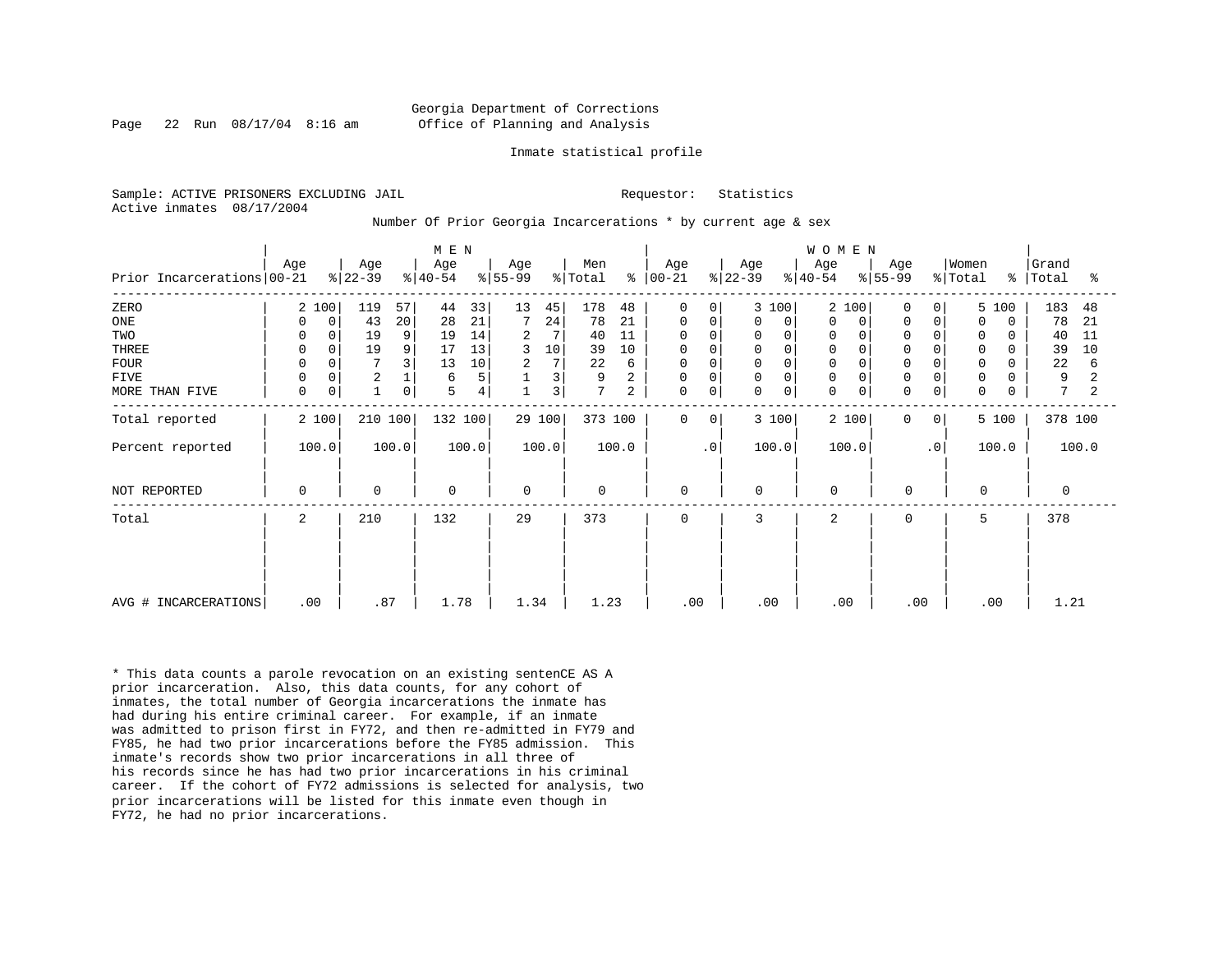Page 23 Run  $08/17/04$  8:16 am

#### Inmate statistical profile

Sample: ACTIVE PRISONERS EXCLUDING JAIL Requestor: Statistics Active inmates 08/17/2004

Number Of Transfers by current age & sex

|                   |                     |                  | M E N            |                               |                      |                             |                  | <b>WOMEN</b>                              |                              |                         |
|-------------------|---------------------|------------------|------------------|-------------------------------|----------------------|-----------------------------|------------------|-------------------------------------------|------------------------------|-------------------------|
| Transfers         | Age<br>$ 00-21 $    | Age<br>$ 22-39 $ | Age<br>$ 40-54 $ | Age<br>$ 55-99 $              | Men<br>% Total<br>န္ | Age<br>00-21                | Age<br>$8 22-39$ | Age<br>Age<br>$ 55-99 $<br>$8 40-54$      | Women<br>$\frac{1}{2}$ Total | Grand<br>%   Total<br>ႜ |
| ZERO              | $\overline{0}$      | 10<br>5          | 4<br>3           | $\mathbf{0}$<br>0             | 14<br>4              | 0<br>0                      | 2<br>67          | 0<br>$\Omega$<br>0                        | 2<br>40<br>0                 | 16<br>4                 |
| ONE               | 50                  | 82<br>39         | 39<br>51         | 12<br>41                      | 146<br>39            | 0<br>0                      | 33               | 2<br>100<br>$\Omega$                      | 3<br>0<br>60                 | 149<br>39               |
| TWO               | 50                  | 26<br>54         | 26<br>34         | 21<br>6                       | 95<br>25             | $\Omega$<br>0               | $\Omega$<br>0    | 0<br>$\Omega$                             | $\mathbf 0$<br>0<br>$\Omega$ | 95<br>25                |
| THREE             | 0                   | 29<br>14         | 16<br>21         | 7<br>24                       | 57<br>15             | $\Omega$<br>0               | 0                | 0                                         | 0                            | 57<br>15                |
| <b>FOUR</b>       |                     | 5<br>11          | 8<br>11          | 10                            | 25                   | 0<br>$\Omega$               | $\Omega$         |                                           | $\mathbf 0$                  | 25                      |
| <b>FIVE</b>       | 0                   | 9<br>4           | 3<br>2           | $\overline{3}$<br>$\mathbf 1$ | 13<br>3              | 0<br>0                      | 0<br>$\Omega$    | $\mathbf 0$                               | $\mathbf 0$<br>0             | 13                      |
| MORE THAN FIVE    | 0 <sup>1</sup><br>0 | 15<br>7          | б<br>8           | $\overline{0}$<br>$\mathbf 0$ | 23<br>6              | 0<br>0                      | 0<br>$\mathbf 0$ | $\mathbf 0$<br>$\mathbf 0$<br>$\mathbf 0$ | 0<br>$\mathbf 0$             | 23<br>6                 |
| Total reported    | 2 100               | 210 100          | 132 100          | 29 100                        | 373 100              | $\mathbf 0$<br>$\mathbf{0}$ | 3 100            | 2 100<br>$\mathbf{0}$                     | 5 100<br>0                   | 378 100                 |
| Percent reported  | 100.0               | 100.0            | 100.0            | 100.0                         | 100.0                | $\cdot$ 0                   | 100.0            | 100.0                                     | $\cdot$ 0<br>100.0           | 100.0                   |
| NOT REPORTED      | 0                   | $\mathbf 0$      | 0                | $\mathbf 0$                   | $\mathbf 0$          | $\mathbf 0$                 | $\mathbf 0$      | $\mathbf 0$<br>$\mathbf 0$                | $\Omega$                     | $\mathbf 0$             |
| Total             | 2                   | 210              | 132              | 29                            | 373                  | 0                           | 3                | 2<br>0                                    | 5                            | 378                     |
|                   |                     |                  |                  |                               |                      |                             |                  |                                           |                              |                         |
|                   |                     |                  |                  |                               |                      |                             |                  |                                           |                              |                         |
| AVG NUM TRANSFERS | 1.50                | 2.25             | 2.24             | 2.14                          | 2.24                 | .00                         | .33              | 1.00                                      | .60<br>.00                   | 2.21                    |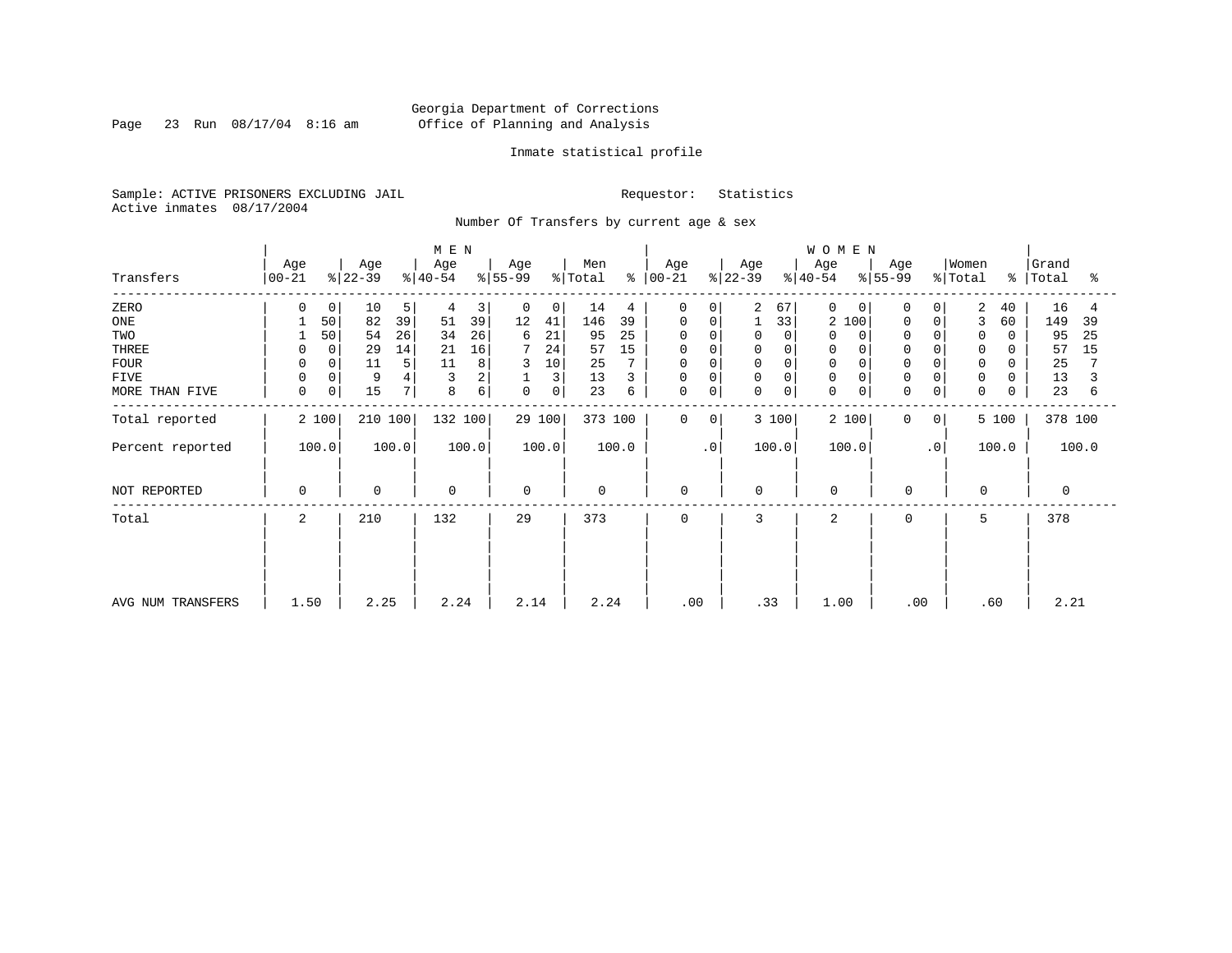Page 24 Run  $08/17/04$  8:16 am

#### Inmate statistical profile

Sample: ACTIVE PRISONERS EXCLUDING JAIL Requestor: Statistics Active inmates 08/17/2004

County Of Conviction by current age & sex

|                            |     |             |                |                | M E N          |                |              |              |                |              |            |             |              |                | WOMEN       |             |             |             |              |             |                |              |
|----------------------------|-----|-------------|----------------|----------------|----------------|----------------|--------------|--------------|----------------|--------------|------------|-------------|--------------|----------------|-------------|-------------|-------------|-------------|--------------|-------------|----------------|--------------|
|                            | Age |             | Age            |                | Age            |                | Age          |              | Men            |              | Age        |             | Age          |                | Age         |             | Age         |             | Women        |             | Grand          |              |
| County Of Conviction 00-21 |     |             | $8 22-39$      |                | $ 40-54$       |                | $8 55-99$    |              | % Total        | ႜ            | $ 00 - 21$ |             | $ 22-39$     |                | $ 40-54$    |             | $8 55-99$   |             | % Total      | ႜ           | Total          | ႜ            |
| Appling                    | 0   | 0           | 1              | $\overline{0}$ | 0              | 0              | 1            | 3            | 2              | 1            | 0          | 0           | 0            | $\overline{0}$ | 0           | 0           | 0           | $\mathbf 0$ | $\mathbf 0$  | 0           | 2              | 1            |
| Atkinson                   | O   | $\mathsf 0$ | $\mathbf 0$    | 0              | $\Omega$       | $\mathsf 0$    | $\mathbf{1}$ | 3            | $\mathbf{1}$   | $\mathbf 0$  | 0          | $\mathbf 0$ | 0            | 0              | $\mathbf 0$ | $\mathbf 0$ | $\Omega$    | $\Omega$    | $\mathbf 0$  | 0           | $\mathbf{1}$   | $\Omega$     |
| Bacon                      | O   | 0           | $\mathbf 0$    | 0              | 1              | 1              | $\mathbf 0$  | $\mathbf 0$  | $\mathbf{1}$   | $\mathbf 0$  | 0          | $\mathbf 0$ | $\mathbf 0$  | 0              | 0           | $\mathbf 0$ | $\Omega$    | $\Omega$    | $\mathbf 0$  | 0           | $\mathbf{1}$   | 0            |
| Baldwin                    | O   | 0           | $\overline{c}$ | 1              | 3              | $\overline{2}$ | $\Omega$     | $\mathbf 0$  | 5              | $\mathbf{1}$ | $\Omega$   | $\Omega$    | $\Omega$     | $\Omega$       | $\Omega$    | $\mathbf 0$ | $\Omega$    | $\cap$      | $\mathbf 0$  | $\Omega$    | 5              |              |
| <b>Banks</b>               | U   | $\Omega$    | $\Omega$       | 0              | $\cap$         | $\Omega$       | 1            | 3            | $\mathbf{1}$   | $\Omega$     | 0          | $\Omega$    | $\Omega$     | $\Omega$       | $\Omega$    | $\Omega$    | $\cap$      | $\cap$      | $\Omega$     | $\Omega$    | $\mathbf{1}$   | U            |
| Barrow                     | U   | 0           | $\overline{2}$ | 1              | $\Omega$       | $\mathbf 0$    | $\mathbf{1}$ | 3            | 3              | $\mathbf{1}$ | 0          | $\mathbf 0$ | $\Omega$     | $\Omega$       | $\Omega$    | 0           | $\Omega$    | $\Omega$    | $\mathbf 0$  | 0           | 3              | $\mathbf{1}$ |
| Bartow                     |     | 0           | $\mathbf 0$    | 0              | 2              | $\sqrt{2}$     | $\Omega$     | $\mathbf 0$  | 2              | $\mathbf{1}$ | 0          | $\mathbf 0$ | 0            | 0              | $\Omega$    | 0           | $\Omega$    | $\Omega$    | $\mathbf 0$  | 0           | 2              | 1            |
| Ben Hill                   | O   | 0           | $\overline{2}$ | $\mathbf 1$    | $\Omega$       | $\mathbf 0$    | $\Omega$     | $\mathbf 0$  | $\overline{a}$ | 1            | $\Omega$   | $\mathbf 0$ | $\mathbf 0$  | $\Omega$       | $\Omega$    | $\mathbf 0$ | $\Omega$    | $\Omega$    | $\mathbf 0$  | $\Omega$    | $\overline{a}$ | $\mathbf{1}$ |
| Berrien                    | O   | 0           | 1              | 0              | $\Omega$       | $\mathbf 0$    | $\Omega$     | $\mathbf 0$  | 1              | $\mathbf 0$  | 0          | 0           | 0            | 0              | $\Omega$    | 0           | $\Omega$    | $\Omega$    | $\mathbf 0$  | 0           | $\mathbf{1}$   | $\Omega$     |
| <b>Bibb</b>                | 0   | 0           | 8              | 4              | 2              | 2              | 3            | 10           | 13             | 3            | 0          | $\mathbf 0$ | 0            | 0              | $\mathbf 0$ | $\mathbf 0$ | $\Omega$    | $\Omega$    | $\mathbf 0$  | $\mathbf 0$ | 13             | 3            |
| Bleckley                   | 0   | $\Omega$    | $\mathbf{1}$   | 0              | $\Omega$       | $\Omega$       | $\Omega$     | $\mathbf 0$  | $\mathbf{1}$   | $\Omega$     | $\Omega$   | $\Omega$    | $\Omega$     | $\Omega$       | $\Omega$    | $\Omega$    | $\Omega$    | $\Omega$    | $\Omega$     | $\Omega$    | $\mathbf{1}$   | $\Omega$     |
| Brantley                   | 0   | 0           | $\mathbf{1}$   | 0              | -1             | $\mathbf{1}$   | $\mathbf 0$  | $\mathbf 0$  | $\overline{2}$ | $\mathbf{1}$ | 0          | $\mathbf 0$ | 0            | $\Omega$       | $\Omega$    | $\Omega$    | $\Omega$    | $\Omega$    | $\mathbf 0$  | $\Omega$    | $\overline{2}$ |              |
| Brooks                     |     | 0           | $\mathbf 0$    | 0              |                | $1\,$          | $\Omega$     | $\mathsf 0$  | $\mathbf{1}$   | $\mathbf 0$  | 0          | $\mathbf 0$ | 0            | 0              | $\Omega$    | 0           | $\Omega$    | $\Omega$    | $\mathbf 0$  | 0           | $\mathbf{1}$   | $\Omega$     |
| Bulloch                    |     | 0           | $\mathbf 0$    | 0              | $\mathbf{1}$   | $1\,$          | $\Omega$     | $\Omega$     | $\mathbf{1}$   | 0            | 0          | $\mathbf 0$ | 0            | 0              | $\Omega$    | 0           | $\cap$      | $\Omega$    | $\mathbf 0$  | 0           | $\mathbf{1}$   | U            |
| Burke                      | O   | 0           | 3              | 1              | $\overline{2}$ | $\overline{2}$ | $\Omega$     | $\mathbf 0$  | 5              | $\mathbf{1}$ | 0          | 0           | 0            | 0              | $\Omega$    | 0           | $\Omega$    | $\cap$      | $\mathbf 0$  | 0           | 5              |              |
| <b>Butts</b>               | O   | 0           | $\mathbf{1}$   | 0              |                | $\mathbf 1$    |              | 3            | 3              | 1            | 0          | 0           | 0            | 0              | $\Omega$    | 0           | $\Omega$    | $\Omega$    | $\mathbf 0$  | 0           | 3              |              |
| Camden                     | O   | $\Omega$    | $\Omega$       | $\Omega$       | $\mathbf{1}$   | $\mathbf{1}$   | $\Omega$     | $\Omega$     | $\mathbf{1}$   | $\Omega$     | $\Omega$   | $\Omega$    | $\Omega$     | $\Omega$       | $\Omega$    | $\Omega$    | $\Omega$    | $\Omega$    | $\Omega$     | $\Omega$    | $\mathbf{1}$   | $\Omega$     |
| Carroll                    |     | 0           | $\overline{2}$ | 1              | $\Omega$       | $\mathbf 0$    | $\Omega$     | $\mathbf 0$  | 2              | $\mathbf{1}$ | 0          | $\mathbf 0$ | $\Omega$     | $\Omega$       | $\Omega$    | $\Omega$    | $\Omega$    | $\Omega$    | $\mathbf 0$  | $\Omega$    | $\overline{2}$ |              |
| Catoosa                    |     | 0           | $\mathbf 0$    | 0              |                | $1\,$          | $\mathbf{1}$ | 3            | $\overline{2}$ | $\mathbf{1}$ | 0          | $\mathbf 0$ | $\Omega$     | $\Omega$       | $\Omega$    | $\mathbf 0$ | $\Omega$    | $\Omega$    | $\mathbf 0$  | $\Omega$    | $\overline{2}$ | $\mathbf{1}$ |
| Charlton                   | O   | 0           | $\Omega$       | 0              | $\mathbf{1}$   | $1\,$          | $\Omega$     | $\Omega$     | $\mathbf{1}$   | $\Omega$     | $\Omega$   | $\mathbf 0$ | $\mathbf 0$  | $\Omega$       | $\Omega$    | $\mathbf 0$ | $\Omega$    | $\Omega$    | $\mathbf 0$  | $\Omega$    | $\overline{1}$ | $\Omega$     |
| Chatham                    | O   | 0           | 11             | 5              | 4              | 3              |              | 3            | 16             | 4            | 0          | $\mathbf 0$ | 0            | $\Omega$       | $\Omega$    | $\mathbf 0$ | $\Omega$    | $\Omega$    | $\mathbf 0$  | $\Omega$    | 16             |              |
| Chattooga                  | O   | $\Omega$    | $\mathbf{1}$   | 0              | $\Omega$       | $\mathbf 0$    | $\Omega$     | $\mathbf 0$  | $\mathbf{1}$   | $\Omega$     | $\Omega$   | $\Omega$    | $\mathbf 0$  | $\Omega$       | $\Omega$    | $\Omega$    | $\Omega$    | $\cap$      | $\Omega$     | $\Omega$    | $\mathbf{1}$   | U            |
| Cherokee                   | U   | 0           | $\mathbf{1}$   | 0              | -1             | $1\,$          | $\mathbf 0$  | $\mathbf 0$  | $\overline{2}$ | $\mathbf{1}$ | 0          | $\mathbf 0$ | $\Omega$     | $\Omega$       | $\Omega$    | 0           | $\Omega$    | $\Omega$    | $\mathbf 0$  | 0           | 2              |              |
| Clarke                     | 0   | $\Omega$    | 5              | 2              | 6              | 5              | $\mathbf 0$  | $\mathbf 0$  | 11             | 3            | 0          | $\mathbf 0$ | $\Omega$     | $\Omega$       | $\Omega$    | $\Omega$    | $\Omega$    | $\Omega$    | $\mathbf 0$  | $\mathbf 0$ | 11             | 3            |
| Clayton                    |     | 0           | 9              | $\overline{4}$ | $\overline{2}$ | $\sqrt{2}$     | $\mathbf{1}$ | 3            | 12             | 3            | 0          | $\mathbf 0$ | $\Omega$     | $\Omega$       | $\Omega$    | $\mathbf 0$ | $\Omega$    | $\Omega$    | $\mathbf 0$  | $\mathbf 0$ | 12             | 3            |
| Cobb                       | O   | 0           | 8              | 4              | 4              | 3              | $\mathbf{1}$ | 3            | 13             | 3            | O          | $\Omega$    | $\mathbf 0$  | $\Omega$       | $\Omega$    | $\mathbf 0$ | $\Omega$    | $\Omega$    | $\mathbf 0$  | $\Omega$    | 13             | ζ            |
| Coffee                     | O   | 0           |                | 0              |                | $\mathbf{1}$   | $\Omega$     | $\mathbf 0$  | 2              | 1            | 0          | 0           | 0            | $\Omega$       | $\Omega$    | 0           | $\Omega$    | $\Omega$    | $\mathbf 0$  | 0           | 2              |              |
| Colquit                    | O   | 0           | $\mathbf{1}$   | 0              | $\overline{2}$ | $\overline{2}$ | $\Omega$     | $\Omega$     | 3              | $\mathbf{1}$ | $\Omega$   | $\Omega$    | $\Omega$     | $\Omega$       | $\Omega$    | $\Omega$    | $\Omega$    | $\cap$      | $\mathbf 0$  | $\Omega$    | 3              |              |
| Columbia                   | U   | $\Omega$    | $\overline{2}$ | 1              | $\overline{2}$ | $\overline{2}$ | $\Omega$     | $\mathbf 0$  | 4              | $\mathbf{1}$ | 0          | $\Omega$    | $\Omega$     | $\Omega$       | $\Omega$    | $\Omega$    | $\Omega$    | $\cap$      | $\mathbf 0$  | $\Omega$    | 4              | $\mathbf{1}$ |
| Cook                       | U   | 0           | 3              | $\mathbf 1$    | $\Omega$       | $\mathbf 0$    | $\Omega$     | $\mathsf 0$  | 3              | 1            | 0          | $\mathbf 0$ | 0            | $\Omega$       | $\Omega$    | 0           | $\Omega$    | $\Omega$    | $\mathbf 0$  | 0           | 3              | 1            |
| Coweta                     | 0   | 0           | $\overline{c}$ | $\mathbf{1}$   | $\Omega$       | $\mathsf 0$    | $\Omega$     | $\mathbf 0$  | 2              | 1            | 0          | $\mathbf 0$ | $\mathbf 0$  | 0              | $\Omega$    | $\mathbf 0$ | $\Omega$    | $\Omega$    | $\mathbf 0$  | 0           | $\overline{c}$ | $\mathbf{1}$ |
| Crisp                      | O   | 0           | $\mathbf 0$    | 0              |                | 1              | 0            | $\mathbf 0$  | 1              | 0            | 0          | 0           | 0            | 0              | $\Omega$    | 0           | $\Omega$    | $\Omega$    | $\mathbf 0$  | 0           | $\mathbf{1}$   | 0            |
| Dade                       | O   | 0           | 1              | 0              | $\Omega$       | $\mathbf 0$    | $\Omega$     | $\mathbf 0$  | 1              | 0            | 0          | 0           | $\mathbf 0$  | 0              | $\Omega$    | $\mathbf 0$ | $\Omega$    | $\Omega$    | $\mathbf 0$  | 0           | $\mathbf{1}$   | O            |
| Decatur                    | 0   | $\Omega$    | $\Omega$       | 0              | $\mathbf{1}$   | 1              | $\Omega$     | $\mathbf 0$  | $\mathbf{1}$   | $\Omega$     | $\Omega$   | $\mathbf 0$ | $\mathbf 0$  | $\Omega$       | $\Omega$    | $\mathbf 0$ | $\Omega$    | $\Omega$    | $\Omega$     | $\Omega$    | $\mathbf{1}$   | $\Omega$     |
| DeKalb                     | 0   | 0           | 15             | 7              | 10             | 8              | 2            | 7            | 27             | 7            | 0          | $\mathbf 0$ | $\mathbf{1}$ | 33             | $\mathbf 0$ | $\mathbf 0$ | $\Omega$    | 0           | $\mathbf{1}$ | 20          | 28             |              |
| Dodge<br>------------      | 0   | 0           | $\mathbf{1}$   | 0              | $\mathbf 0$    | $\mathsf 0$    | $\Omega$     | $\mathsf{O}$ | 1              | 0            | 0          | 0           | $\Omega$     | 0              | $\mathbf 0$ | 0           | $\mathbf 0$ | 0           | $\mathbf 0$  | 0           | 1              | 0            |
|                            |     |             |                |                |                |                |              |              |                |              |            |             |              |                |             |             |             |             |              |             |                |              |

(continued)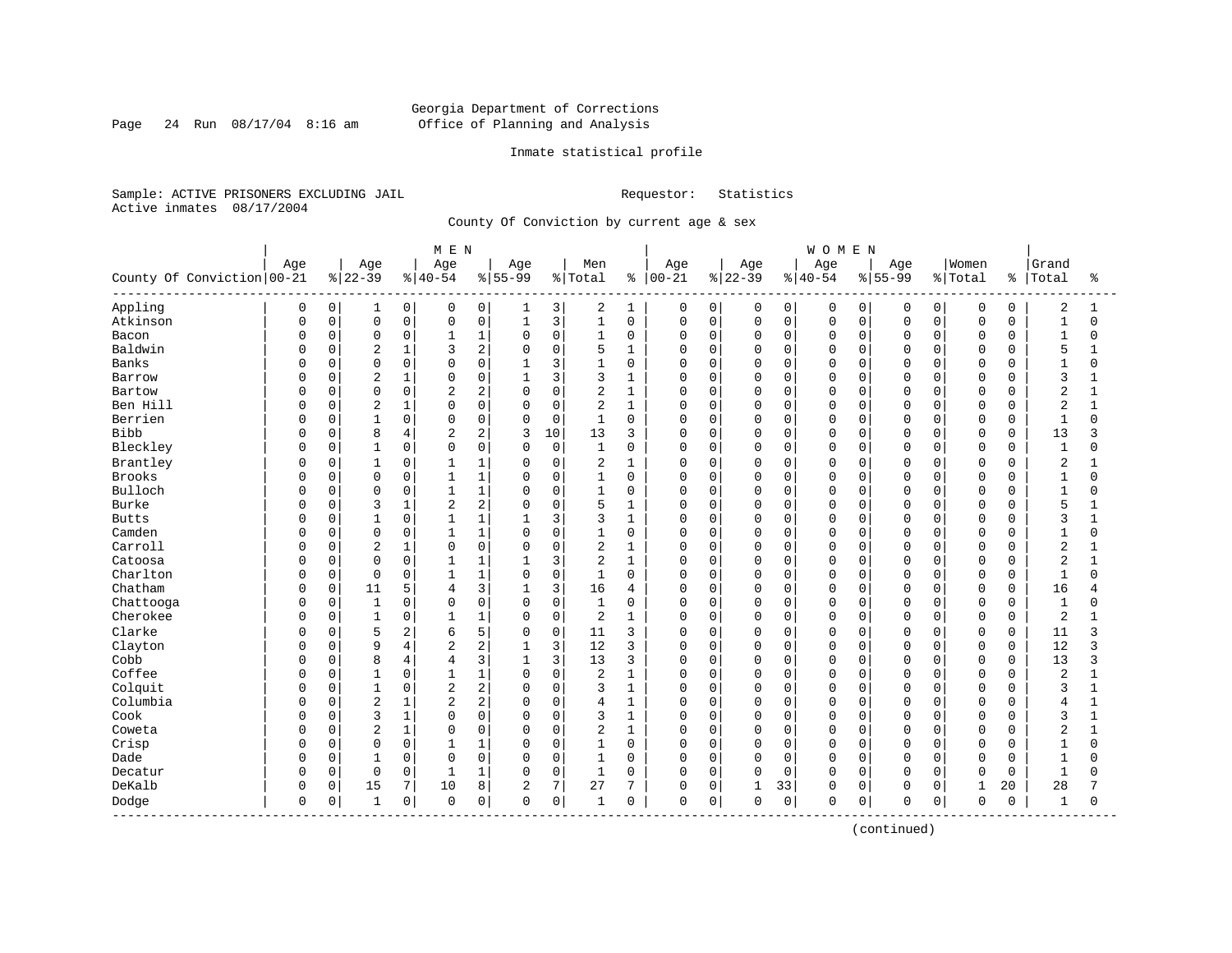Page 25 Run  $08/17/04$  8:16 am

#### Inmate statistical profile

Sample: ACTIVE PRISONERS EXCLUDING JAIL Requestor: Statistics Active inmates 08/17/2004

County Of Conviction by current age & sex (continued)

|                            |          |             |                |                | M E N          |                |              |                         |                |                |             |             |          |             | WOMEN        |             |             |             |              |             |                |                |
|----------------------------|----------|-------------|----------------|----------------|----------------|----------------|--------------|-------------------------|----------------|----------------|-------------|-------------|----------|-------------|--------------|-------------|-------------|-------------|--------------|-------------|----------------|----------------|
|                            | Age      |             | Age            |                | Age            |                | Age          |                         | Men            |                | Age         |             | Age      |             | Age          |             | Age         |             | Women        |             | Grand          |                |
| County Of Conviction 00-21 |          |             | $ 22-39$       |                | $ 40-54$       |                | $8155 - 99$  |                         | % Total        | ႜ              | $ 00-21$    |             | $ 22-39$ |             | $8 40-54$    |             | $8155 - 99$ |             | % Total      | $\approx$   | Total          | ిక             |
| Dougherty                  | 0        | 0           |                | 3              | 2              | 2              | 1            | $\overline{\mathbf{3}}$ | 10             | 3              | 0           | 0           | 0        | $\mathbf 0$ | $\mathbf 0$  | $\mathbf 0$ | 0           | $\mathbf 0$ | 0            | $\mathbf 0$ | 10             | 3              |
| Douglas                    | $\Omega$ | 0           | 6              | 3              | 4              | 3              | 0            | 0 <sup>1</sup>          | 10             | 3              | $\mathbf 0$ | 0           | $\Omega$ | 0           | $\mathbf{1}$ | 50          | $\mathbf 0$ | $\mathbf 0$ | $\mathbf{1}$ | 20          | 11             | 3              |
| Effingham                  | $\Omega$ | $\mathbf 0$ | 1              | $\mathbf 0$    | $\mathbf 0$    | $\mathbf 0$    | 0            | 0                       | 1              | $\mathbf 0$    | 0           | 0           | $\Omega$ | $\Omega$    | $\mathbf 0$  | $\Omega$    | 0           | $\Omega$    | $\mathbf 0$  | 0           | $\mathbf{1}$   | 0              |
| Elbert                     |          | $\mathbf 0$ |                | $\mathbf 0$    | $\Omega$       | $\mathbf 0$    |              | 3                       | 2              | $\mathbf{1}$   | $\Omega$    | $\mathbf 0$ | $\Omega$ | $\Omega$    | $\Omega$     | $\Omega$    | $\Omega$    | $\Omega$    | $\Omega$     | $\Omega$    | $\overline{2}$ | $\mathbf{1}$   |
| Emanuel                    |          | $\mathbf 0$ | $\mathbf{1}$   | $\mathbf 0$    | $\Omega$       | $\mathbf 0$    | $\Omega$     | $\mathbf 0$             | $\mathbf{1}$   | $\mathbf 0$    | $\Omega$    | $\mathbf 0$ | $\Omega$ | 0           | $\mathbf 0$  | $\mathbf 0$ | $\Omega$    | $\Omega$    | $\circ$      | 0           | $\mathbf{1}$   | 0              |
| Fayette                    |          | $\mathbf 0$ | $\Omega$       | $\mathbf 0$    | $\mathbf{1}$   | $\mathbf{1}$   | $\mathbf{1}$ | 3                       | 2              | $\mathbf{1}$   | $\mathbf 0$ | $\mathbf 0$ | $\Omega$ | $\Omega$    | $\Omega$     | $\Omega$    | $\Omega$    | $\Omega$    | $\Omega$     | $\Omega$    | $\overline{2}$ | 1              |
| Floyd                      |          | $\mathbf 0$ | 3              | 1              |                | $\mathbf{1}$   | 0            | $\mathbf 0$             | $\overline{4}$ | $\mathbf{1}$   | $\Omega$    | 0           | $\Omega$ | $\Omega$    | $\Omega$     | 0           | $\Omega$    | $\Omega$    | 0            | 0           | 4              |                |
| Forsyth                    |          | $\mathbf 0$ | $\Omega$       | $\mathbf 0$    | $\mathbf{1}$   | $\mathbf{1}$   | $\Omega$     | $\mathbf 0$             | $\mathbf{1}$   | $\mathbf 0$    | $\mathbf 0$ | $\Omega$    | $\Omega$ | $\Omega$    | $\mathbf 0$  | $\mathbf 0$ | 0           | $\Omega$    | $\mathbf 0$  | 0           | $\mathbf{1}$   | $\Omega$       |
| Franklin                   |          | $\mathbf 0$ | $\mathbf{1}$   | $\mathbf 0$    | $\Omega$       | $\Omega$       | $\Omega$     | $\mathbf 0$             | $1\,$          | $\mathbf 0$    | $\Omega$    | $\mathbf 0$ | $\Omega$ | $\Omega$    | $\Omega$     | $\Omega$    | $\mathbf 0$ | $\Omega$    | $\mathbf 0$  | $\Omega$    | $\mathbf{1}$   | $\Omega$       |
| Fulton                     | $\Omega$ | $\mathbf 0$ | 17             | 8              | 15             | 11             | 2            | 7                       | 34             | 9              | $\mathbf 0$ | $\Omega$    | $\Omega$ | $\mathbf 0$ | $\mathbf 0$  | $\mathbf 0$ | $\Omega$    | $\Omega$    | $\mathbf 0$  | $\mathbf 0$ | 34             | 9              |
| Gilmer                     | $\Omega$ | $\mathbf 0$ | $\mathbf{1}$   | $\mathbf 0$    | $\mathbf 0$    | $\mathbf 0$    | 0            | $\mathsf{O}$            | 1              | $\Omega$       | $\Omega$    | 0           | $\Omega$ | $\Omega$    | $\Omega$     | $\Omega$    | $\Omega$    | $\Omega$    | $\Omega$     | $\Omega$    | $\mathbf{1}$   | $\Omega$       |
| Glynn                      |          | 0           | 5              | $\overline{2}$ | 4              | 3              | 1            | 3 <sup>1</sup>          | 10             | 3              | 0           | 0           | $\Omega$ | $\Omega$    | $\Omega$     | $\Omega$    | $\Omega$    | $\Omega$    | 0            | $\Omega$    | 10             | 3              |
| Gordon                     |          | $\mathbf 0$ | $\Omega$       | $\mathbf 0$    | $\Omega$       | $\mathbf 0$    | 1            | 3                       | $\mathbf 1$    | $\Omega$       | $\Omega$    | 0           | $\Omega$ | $\Omega$    | $\mathbf 0$  | $\Omega$    | 0           | $\Omega$    | $\Omega$     | $\Omega$    | $\mathbf{1}$   | $\Omega$       |
| Greene                     |          | $\mathbf 0$ | $\mathbf{1}$   | $\mathbf 0$    | $\Omega$       | $\mathbf 0$    | 0            | $\mathbf 0$             | $\mathbf{1}$   | $\mathbf 0$    | $\mathbf 0$ | $\mathbf 0$ | $\Omega$ | $\Omega$    | $\Omega$     | $\mathbf 0$ | $\Omega$    | $\Omega$    | $\mathbf 0$  | $\Omega$    | $\mathbf{1}$   | $\Omega$       |
| Gwinnett                   |          | $\mathbf 0$ | 4              | $\overline{2}$ |                | $\mathbf{1}$   | 0            | $\mathbf 0$             | 5              | $\mathbf{1}$   | $\mathbf 0$ | $\mathbf 0$ | $\Omega$ | $\Omega$    | $\Omega$     | $\mathbf 0$ | $\Omega$    | $\Omega$    | $\mathbf 0$  | U           | 5              |                |
| Habersham                  | $\Omega$ | $\mathbf 0$ | $\Omega$       | $\mathbf 0$    | $\mathbf{1}$   | $\mathbf{1}$   | 0            | $\mathbf 0$             | $\mathbf{1}$   | $\mathbf 0$    | $\Omega$    | 0           | $\Omega$ | $\Omega$    | $\Omega$     | $\Omega$    | $\Omega$    | $\Omega$    | $\mathbf 0$  | 0           | $\mathbf{1}$   | $\Omega$       |
| Hall                       | n        | $\mathbf 0$ | 5              | $\overline{2}$ | $\overline{c}$ | $\overline{2}$ | $\Omega$     | $\mathbf 0$             | 7              | $\overline{2}$ | $\mathbf 0$ | $\mathbf 0$ | $\Omega$ | $\Omega$    | $\Omega$     | $\Omega$    | 0           | $\cap$      | $\mathbf 0$  | $\Omega$    | 7              | $\overline{2}$ |
| Harris                     |          | $\mathbf 0$ | $\overline{2}$ | $\mathbf{1}$   | $\mathbf 0$    | $\mathbf 0$    | $\Omega$     | $\mathbf 0$             | 2              | $\mathbf{1}$   | $\Omega$    | $\mathbf 0$ | $\Omega$ | $\Omega$    | $\mathbf 0$  | $\Omega$    | $\Omega$    | $\Omega$    | $\Omega$     | $\Omega$    | 2              | 1              |
| Hart                       |          | $\mathbf 0$ | $\overline{2}$ | $\mathbf{1}$   | $\overline{2}$ | $\overline{2}$ | 0            | $\mathsf{O}$            | 4              | $\mathbf{1}$   | $\Omega$    | $\mathbf 0$ | $\Omega$ | $\Omega$    | $\Omega$     | $\Omega$    | $\Omega$    | $\Omega$    | $\mathbf 0$  | $\Omega$    | 4              | 1              |
| Henry                      |          | $\mathbf 0$ | 5              | $\overline{a}$ | 2              | $\overline{2}$ | 0            | $\mathbf 0$             | 7              | $\overline{2}$ | $\Omega$    | 0           | $\Omega$ | $\Omega$    | $\mathbf 0$  | $\mathbf 0$ | $\Omega$    | $\Omega$    | $\Omega$     | 0           | $\overline{7}$ | 2              |
| Houston                    |          | $\mathbf 0$ | $\overline{2}$ | $\mathbf{1}$   | 4              | 3              | $\Omega$     | $\mathbf 0$             | 6              | $\overline{2}$ | $\Omega$    | $\mathbf 0$ | $\Omega$ | $\Omega$    | $\Omega$     | $\mathbf 0$ | $\Omega$    | $\Omega$    | $\mathbf 0$  | $\Omega$    | 6              | $\overline{2}$ |
| Jackson                    |          | 50          | 3              | $\mathbf{1}$   |                | $\mathbf{1}$   |              | 3                       | 6              | 2              | $\Omega$    | $\mathbf 0$ | $\Omega$ | $\Omega$    | $\Omega$     | $\mathbf 0$ | $\Omega$    | $\cap$      | $\mathbf 0$  | 0           | 6              | 2              |
| Jasper                     | $\Omega$ | 0           |                | $\mathbf 0$    | $\Omega$       | $\mathbf 0$    | $\Omega$     | $\mathbf 0$             | 1              | $\Omega$       | $\mathbf 0$ | 0           | $\Omega$ | $\Omega$    | $\Omega$     | 0           | $\Omega$    | $\Omega$    | 0            | 0           | 1              | $\Omega$       |
| Jeff Davis                 |          | $\mathbf 0$ |                | $\mathbf 0$    | $\Omega$       | $\mathbf 0$    | 0            | $\mathbf 0$             | 1              | $\Omega$       | $\mathbf 0$ | $\mathbf 0$ | $\Omega$ | $\Omega$    | $\Omega$     | $\Omega$    | $\Omega$    | $\Omega$    | $\mathbf 0$  | 0           | $\mathbf{1}$   | $\Omega$       |
| Jones                      |          | $\Omega$    | $\mathbf{1}$   | $\Omega$       | $\Omega$       | $\Omega$       | $\Omega$     | $\Omega$                | $\mathbf{1}$   | $\mathbf 0$    | $\Omega$    | $\Omega$    | $\Omega$ | $\Omega$    | $\Omega$     | $\Omega$    | $\Omega$    | $\Omega$    | $\Omega$     | O           | $\mathbf{1}$   | $\Omega$       |
| Laurens                    |          | $\mathbf 0$ | 1              | $\mathbf 0$    | $\mathbf{1}$   | $\mathbf{1}$   | $\Omega$     | $\mathbf 0$             | 2              | 1              | $\Omega$    | 0           | $\Omega$ | $\Omega$    | $\Omega$     | $\mathbf 0$ | $\Omega$    | $\Omega$    | $\mathbf 0$  | $\Omega$    | $\overline{2}$ |                |
| Lee                        |          | $\mathbf 0$ | $\mathbf{1}$   | $\mathsf 0$    | $\mathbf 0$    | $\mathbf 0$    | 0            | $\mathsf{O}$            | $\mathbf{1}$   | $\mathbf 0$    | $\Omega$    | $\mathbf 0$ | $\Omega$ | $\Omega$    | $\Omega$     | $\mathbf 0$ | $\Omega$    | $\Omega$    | $\circ$      | $\Omega$    | $\mathbf{1}$   | 0              |
| Liberty                    |          | $\mathbf 0$ | $\overline{2}$ | $\mathbf{1}$   | $\Omega$       | $\mathbf 0$    | 0            | $\mathsf 0$             | 2              | $\mathbf{1}$   | $\Omega$    | 0           | $\Omega$ | $\mathbf 0$ | $\Omega$     | $\mathbf 0$ | $\Omega$    | $\Omega$    | $\Omega$     | O           | $\overline{2}$ | 1              |
| Long                       |          | $\mathbf 0$ | 3              | 1              | $\Omega$       | $\Omega$       | $\Omega$     | $\mathbf 0$             | 3              | $\mathbf{1}$   | $\Omega$    | 0           | $\Omega$ | $\Omega$    | $\Omega$     | $\Omega$    | $\Omega$    | $\Omega$    | $\Omega$     | $\Omega$    | 3              | 1              |
| Lowndes                    | $\Omega$ | $\mathbf 0$ | $\overline{2}$ | $\mathbf{1}$   |                | $\mathbf{1}$   | 0            | $\mathbf 0$             | 3              | $\mathbf{1}$   | $\mathbf 0$ | 0           | $\Omega$ | $\Omega$    | $\mathbf 0$  | $\mathbf 0$ | 0           | $\Omega$    | $\mathbf 0$  | 0           | 3              | 1              |
| Madison                    | $\Omega$ | $\mathbf 0$ |                | $\mathbf 0$    | $\mathbf 0$    | $\mathbf 0$    | $\Omega$     | $\mathbf 0$             | 1              | $\mathbf 0$    | $\mathbf 0$ | $\mathbf 0$ | $\Omega$ | $\Omega$    | $\mathbf 0$  | $\Omega$    | $\mathbf 0$ | $\Omega$    | $\mathbf 0$  | 0           | $\mathbf{1}$   | $\Omega$       |
| Marion                     | $\Omega$ | $\Omega$    | $\mathbf{1}$   | $\mathbf 0$    | $\Omega$       | $\Omega$       | $\Omega$     | $\mathbf 0$             | $\mathbf{1}$   | $\Omega$       | $\Omega$    | $\Omega$    | $\Omega$ | $\Omega$    | $\Omega$     | $\Omega$    | $\Omega$    | $\Omega$    | $\mathbf 0$  | $\Omega$    | $\mathbf{1}$   | $\Omega$       |
| McIntosh                   | $\Omega$ | $\mathbf 0$ | $\mathbf 0$    | $\mathbf 0$    | $\mathbf{1}$   | $\mathbf{1}$   | $\Omega$     | $\mathbf 0$             | 1              | $\mathbf 0$    | $\mathbf 0$ | $\mathbf 0$ | $\Omega$ | $\mathbf 0$ | $\mathbf 0$  | $\mathbf 0$ | $\mathbf 0$ | $\mathbf 0$ | $\mathbf 0$  | 0           | $\mathbf{1}$   | 0              |
| Miller                     | $\Omega$ | $\mathsf 0$ | 1              | $\mathsf 0$    | 0              | $\mathsf 0$    | 0            | $\mathbf 0$             | 1              | 0              | 0           | 0           | 0        | $\mathbf 0$ | $\mathbf 0$  | $\mathbf 0$ | 0           | $\mathbf 0$ | 0            | U           |                | 0              |
| Monroe                     | $\Omega$ | 0           | $\Omega$       | $\mathbf 0$    | $\overline{2}$ | 2              | $\Omega$     | $\mathsf 0$             | 2              | $\mathbf 1$    | $\mathbf 0$ | 0           | $\Omega$ | 0           | $\mathbf 0$  | 0           | $\Omega$    | 0           | $\Omega$     | 0           | $\overline{2}$ | $\mathbf{1}$   |

(continued)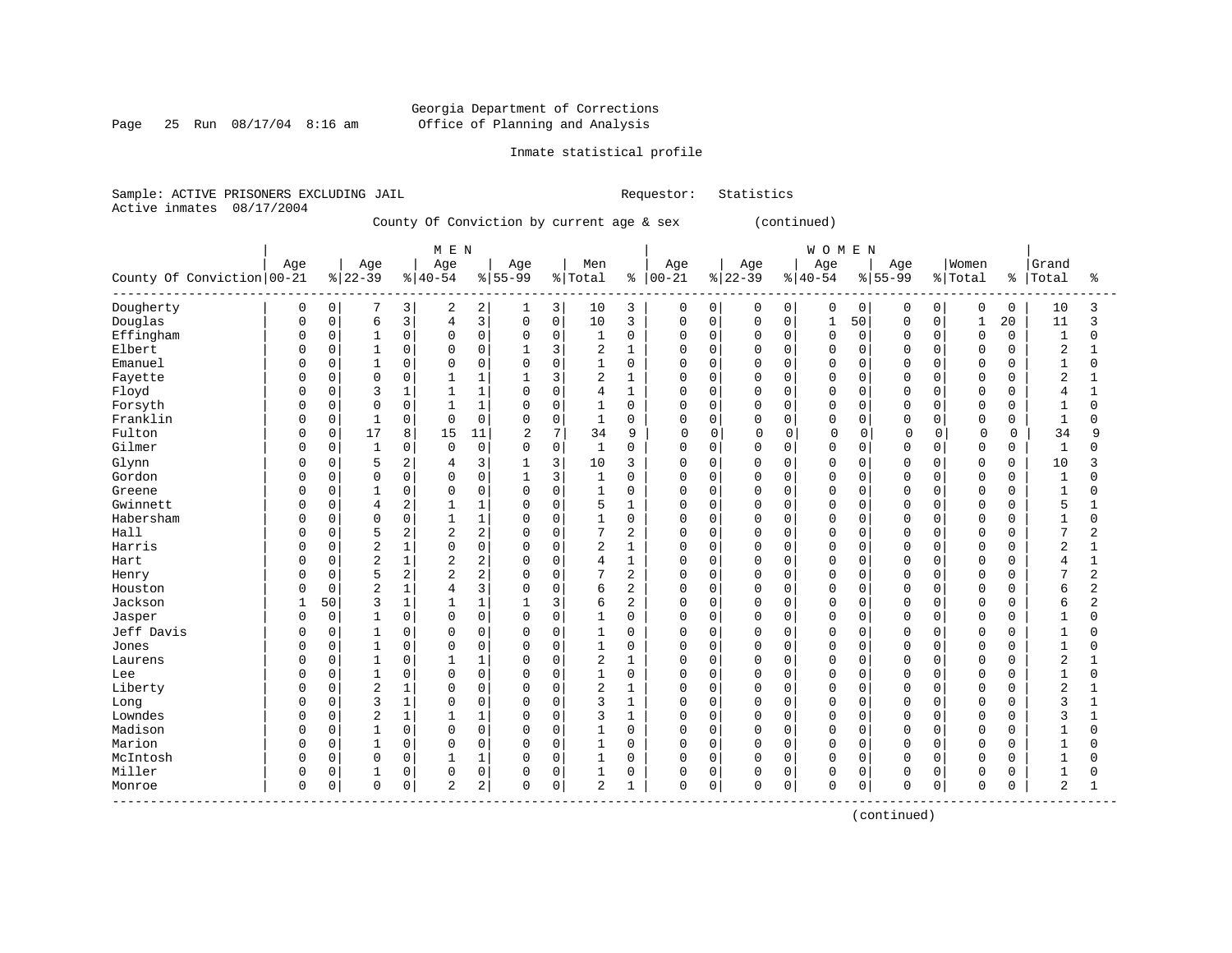#### Georgia Department of Corrections Page 26 Run 08/17/04 8:16 am Office of Planning and Analysis

#### Inmate statistical profile

Sample: ACTIVE PRISONERS EXCLUDING JAIL Requestor: Statistics Active inmates 08/17/2004

 County Of Conviction by current age & sex (continued) | M E N | W O M E N | | Age | Age | Age | Age | Men | Age | Age | Age | Age |Women |Grand County Of Conviction|00-21 %|22-39 %|40-54 %|55-99 %|Total % |00-21 %|22-39 %|40-54 %|55-99 %|Total % |Total % ------------------------------------------------------------------------------------------------------------------------------------ Murray | 0 0| 1 0| 0 0| 0 0| 1 0 | 0 0| 0 0| 0 0| 0 0| 0 0 | 1 0 Muscogee | 0 0| 6 3| 8 6| 0 0| 14 4 | 0 0| 0 0| 0 0| 0 0| 0 0 | 14 4 Newton | 0 0| 2 1| 1 1| 0 0| 3 1 | 0 0| 0 0| 0 0| 0 0| 0 0 | 3 1 Oglethorpe | 0 0| 0 0| 1 1| 0 0| 1 0 | 0 0| 0 0| 0 0| 0 0| 0 0 | 1 0 Paulding | 0 0| 0 0| 1 1| 0 0| 1 0 | 0 0| 0 0| 0 0| 0 0| 0 0 | 1 0 Pierce | 0 0| 0 0| 1 1| 0 0| 1 0 | 0 0| 0 0| 0 0| 0 0| 0 0 | 1 0 Pike | 0 0| 1 0| 1 1| 1 3| 3 1 | 0 0| 0 0| 1 50| 0 0| 1 20 | 4 1 Pulaski | 0 0| 1 0| 0 0| 0 0| 1 0 | 0 0| 0 0| 0 0| 0 0| 0 0 | 1 0 Putnam | 0 0| 3 1| 1 1| 0 0| 4 1 | 0 0| 0 0| 0 0| 0 0| 0 0 | 4 1 Rabun | 0 0| 1 0| 0 0| 0 0| 1 0 | 0 0| 0 0| 0 0| 0 0| 0 0 | 1 0 Randolph | 0 0| 1 0| 0 0| 0 0| 1 0 | 0 0| 0 0| 0 0| 0 0| 0 0 | 1 0 Richmond | 1 50| 7 3| 4 3| 2 7| 14 4 | 0 0| 1 33| 0 0| 0 0| 1 20 | 15 4 Rockdale | 0 0| 3 1| 1 1| 0 0| 4 1 | 0 0| 0 0| 0 0| 0 0| 0 0 | 4 1 Spalding | 0 0| 3 1| 2 2| 0 0| 5 1 | 0 0| 0 0| 0 0| 0 0| 0 0 | 5 1 Sumter | 0 0| 0 0| 1 1| 0 0| 1 0 | 0 0| 0 0| 0 0| 0 0| 0 0 | 1 0 Terrell | 0 0| 0 0| 0 0| 1 3| 1 0 | 0 0| 0 0| 0 0| 0 0| 0 0 | 1 0 Thomas | 0 0| 1 0| 1 1| 0 0| 2 1 | 0 0| 0 0| 0 0| 0 0| 0 0 | 2 1 Tift | 0 0| 0 0| 1 1| 1 3| 2 1 | 0 0| 0 0| 0 0| 0 0| 0 0 | 2 1 Toombs | 0 0| 2 1| 1 1| 0 0| 3 1 | 0 0| 0 0| 0 0| 0 0| 0 0 | 3 1 Towns | 0 0| 1 0| 0 0| 0 0| 1 0 | 0 0| 0 0| 0 0| 0 0| 0 0 | 1 0 Troup | 0 0| 0 0| 1 1| 0 0| 1 0 | 0 0| 0 0| 0 0| 0 0| 0 0 | 1 0 Union | 0 0| 0 0| 1 1| 0 0| 1 0 | 0 0| 0 0| 0 0| 0 0| 0 0 | 1 0 Upson | 0 0| 0 0| 1 1| 0 0| 1 0 | 0 0| 0 0| 0 0| 0 0| 0 0 | 1 0 Walker | 0 0| 2 1| 0 0| 0 0| 2 1 | 0 0| 1 33| 0 0| 0 0| 1 20 | 3 1 Walton | 0 0| 0 0| 2 2| 0 0| 2 1 | 0 0| 0 0| 0 0| 0 0| 0 0 | 2 1 Ware | 0 0| 4 2| 3 2| 0 0| 7 2 | 0 0| 0 0| 0 0| 0 0| 0 0 | 7 2 Washington | 0 0| 2 1| 0 0| 0 0| 2 1 | 0 0| 0 0| 0 0| 0 0| 0 0 | 2 1 Wayne | 0 0| 1 0| 0 0| 0 0| 1 0 | 0 0| 0 0| 0 0| 0 0| 0 0 | 1 0 Whitfield | 0 0| 0 0| 2 2| 2 7| 4 1 | 0 0| 0 0| 0 0| 0 0| 0 0 | 4 1 Wilkes | 0 0| 1 0| 0 0| 0 0| 1 0 | 0 0| 0 0| 0 0| 0 0| 0 0 | 1 0 ------------------------------------------------------------------------------------------------------------------------------------ Total reported | 2 100| 210 100| 132 100| 29 100| 373 100 | 0 0| 3 100| 2 100| 0 0| 5 100 | 378 100 | | | | | | | | | | | Percent reported | 100.0| 100.0| 100.0| 100.0| 100.0 | .0| 100.0| 100.0| .0| 100.0 | 100.0 | | | | | | | | | | | | | | | | | | | | | | Not reported | 0 | 0 | 0 | 0 | 0 | 0 | 0 | 0 | 0 | 0 | 0 ------------------------------------------------------------------------------------------------------------------------------------ Total | 2 | 210 | 132 | 29 | 373 | 0 | 3 | 2 | 0 | 5 | 378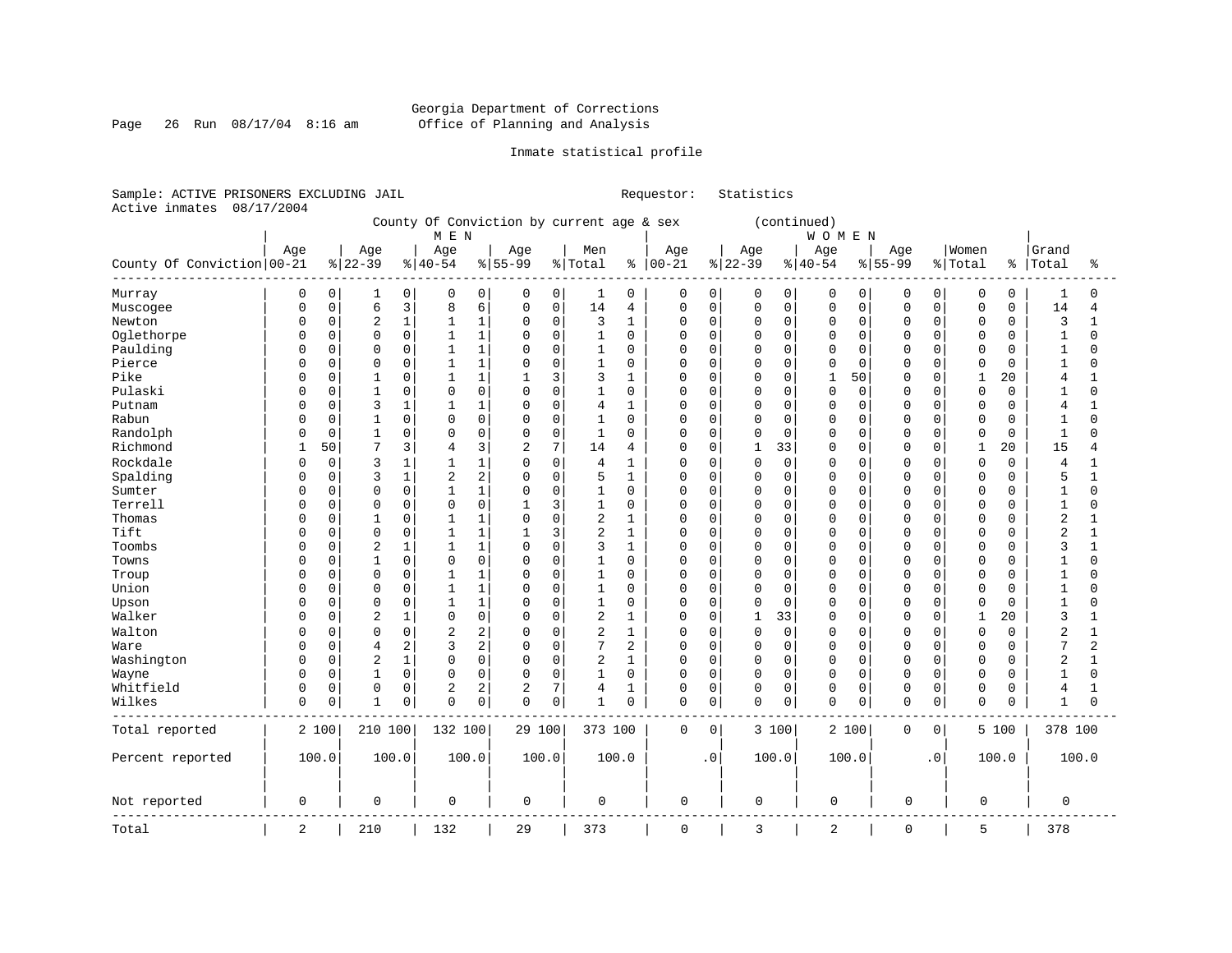Page 27 Run  $08/17/04$  8:16 am

#### Inmate statistical profile

Sample: ACTIVE PRISONERS EXCLUDING JAIL Requestor: Statistics Active inmates 08/17/2004

Circ Of Conviction by current age & sex

| Circ Of Conviction<br>Alapaha | Age<br>$00 - 21$<br>0<br>O<br>O | 0<br>0      | Age<br>$8 22-39$<br>4 | 2              | Age<br>$ 40-54$ |                | Age<br>$8 55-99$ |                | Men<br>% Total | နွ             | Age<br>$ 00 - 21$ |             | Age<br>$ 22-39$ |          | Age<br>$ 40-54$ |             | Age       |             | Women<br>% Total | ႜ           | Grand<br>Total | ႜ              |
|-------------------------------|---------------------------------|-------------|-----------------------|----------------|-----------------|----------------|------------------|----------------|----------------|----------------|-------------------|-------------|-----------------|----------|-----------------|-------------|-----------|-------------|------------------|-------------|----------------|----------------|
|                               |                                 |             |                       |                |                 |                |                  |                |                |                |                   |             |                 |          |                 |             |           |             |                  |             |                |                |
|                               |                                 |             |                       |                |                 |                |                  |                |                |                |                   |             |                 |          |                 |             | $8 55-99$ |             |                  |             |                |                |
|                               |                                 |             |                       |                | 0               | 0              | 1                | 3              | 5              | 1              | 0                 | 0           | 0               | 0        | 0               | 0           | 0         | $\mathbf 0$ | 0                | 0           | 5              | 1              |
| Alcovy                        |                                 |             | $\overline{a}$        | $\mathbf{1}$   | 3               | $\sqrt{2}$     | $\mathbf 0$      | $\mathsf 0$    | 5              | $1\,$          | 0                 | $\mathbf 0$ | 0               | 0        | $\mathbf 0$     | $\mathbf 0$ | $\Omega$  | $\Omega$    | $\mathbf 0$      | 0           | 5              | $\mathbf{1}$   |
| Atlanta                       |                                 | 0           | 17                    | 8              | 15              | 11             | $\overline{2}$   | 7              | 34             | 9              | 0                 | $\mathbf 0$ | $\mathbf 0$     | 0        | $\Omega$        | $\mathbf 0$ | $\Omega$  | $\Omega$    | $\mathbf 0$      | 0           | 34             | 9              |
| Atlantic                      | U                               | $\mathbf 0$ | 5                     | 2              |                 | $1\,$          | $\Omega$         | $\mathbf 0$    | 6              | $\overline{2}$ | O                 | $\mathbf 0$ | $\Omega$        | $\Omega$ | $\Omega$        | $\mathbf 0$ | $\cap$    | $\Omega$    | $\mathbf 0$      | $\Omega$    | 6              | $\overline{2}$ |
| Augusta                       | $\mathbf{1}$                    | 50          | 12                    | 6              | 8               | 6              | $\overline{2}$   | $\overline{7}$ | 23             | 6              | U                 | $\Omega$    | $\mathbf{1}$    | 33       | $\Omega$        | $\Omega$    | n         | U           | $\mathbf{1}$     | 20          | 24             | 6              |
| Blue Ridge                    | U                               | $\mathbf 0$ | $\mathbf{1}$          | 0              |                 | $1\,$          | $\Omega$         | $\mathbf 0$    | $\overline{2}$ | -1             | 0                 | $\mathbf 0$ | $\mathbf 0$     | $\Omega$ | $\Omega$        | 0           | $\Omega$  | $\Omega$    | $\mathbf 0$      | $\Omega$    | $\overline{2}$ |                |
| Brunswick                     |                                 | 0           | 8                     | 4              |                 | $\overline{4}$ | $\overline{c}$   | 7              | 15             | 4              | 0                 | 0           | 0               | 0        | $\Omega$        | 0           | $\Omega$  | $\Omega$    | 0                | $\mathbf 0$ | 15             | 4              |
| Chattahoochee                 | U                               | 0           | 9                     | 4              | 8               | 6              | $\Omega$         | $\mathbf 0$    | 17             | 5              | U                 | 0           | $\mathbf 0$     | $\Omega$ | $\Omega$        | 0           | $\Omega$  | $\Omega$    | $\Omega$         | $\Omega$    | 17             | 4              |
| Cherokee                      | U                               | 0           | 0                     | 0              | 2               | $\overline{2}$ |                  | $\overline{3}$ | 3              | $\mathbf{1}$   | 0                 | 0           | 0               | 0        | $\Omega$        | 0           | $\Omega$  | $\Omega$    | 0                | 0           | 3              |                |
| Clayton                       | U                               | 0           | 9                     | 4              | 2               | $\overline{2}$ | -1               | 3              | 12             | 3              | 0                 | $\Omega$    | 0               | $\Omega$ | $\mathbf 0$     | $\mathbf 0$ | $\Omega$  | $\cap$      | $\mathbf 0$      | $\mathbf 0$ | 12             | 3              |
| Cobb                          |                                 | $\Omega$    | 8                     | 4              | $\overline{4}$  | 3              | $\mathbf{1}$     | 3              | 13             | 3              | $\Omega$          | $\Omega$    | $\Omega$        | $\Omega$ | $\Omega$        | $\Omega$    | $\Omega$  | $\Omega$    | $\Omega$         | $\Omega$    | 13             | 3              |
| Conasauga                     |                                 | 0           | $\mathbf{1}$          | 0              | 2               | $\overline{c}$ | $\overline{2}$   | 7              | 5              | $\mathbf{1}$   | 0                 | $\mathbf 0$ | 0               | $\Omega$ | $\Omega$        | $\Omega$    | $\Omega$  | $\Omega$    | $\mathbf 0$      | $\Omega$    | 5              |                |
| Cordele                       |                                 | 0           | $\overline{c}$        | 1              |                 | $\overline{1}$ | $\Omega$         | $\mathsf 0$    | 3              | 1              | 0                 | $\mathbf 0$ | 0               | 0        | $\Omega$        | 0           | $\Omega$  | $\Omega$    | $\mathbf 0$      | 0           | 3              |                |
| Coweta                        |                                 | 0           | 4                     | 2              |                 | $1\,$          | $\Omega$         | $\mathbf 0$    | 5              | 1              | U                 | 0           | 0               | 0        | $\Omega$        | 0           | $\cap$    | $\cap$      | $\mathbf 0$      | 0           | 5              | 1              |
| Dougherty                     | U                               | 0           | 7                     | 3              | $\overline{2}$  | $\overline{2}$ |                  | $\overline{3}$ | 10             | 3              | 0                 | $\Omega$    | 0               | 0        | $\Omega$        | 0           | $\Omega$  | $\cap$      | 0                | 0           | 10             | 3              |
| Dublin                        | U                               | 0           | $\mathbf{1}$          | 0              |                 | $1\,$          | $\Omega$         | $\mathbf 0$    | 2              | 1              | U                 | $\Omega$    | 0               | $\Omega$ | $\Omega$        | 0           | $\Omega$  | $\Omega$    | $\mathbf 0$      | 0           | $\overline{2}$ |                |
| Eastern                       |                                 | $\Omega$    | 11                    | 5              | $\overline{4}$  | 3              | $\mathbf{1}$     | 3              | 16             | 4              | 0                 | $\Omega$    | $\Omega$        | $\Omega$ | $\Omega$        | $\Omega$    | $\Omega$  | $\Omega$    | $\Omega$         | $\Omega$    | 16             | 4              |
| Flint                         |                                 | $\Omega$    | 5                     | 2              | 2               | $\overline{c}$ | $\Omega$         | $\mathbf 0$    | 7              | $\overline{2}$ | 0                 | $\Omega$    | $\Omega$        | $\Omega$ | $\Omega$        | $\Omega$    | $\Omega$  | $\Omega$    | $\Omega$         | $\Omega$    | 7              | $\overline{2}$ |
| Griffin                       |                                 | 0           | 4                     | $\overline{c}$ |                 | $\overline{4}$ | $\overline{2}$   | 7              | 11             | 3              | O                 | $\Omega$    | $\Omega$        | $\Omega$ | $\mathbf{1}$    | 50          | $\Omega$  | $\Omega$    | $\mathbf{1}$     | 20          | 12             | 3              |
| Gwinnett                      | O                               | 0           | 4                     | 2              |                 | $1\,$          | $\Omega$         | $\Omega$       | 5              | $\mathbf{1}$   | O                 | $\mathbf 0$ | $\mathbf 0$     | $\Omega$ | $\Omega$        | $\Omega$    | $\Omega$  | $\Omega$    | $\Omega$         | $\Omega$    | 5              | $\mathbf{1}$   |
| Houston                       | Ω                               | 0           | $\overline{2}$        | $\mathbf 1$    | 4               | 3              | $\Omega$         | $\mathbf 0$    | 6              | $\overline{c}$ | U                 | $\Omega$    | $\Omega$        | $\Omega$ | $\Omega$        | 0           | $\Omega$  | $\Omega$    | $\Omega$         | $\Omega$    | 6              | $\overline{2}$ |
| Lookout Mountain              | U                               | $\Omega$    | 4                     | 2              |                 | $1\,$          | $\mathbf{1}$     | 3              | 6              | $\overline{2}$ | $\Omega$          | $\Omega$    | $\mathbf{1}$    | 33       | $\Omega$        | $\Omega$    | $\Omega$  | $\cap$      | $\mathbf{1}$     | 20          | 7              | $\overline{a}$ |
| Macon                         | U                               | $\Omega$    | 8                     | 4              | 2               | $\overline{c}$ | 3                | 10             | 13             | 3              | 0                 | $\mathbf 0$ | $\Omega$        | 0        | $\mathbf 0$     | 0           | $\Omega$  | $\Omega$    | $\Omega$         | 0           | 13             | 3              |
| Middle                        |                                 | $\Omega$    | 5                     | 2              |                 | $\mathbf{1}$   | $\Omega$         | $\mathbf 0$    | 6              | $\overline{c}$ | 0                 | $\Omega$    | $\Omega$        | $\Omega$ | $\Omega$        | $\Omega$    | $\Omega$  | $\Omega$    | $\mathbf 0$      | $\Omega$    | 6              | $\overline{2}$ |
| Mountain                      |                                 | 0           | $\overline{1}$        | 0              |                 | $\mathbf 1$    | 0                | $\mathbf 0$    | $\overline{2}$ | $\mathbf{1}$   | 0                 | $\Omega$    | $\Omega$        | $\Omega$ | $\Omega$        | $\mathbf 0$ | $\Omega$  | $\Omega$    | $\mathbf 0$      | $\Omega$    | $\overline{2}$ | 1              |
| Northeastern                  | U                               | 0           | 5                     | 2              | $\overline{2}$  | $\sqrt{2}$     | $\Omega$         | $\Omega$       | 7              | $\overline{2}$ | O                 | $\Omega$    | $\Omega$        | $\Omega$ | $\Omega$        | $\mathbf 0$ | $\Omega$  | $\Omega$    | $\Omega$         | $\Omega$    | 7              | $\overline{2}$ |
| Northern                      | U                               | 0           | 5                     | 2              | κ               | $\overline{c}$ |                  | 3              | 9              | $\overline{2}$ | U                 | $\Omega$    | $\Omega$        | $\Omega$ | $\Omega$        | 0           | $\Omega$  | $\Omega$    | $\mathbf 0$      | 0           | 9              | $\overline{2}$ |
| Ocmulgee                      |                                 | $\Omega$    | 8                     | $\overline{4}$ | 4               | 3              | $\Omega$         | $\mathbf 0$    | 12             | 3              | U                 | $\Omega$    | $\Omega$        | $\Omega$ | $\Omega$        | $\Omega$    | $\Omega$  | $\cap$      | $\Omega$         | $\Omega$    | 12             | ς              |
| Oconee                        |                                 | $\Omega$    | 3                     | 1              | $\Omega$        | $\mathbf 0$    | $\Omega$         | $\Omega$       | 3              | $\mathbf{1}$   | U                 | $\Omega$    | $\Omega$        | $\Omega$ | $\Omega$        | $\Omega$    | $\cap$    | $\cap$      | $\Omega$         | $\Omega$    | 3              |                |
| Ogeechee                      |                                 | 0           |                       | 0              |                 | $1\,$          | $\Omega$         | $\mathsf 0$    | 2              | $\mathbf{1}$   | U                 | $\mathbf 0$ | $\Omega$        | $\Omega$ | $\Omega$        | 0           |           | $\Omega$    | $\mathbf 0$      | 0           | 2              | 1              |
| Pataula                       |                                 | $\mathbf 0$ | $\overline{2}$        | 1              | $\Omega$        | $\mathsf 0$    | 1                | 3              | 3              | 1              | 0                 | $\mathbf 0$ | $\Omega$        | 0        | $\Omega$        | $\mathbf 0$ | $\Omega$  | $\Omega$    | $\mathbf 0$      | 0           | 3              |                |
| Piedmont                      | -1                              | 50          |                       | 2              |                 | 1              | 3                | 10             | 10             | 3              | 0                 | 0           | 0               | 0        | $\Omega$        | 0           | $\Omega$  | $\Omega$    | $\mathbf 0$      | 0           | 10             | 3              |
| Rome                          |                                 | $\mathbf 0$ | 3                     | 1              |                 | $\mathbf{1}$   | 0                | $\mathbf 0$    | 4              | $\mathbf{1}$   | 0                 | 0           | 0               | 0        | $\Omega$        | 0           | $\Omega$  | $\Omega$    | $\mathbf 0$      | 0           | 4              |                |
| South Georgia                 | U                               | $\Omega$    | $\Omega$              | 0              |                 | $1\,$          | $\Omega$         | $\mathbf 0$    | $\mathbf{1}$   | $\Omega$       | $\Omega$          | $\Omega$    | $\Omega$        | $\Omega$ | $\Omega$        | $\mathbf 0$ | $\Omega$  | $\Omega$    | $\Omega$         | $\Omega$    | $\mathbf{1}$   | $\Omega$       |
| Southern                      | 0                               | 0           | 4                     | 2              | 5               | 4              | $\Omega$         | $\mathbf 0$    | 9              | $\overline{2}$ | 0                 | $\Omega$    | $\Omega$        | 0        | $\Omega$        | 0           | $\Omega$  | $\Omega$    | $\Omega$         | $\Omega$    | 9              | 2              |
| Southwestern                  | 0                               | 0           | 1                     | 0              | -1              | 1              | $\Omega$         | $\mathbf 0$    | 2              | 1              | 0                 | 0           | $\Omega$        | 0        | $\Omega$        | 0           | 0         | 0           | $\mathbf 0$      | 0           | 2              | 1              |

(continued)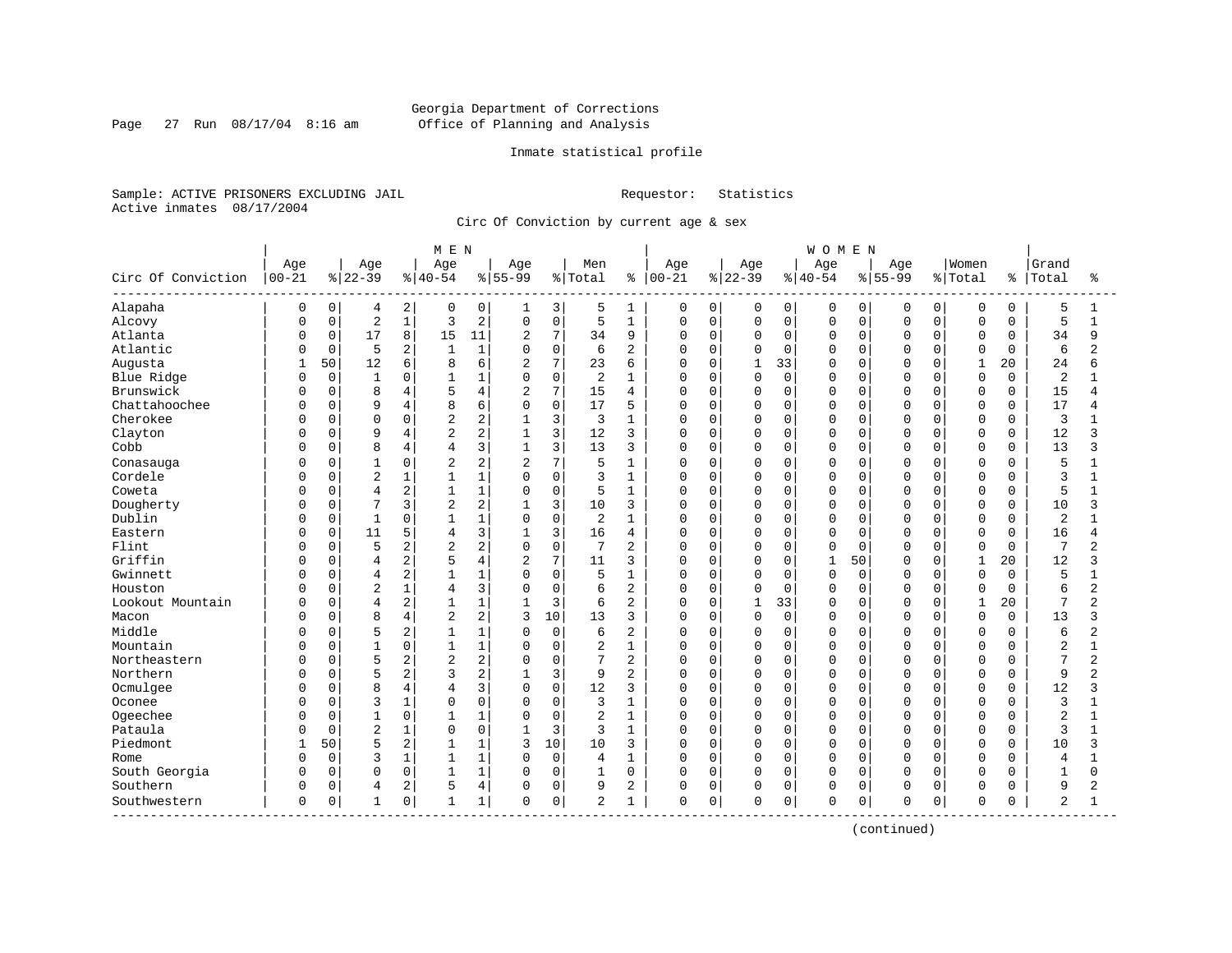Page 28 Run  $08/17/04$  8:16 am

#### Inmate statistical profile

Sample: ACTIVE PRISONERS EXCLUDING JAIL Requestor: Statistics Active inmates 08/17/2004

Circ Of Conviction by current age & sex (continued)

|                    |                  |       |                  |          | M E N            |          |                  |       |                |          |                 |           |                  |             | WOMEN            |          |                 |           |                  |          |                |       |
|--------------------|------------------|-------|------------------|----------|------------------|----------|------------------|-------|----------------|----------|-----------------|-----------|------------------|-------------|------------------|----------|-----------------|-----------|------------------|----------|----------------|-------|
| Circ Of Conviction | Age<br>$00 - 21$ |       | Age<br>$ 22-39 $ |          | Age<br>$ 40-54 $ |          | Age<br>$8 55-99$ |       | Men<br>% Total | ి        | Age<br>$ 00-21$ |           | Age<br>$ 22-39 $ |             | Age<br>$ 40-54 $ |          | Age<br>$ 55-99$ |           | Women<br>% Total | ႜ        | Grand<br>Total |       |
| Stone Mountain     | 0                | 0     | 15               | 7        | 10               | 8        | 2                | 7     | 27             |          | 0               | $\Omega$  |                  | 33          | 0                | 0        | 0               | 0         |                  | 20       | 28             |       |
| Tifton             | $\Omega$         |       | $\Omega$         | 0        |                  |          |                  | 3     | $\overline{2}$ |          | $\Omega$        | $\Omega$  | 0                | $\mathbf 0$ | 0                | $\Omega$ | $\Omega$        |           | 0                |          | $\overline{2}$ |       |
| Toombs             | $\Omega$         |       |                  | 0        | $\Omega$         | $\Omega$ | 0                | 0     |                | $\Omega$ | 0               |           |                  | $\Omega$    | 0                |          | $\Omega$        |           | 0                | 0        |                |       |
| Waycross           | 0                |       | 6                | 3        | 8                | б        | 0                | 0     | 14             |          | $\Omega$        |           |                  |             |                  |          |                 |           | $\Omega$         |          | 14             |       |
| Western            | 0                |       | 5                | 2        |                  |          | $\Omega$         | 0     | 11             | ζ        | O               |           |                  |             |                  |          |                 |           | $\Omega$         |          | 11             |       |
| Rockdale           | O                |       |                  |          |                  |          |                  |       | 4              |          |                 |           |                  | $\sqrt{ }$  |                  |          |                 |           | $\Omega$         |          | $\overline{4}$ |       |
| Douglas            | $\Omega$         |       | 6                | 3        |                  |          | $\Omega$         | 0     | 10             |          | $\Omega$        |           |                  |             |                  | 50       |                 |           |                  | 20       | 11             |       |
| Appalachian        | 0                |       |                  | $\Omega$ |                  |          | $\Omega$         |       |                | $\Omega$ |                 |           |                  |             |                  |          |                 |           | $\Omega$         |          |                |       |
| Enotah             | $\Omega$         |       |                  | 0        |                  |          |                  |       |                |          |                 |           | O                | $\Omega$    |                  |          |                 |           | $\Omega$         |          |                |       |
| Bell-Forsyth       | 0                |       |                  | $\Omega$ |                  |          | $\Omega$         |       |                | $\Omega$ | <sup>0</sup>    |           | <sup>0</sup>     |             |                  |          |                 |           | $\Omega$         |          |                |       |
| Towaliga           | $\Omega$         |       |                  | 0        |                  | 2        |                  | 3     | 5              |          | 0               |           | 0                | $\Omega$    | O                |          | $\Omega$        |           | $\Omega$         |          |                |       |
| Paulding           | 0                | 0     | $\Omega$         | 0        |                  |          | $\Omega$         | 0     |                | 0        | 0               | 0         | 0                | 0           | 0                | 0        | $\Omega$        | 0         | $\Omega$         | $\Omega$ |                |       |
| Total reported     |                  | 2 100 | 210 100          |          | 132 100          |          | 29 100           |       | 373 100        |          | 0               | $\Omega$  |                  | 3 100       |                  | 2 100    | $\Omega$        | $\Omega$  |                  | 5 100    | 378 100        |       |
| Percent reported   |                  | 100.0 |                  | 100.0    |                  | 100.0    |                  | 100.0 |                | 100.0    |                 | $\cdot$ 0 |                  | 100.0       |                  | 100.0    |                 | $\cdot$ 0 |                  | 100.0    |                | 100.0 |
| Not reported       | $\mathbf 0$      |       | $\Omega$         |          | $\mathbf 0$      |          | $\Omega$         |       | $\mathbf 0$    |          | 0               |           | $\mathbf 0$      |             | $\Omega$         |          | $\Omega$        |           | $\Omega$         |          | $\Omega$       |       |
| Total              | 2                |       | 210              |          | 132              |          | 29               |       | 373            |          | $\mathbf 0$     |           | 3                |             | 2                |          | 0               |           | 5                |          | 378            |       |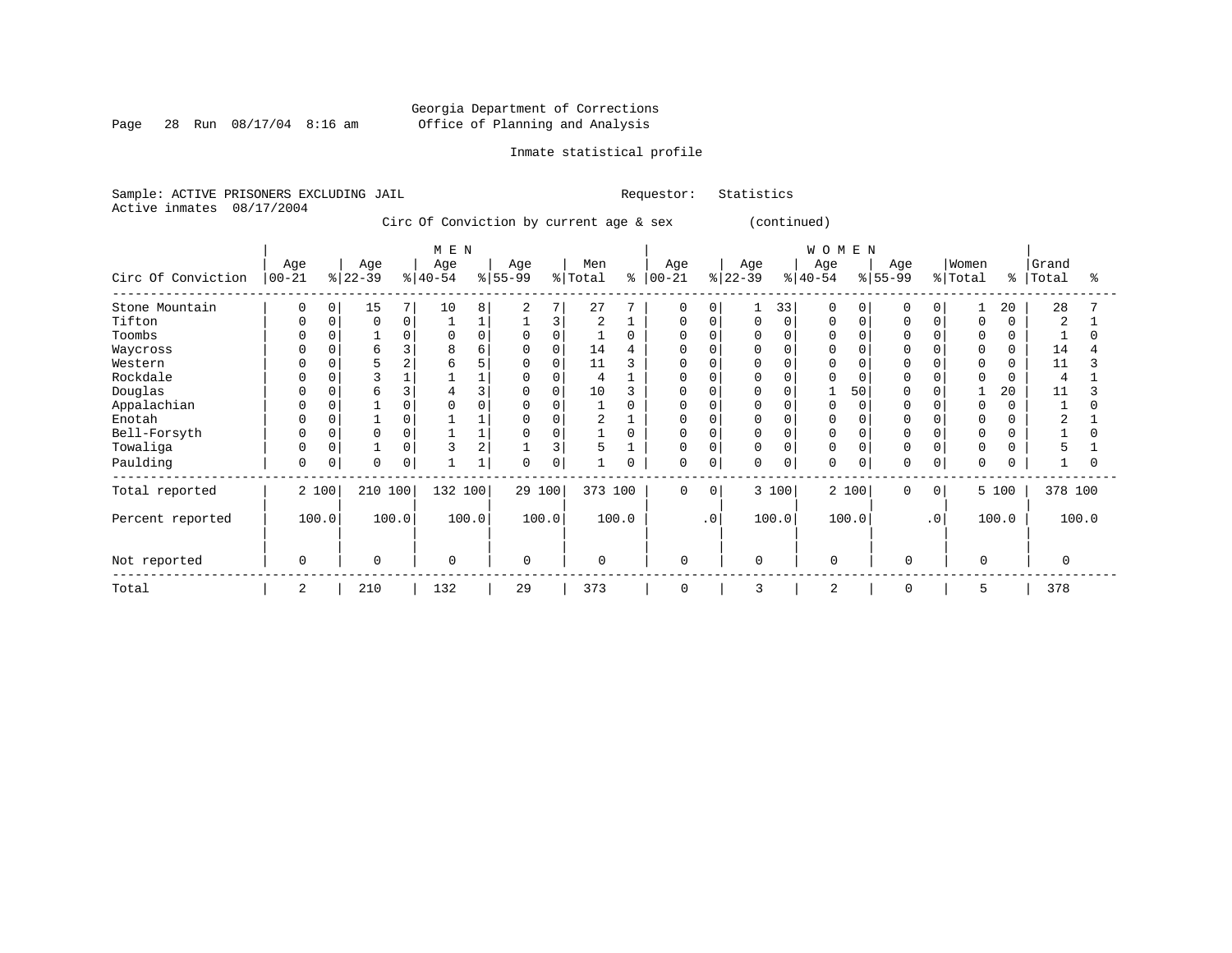Page 29 Run  $08/17/04$  8:16 am

#### Inmate statistical profile

Sample: ACTIVE PRISONERS EXCLUDING JAIL Requestor: Statistics Active inmates 08/17/2004

Home County by current age & sex

|                         |           |              |                |              | M E N          |                |                |                |                |              |           |             |          |              | <b>WOMEN</b> |             |              |          |              |             |                |                |
|-------------------------|-----------|--------------|----------------|--------------|----------------|----------------|----------------|----------------|----------------|--------------|-----------|-------------|----------|--------------|--------------|-------------|--------------|----------|--------------|-------------|----------------|----------------|
|                         | Age       |              | Age            |              | Age            |                | Age            |                | Men            |              | Age       |             | Age      |              | Age          |             | Age          |          | Women        |             | Grand          |                |
| Home County<br>-------- | $00 - 21$ |              | $8 22-39$      |              | $8140 - 54$    |                | $8155 - 99$    |                | % Total        | ႜ            | $00 - 21$ |             | $ 22-39$ |              | $ 40-54$     |             | $8 55-99$    |          | % Total      | နွ          | Total          | ႜ              |
| Appling                 | 0         | 0            | 1              | 1            | 0              | 0              | ı              | 4              | 2              | 1            | 0         | 0           | 0        | 0            | 0            | 0           | 0            | 0        | 0            | 0           | 2              | 1              |
| Atkinson                | $\Omega$  | $\mathsf{O}$ | $\mathsf 0$    | $\mathsf 0$  | $\mathbf 0$    | 0              | $\mathbf{1}$   | $\,4$          | $\mathbf{1}$   | $\mathbf 0$  | $\Omega$  | $\mathbf 0$ | 0        | $\mathsf{O}$ | $\mathsf 0$  | $\mathbf 0$ | $\mathbf 0$  | 0        | $\mathsf 0$  | $\mathbf 0$ | $\mathbf{1}$   | $\Omega$       |
| Baldwin                 | C         | 0            | $\mathbf{1}$   | 1            | $\overline{2}$ | 2              | $\Omega$       | $\mathbf 0$    | 3              | $\mathbf{1}$ | 0         | $\mathbf 0$ | $\Omega$ | $\mathbf 0$  | $\mathbf 0$  | 0           | $\Omega$     | $\Omega$ | $\mathbf 0$  | 0           | 3              | 1              |
| Barrow                  | C         | 0            | $\sqrt{2}$     | $\mathbf 1$  | $\Omega$       | 0              |                | $\overline{4}$ | 3              | 1            | 0         | $\mathbf 0$ | 0        | $\mathbf 0$  | $\mathbf 0$  | $\Omega$    | $\Omega$     | O        | $\Omega$     | $\Omega$    | 3              |                |
| Bartow                  | C         | $\Omega$     | $\Omega$       | 0            | κ              | 3              | $\Omega$       | $\mathbf 0$    | 3              | $\mathbf{1}$ | U         | $\mathbf 0$ | 0        | $\Omega$     | $\mathbf 0$  | $\Omega$    | $\Omega$     | U        | $\Omega$     | $\cap$      | 3              |                |
| Ben Hill                | C         | $\Omega$     | $\overline{2}$ | 1            | $\Omega$       | $\Omega$       | 0              | $\mathbf 0$    | $\overline{2}$ | $\mathbf{1}$ | 0         | $\mathbf 0$ | 0        | $\Omega$     | $\mathbf 0$  | $\Omega$    | $\Omega$     | $\Omega$ | $\Omega$     | O           | 2              |                |
| Bibb                    | C         | 0            | 4              | 2            | 1              | 1              | $\overline{2}$ | 9              | 7              | 2            | 0         | $\mathbf 0$ | $\Omega$ | 0            | $\mathbf 0$  | 0           | $\Omega$     | 0        | $\Omega$     | $\Omega$    | 7              | $\overline{a}$ |
| Bleckley                | C         | 0            | $\overline{2}$ | $\mathbf 1$  | $\mathbf{1}$   | 1              | $\Omega$       | $\mathbf 0$    | 3              | $\mathbf{1}$ | 0         | $\mathbf 0$ | 0        | $\Omega$     | 0            | $\Omega$    | $\Omega$     | 0        | $\mathbf 0$  | $\Omega$    | 3              |                |
| Brooks                  | C         | 0            | $\mathbf{1}$   | 1            | $\Omega$       | 0              | $\Omega$       | 0              | $\mathbf{1}$   | $\mathbf 0$  | 0         | $\mathbf 0$ | 0        | 0            | 0            | $\Omega$    | $\Omega$     | 0        | 0            | 0           | 1              | O              |
| Bulloch                 | C         | 0            | $\mathbf 0$    | 0            | 1              | 1              | $\Omega$       | $\mathbf 0$    | 1              | 0            | 0         | $\mathbf 0$ | $\Omega$ | $\mathbf 0$  | $\mathbf 0$  | $\Omega$    | $\Omega$     | 0        | $\Omega$     | $\Omega$    | $\mathbf{1}$   |                |
| Burke                   | C         | 0            | $\overline{2}$ | 1            | $\mathbf{1}$   | 1              | $\Omega$       | $\mathbf 0$    | 3              | 1            | 0         | $\mathbf 0$ | 0        | $\mathbf 0$  | $\mathbf 0$  | $\Omega$    | $\Omega$     | $\Omega$ | $\mathbf 0$  | $\Omega$    | 3              |                |
| <b>Butts</b>            | C         | $\Omega$     | $\mathbf 0$    | 0            | $\Omega$       | $\Omega$       | 1              | $\overline{4}$ | 1              | $\Omega$     | 0         | $\mathbf 0$ | 0        | $\Omega$     | $\mathbf 0$  | $\Omega$    | $\Omega$     | 0        | $\Omega$     | O           | $\mathbf{1}$   | O              |
| Camden                  | C         | 0            | $\Omega$       | 0            | 1              | 1              | $\Omega$       | $\mathsf 0$    | 1              | 0            | 0         | $\mathbf 0$ | 0        | $\mathbf 0$  | $\mathbf 0$  | $\mathbf 0$ | $\Omega$     | $\Omega$ | $\Omega$     | $\Omega$    | $\mathbf 1$    | O              |
| Carroll                 | C         | 0            | $\sqrt{2}$     | $1\,$        | $\Omega$       | 0              | $\Omega$       | 0              | $\overline{2}$ | 1            | 0         | $\mathbf 0$ | $\Omega$ | $\Omega$     | 0            | 0           | $\Omega$     | $\Omega$ | $\mathbf 0$  | $\Omega$    | $\overline{a}$ |                |
| Catoosa                 | C         | 0            | $\mathbf 0$    | $\mathbf 0$  | $\mathbf{1}$   | 1              | $\Omega$       | $\mathbf 0$    | 1              | $\mathbf 0$  | 0         | $\mathbf 0$ | 0        | 0            | $\mathbf 0$  | 0           | $\Omega$     | 0        | $\mathbf 0$  | 0           | $\mathbf{1}$   | U              |
| Chatham                 | C         | 0            | 10             | 6            |                | 6              |                | $\overline{4}$ | 18             | 6            | 0         | $\mathbf 0$ | 0        | $\Omega$     | $\mathbf 0$  | $\Omega$    | $\Omega$     | O        | $\Omega$     | $\Omega$    | 18             |                |
| Chattooga               | C         | $\Omega$     | $\mathbf 1$    | 1            | $\Omega$       | $\Omega$       | $\Omega$       | $\mathbf 0$    | 1              | $\mathbf 0$  | 0         | $\mathbf 0$ | 0        | $\mathbf 0$  | $\mathbf 0$  | $\Omega$    | $\Omega$     | U        | $\mathbf 0$  | $\Omega$    | $\mathbf 1$    | ∩              |
| Cherokee                | 0         | $\Omega$     | $\mathbf{1}$   | $\mathbf{1}$ | 1              | 1              | $\Omega$       | $\mathsf 0$    | $\overline{2}$ | $\mathbf{1}$ | 0         | $\mathbf 0$ | 0        | $\mathbf 0$  | $\mathbf 0$  | 0           | $\Omega$     | $\Omega$ | $\Omega$     | $\Omega$    | 2              |                |
| Clarke                  | C         | 0            | 5              | 3            | 4              | 3              | $\Omega$       | 0              | 9              | 3            | 0         | $\mathbf 0$ | 0        | $\mathbf 0$  | 0            | 0           | $\Omega$     | 0        | $\mathbf 0$  | 0           | 9              | 3              |
| Clayton                 | C         | 0            | 7              | 4            | $\mathbf{1}$   | 1              | $\mathbf{1}$   | 4              | 9              | 3            | 0         | $\mathbf 0$ | 1        | 33           | 0            | 0           | $\mathbf{0}$ | 0        | $\mathbf{1}$ | 20          | 10             | 3              |
| Cobb                    | C         | 0            | 5              | 3            | 5              | 4              | 1              | $\overline{4}$ | 11             | 3            | 0         | 0           | 0        | $\mathbf 0$  | 0            | 0           | 0            | O        | $\mathbf 0$  | $\mathbf 0$ | 11             | 3              |
| Coffee                  | C         | 0            | $\mathbf 0$    | 0            | $\mathbf{1}$   | 1              | $\Omega$       | $\mathbf 0$    | $\mathbf{1}$   | 0            | 0         | $\mathbf 0$ | 0        | $\mathbf 0$  | $\mathbf 0$  | $\Omega$    | $\Omega$     | $\Omega$ | $\Omega$     | $\mathbf 0$ | $\mathbf 1$    |                |
| Colquit                 | C         | $\Omega$     | $\Omega$       | 0            | $\overline{c}$ | $\overline{a}$ | $\Omega$       | $\mathbf 0$    | 2              | $\mathbf{1}$ | 0         | $\mathbf 0$ | $\Omega$ | $\Omega$     | $\Omega$     | $\Omega$    | $\Omega$     | $\Omega$ | $\Omega$     | $\Omega$    | $\overline{2}$ |                |
| Columbia                | C         | 0            | $\Omega$       | 0            | $\Omega$       | $\Omega$       | 1              | $\overline{4}$ | 1              | $\mathbf 0$  | 0         | $\mathbf 0$ | $\Omega$ | 0            | $\mathbf 0$  | $\Omega$    | $\Omega$     | $\Omega$ | $\Omega$     | O           | 1              | O              |
| Cook                    | C         | 0            | $\mathbf{1}$   | 1            | O              | 0              | $\Omega$       | $\mathsf 0$    | 1              | 0            | 0         | $\mathbf 0$ | 0        | 0            | 0            | 0           | $\Omega$     | 0        | $\mathbf 0$  | $\Omega$    | $\mathbf{1}$   |                |
| Coweta                  | C         | $\Omega$     | $\mathbf{1}$   | $\mathbf 1$  | $\Omega$       | 0              | $\Omega$       | $\mathbf 0$    | 1              | $\mathbf 0$  | 0         | $\mathbf 0$ | 0        | $\Omega$     | 0            | $\Omega$    | $\Omega$     | O        | $\Omega$     | $\Omega$    | $\mathbf{1}$   | U              |
| Crisp                   | C         | 0            | $\mathbf 0$    | 0            |                | 1              | $\Omega$       | $\mathbf 0$    | 1              | 0            | 0         | $\mathbf 0$ | 0        | 0            | 0            | $\Omega$    | $\Omega$     | O        | 0            | 0           | $\mathbf{1}$   | O              |
| Decatur                 | C         | 0            | $\mathbf 0$    | $\mathbf 0$  | $\overline{2}$ | 2              | $\Omega$       | 0              | 2              | 1            | 0         | $\mathbf 0$ | 0        | 0            | $\mathbf 0$  | $\Omega$    | $\Omega$     | O        | $\Omega$     | 0           | $\overline{2}$ |                |
| DeKalb                  | C         | $\Omega$     | 20             | 11           | 6              | 5              | $\Omega$       | $\mathbf 0$    | 26             | 8            | 0         | $\mathbf 0$ | 0        | $\mathbf 0$  | $\mathbf 0$  | $\Omega$    | $\Omega$     | $\Omega$ | $\mathbf 0$  | $\Omega$    | 26             | 8              |
| Dougherty               | 0         | 0            | 4              | 2            |                | 2              |                | 4              | 7              | 2            | 0         | $\mathbf 0$ | 0        | 0            | $\mathbf 0$  | 0           | $\Omega$     | 0        | 0            | 0           | 7              | 2              |
| Douglas                 | C         | 0            | $\overline{2}$ | $\mathbf{1}$ |                | 3              | $\Omega$       | $\mathbf 0$    | 5              | 2            | 0         | $\mathbf 0$ | 0        | $\mathbf 0$  | $\mathbf{1}$ | 50          | $\Omega$     | 0        | $\mathbf{1}$ | 20          | 6              | 2              |
| Effingham               | C         | $\Omega$     | $\mathbf{1}$   | 1            | $\Omega$       | $\Omega$       | $\Omega$       | $\mathbf 0$    | $\mathbf{1}$   | $\mathbf 0$  | 0         | $\mathbf 0$ | $\Omega$ | $\Omega$     | $\mathbf 0$  | $\Omega$    | $\Omega$     | $\Omega$ | $\Omega$     | $\Omega$    | $\mathbf{1}$   | $\Omega$       |
| Elbert                  | C         | $\Omega$     | $\mathbf{1}$   | 1            | $\Omega$       | 0              |                | $\overline{4}$ | $\overline{c}$ | 1            | 0         | $\mathbf 0$ | $\Omega$ | $\mathbf 0$  | $\mathbf 0$  | $\Omega$    | $\Omega$     | 0        | $\Omega$     | $\Omega$    | $\overline{2}$ |                |
| Fayette                 | 0         | $\Omega$     | $\mathbf 0$    | $\mathbf 0$  | $\mathbf{1}$   | 1              | $\mathbf{1}$   | 4              | 2              | $\mathbf{1}$ | 0         | $\mathbf 0$ | $\Omega$ | $\Omega$     | $\Omega$     | $\mathbf 0$ | $\Omega$     | $\Omega$ | $\Omega$     | $\Omega$    | $\overline{2}$ | $\mathbf{1}$   |
| Floyd                   | C         | 0            | 3              | 2            | $\Omega$       | 0              | $\mathbf 0$    | 0              | 3              | 1            | 0         | $\mathbf 0$ | 0        | 0            | $\mathbf 0$  | $\mathbf 0$ | $\Omega$     | 0        | $\Omega$     | 0           | 3              | 1              |
| Franklin<br>--------    | 0         | 0            | 2              | 1            | $\mathbf 0$    | 0              | $\Omega$       | $\mathsf 0$    | $\overline{2}$ | 1            | 0         | $\mathbf 0$ | 0        | 0            | $\mathbf 0$  | 0           | $\Omega$     | 0        | $\mathbf 0$  | $\Omega$    | 2              | 1              |

(continued)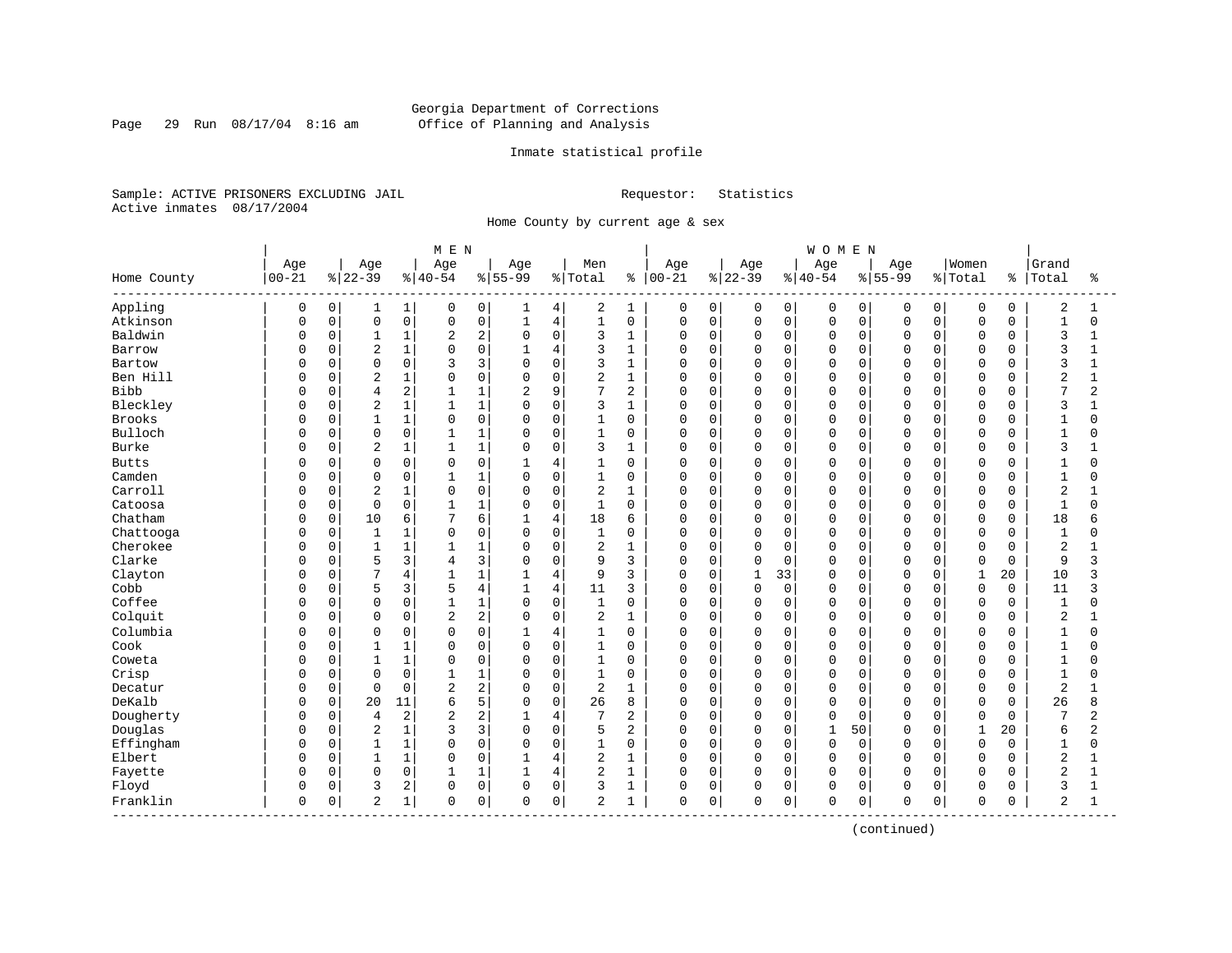Page 30 Run  $08/17/04$  8:16 am

#### Inmate statistical profile

Sample: ACTIVE PRISONERS EXCLUDING JAIL Requestor: Statistics Active inmates 08/17/2004

Home County by current age & sex (continued)

|                               |             |          |                |              | M E N          |                |             |                |                |                |               |          |           |             | <b>WOMEN</b> |             |             |             |             |             |                |                |
|-------------------------------|-------------|----------|----------------|--------------|----------------|----------------|-------------|----------------|----------------|----------------|---------------|----------|-----------|-------------|--------------|-------------|-------------|-------------|-------------|-------------|----------------|----------------|
|                               | Age         |          | Age            |              | Age            |                | Age         |                | Men            |                | Age           |          | Age       |             | Age          |             | Age         |             | Women       |             | Grand          |                |
| Home County                   | $00 - 21$   |          | $8 22-39$      |              | $8 40-54$      |                | $8 55-99$   |                | % Total        |                | $8   00 - 21$ |          | $8 22-39$ |             | $ 40-54$     |             | $8 55-99$   |             | % Total     | ႜ           | Total          | ిక             |
| Fulton                        | 0           | 0        | 23             | 13           | 18             | 16             | 2           | 9              | 43             | 14             | 0             | 0        | 0         | 0           | 0            | $\mathbf 0$ | 0           | $\mathbf 0$ | 0           | 0           | 43             | 13             |
| Gilmer                        | $\mathbf 0$ | 0        | $\mathbf{1}$   | $1\,$        | $\mathbf 0$    | $\mathsf 0$    | $\mathsf 0$ | $\mathbf 0$    | 1              | $\mathbf 0$    | 0             | 0        | $\Omega$  | $\mathbf 0$ | $\mathbf 0$  | $\mathbf 0$ | $\mathbf 0$ | $\Omega$    | $\mathbf 0$ | 0           | $\mathbf{1}$   | $\mathbf 0$    |
| Glynn                         | 0           | 0        | $\overline{4}$ | $\sqrt{2}$   | $\overline{2}$ | $\overline{c}$ | $\mathbf 1$ | $\overline{4}$ | 7              | $\overline{2}$ | $\mathbf 0$   | 0        | $\Omega$  | $\mathbf 0$ | $\mathbf 0$  | $\mathbf 0$ | $\Omega$    | $\Omega$    | $\mathbf 0$ | $\Omega$    | 7              | $\overline{2}$ |
| Gordon                        | O           | $\Omega$ | $\mathbf{1}$   | $\mathbf 1$  | 1              | $\mathbf{1}$   | $\mathbf 1$ | $\overline{4}$ | 3              | $\mathbf 1$    | $\Omega$      | 0        | $\Omega$  | $\Omega$    | $\Omega$     | $\Omega$    | $\Omega$    | $\Omega$    | $\Omega$    | $\Omega$    | 3              | $\mathbf{1}$   |
| Greene                        | O           | 0        | $\mathbf{1}$   | $1\,$        | $\Omega$       | $\mathbf 0$    | $\mathbf 0$ | $\Omega$       | 1              | $\mathbf 0$    | $\mathbf 0$   | 0        | $\Omega$  | $\Omega$    | $\mathbf 0$  | 0           | $\Omega$    | $\Omega$    | $\Omega$    | 0           | 1              | 0              |
| Gwinnett                      | O           | 0        | $\overline{c}$ | $1\,$        | 4              | 3              | $\Omega$    | $\Omega$       | 6              | $\overline{2}$ | $\mathbf 0$   | $\Omega$ | $\Omega$  | $\Omega$    | $\Omega$     | $\Omega$    | $\Omega$    | U           | 0           | $\Omega$    | 6              | $\overline{2}$ |
| Habersham                     | O           | $\Omega$ | $\Omega$       | $\mathsf 0$  |                | $\mathbf{1}$   | $\Omega$    | $\Omega$       | 1              | $\mathbf 0$    | $\mathbf 0$   | $\Omega$ | $\Omega$  | $\Omega$    | $\mathbf 0$  | $\Omega$    | $\Omega$    | $\Omega$    | $\Omega$    | $\Omega$    | 1              | $\Omega$       |
| Hall                          | O           | $\Omega$ | 4              | $\sqrt{2}$   | $\mathbf{1}$   | $\mathbf{1}$   | 1           | 4              | 6              | $\overline{2}$ | $\Omega$      | $\Omega$ | $\Omega$  | $\Omega$    | $\Omega$     | $\Omega$    | $\Omega$    | $\Omega$    | $\Omega$    | $\Omega$    | 6              | $\overline{2}$ |
| Hancock                       | 0           | $\Omega$ | $\Omega$       | $\mathbf 0$  | $\overline{c}$ | $\overline{2}$ | $\mathbf 0$ | $\Omega$       | $\overline{2}$ | $\mathbf{1}$   | $\Omega$      | $\Omega$ | $\Omega$  | $\Omega$    | $\Omega$     | $\Omega$    | $\Omega$    | $\Omega$    | $\Omega$    | $\Omega$    | $\overline{c}$ | $\mathbf{1}$   |
| Harris                        | 0           | 0        | $\Omega$       | $\mathbf 0$  |                | $\mathbf{1}$   | 0           | $\mathbf 0$    | 1              | $\mathbf 0$    | $\Omega$      | 0        | $\Omega$  | 0           | $\Omega$     | $\mathbf 0$ | $\Omega$    | $\Omega$    | $\mathbf 0$ | $\Omega$    | 1              | 0              |
| Hart                          | 0           | $\Omega$ |                | $1\,$        |                | $\mathbf{1}$   | 0           | $\Omega$       | 2              | 1              | 0             | 0        | $\Omega$  | $\Omega$    | $\Omega$     | $\Omega$    | $\Omega$    | $\Omega$    | 0           | $\Omega$    | 2              |                |
| Henry                         | 0           | 0        | $\overline{c}$ | $\mathbf 1$  | 1              | $\mathbf{1}$   | $\Omega$    | $\Omega$       | 3              | $\mathbf{1}$   | $\Omega$      | 0        | $\Omega$  | $\Omega$    | $\mathbf 0$  | $\Omega$    | $\Omega$    | $\Omega$    | $\mathbf 0$ | $\Omega$    | 3              | $\mathbf{1}$   |
| Houston                       | O           | 0        | $\overline{2}$ | $\mathbf 1$  | 4              | 3              | $\mathbf 0$ | $\Omega$       | 6              | $\overline{c}$ | $\mathbf 0$   | 0        | $\Omega$  | $\Omega$    | $\mathbf 0$  | $\mathbf 0$ | $\Omega$    | $\Omega$    | $\mathbf 0$ | 0           | 6              | $\overline{2}$ |
| Jackson                       | 1           | 50       | $\Omega$       | $\mathsf 0$  |                | $\mathbf{1}$   |             | 4              | 3              | $\mathbf 1$    | $\mathbf 0$   | 0        | $\Omega$  | $\Omega$    | $\mathbf 0$  | 0           | $\Omega$    | $\cap$      | 0           | 0           | 3              | 1              |
| Jeff Davis                    | U           | 0        | $\mathbf{1}$   | 1            | $\Omega$       | $\mathbf 0$    | $\Omega$    | $\Omega$       | $\mathbf{1}$   | $\mathbf 0$    | $\Omega$      | 0        | $\Omega$  | $\Omega$    | $\Omega$     | $\Omega$    | $\Omega$    | $\Omega$    | $\mathbf 0$ | $\Omega$    | $\mathbf{1}$   | $\Omega$       |
| Jenkins                       | O           | $\Omega$ | $\overline{2}$ | $\mathbf{1}$ | $\Omega$       | $\Omega$       | $\Omega$    | $\Omega$       | 2              | 1              | $\Omega$      | $\Omega$ | $\Omega$  | $\Omega$    | $\Omega$     | $\Omega$    | $\Omega$    | ∩           | $\Omega$    | $\cap$      | $\overline{2}$ | 1              |
| Laurens                       | U           | $\Omega$ | $\overline{2}$ | $\mathbf 1$  | 0              | $\Omega$       | $\Omega$    | $\Omega$       | 2              | 1              | $\Omega$      | $\Omega$ | $\Omega$  | $\Omega$    | $\Omega$     | $\Omega$    | $\Omega$    | $\Omega$    | $\Omega$    | $\Omega$    | $\overline{c}$ | $\mathbf{1}$   |
| Liberty                       | 0           | 0        | $\overline{2}$ | $\mathbf 1$  | 1              | $\mathbf{1}$   | 0           | $\mathbf 0$    | 3              | $\mathbf{1}$   | $\Omega$      | 0        | 0         | $\Omega$    | $\mathbf 0$  | $\mathbf 0$ | $\Omega$    | $\Omega$    | $\mathbf 0$ | 0           | 3              | $\mathbf{1}$   |
| Lincoln                       |             | 0        | $\mathbf{1}$   | $\mathbf 1$  | $\Omega$       | $\mathsf 0$    | 0           | $\mathbf 0$    | 1              | $\mathbf 0$    | $\Omega$      | 0        | $\Omega$  | 0           | $\Omega$     | $\mathbf 0$ | $\sqrt{ }$  | $\Omega$    | 0           | $\Omega$    | 1              | 0              |
| Long                          | O           | $\Omega$ | $\mathbf{1}$   | 1            | $\cap$         | $\mathbf 0$    | $\Omega$    | $\Omega$       | 1              | $\mathbf 0$    | $\Omega$      | 0        | $\Omega$  | $\Omega$    | $\Omega$     | $\Omega$    | $\Omega$    | $\Omega$    | $\Omega$    | $\Omega$    | $\mathbf{1}$   | $\Omega$       |
| Lowndes                       | O           | 0        | $\overline{2}$ | 1            |                | $\mathbf{1}$   | 0           | $\Omega$       | 3              | 1              | 0             | 0        | $\Omega$  | $\Omega$    | 0            | $\Omega$    | $\Omega$    | $\Omega$    | $\Omega$    | 0           | 3              | 1              |
| Marion                        | 0           | 0        |                | $\mathbf 1$  | 0              | $\mathbf 0$    | $\Omega$    | $\Omega$       | $\mathbf{1}$   | $\mathbf 0$    | $\mathbf 0$   | 0        | $\Omega$  | $\Omega$    | $\Omega$     | $\Omega$    | $\Omega$    | $\Omega$    | $\Omega$    | $\Omega$    |                | 0              |
| McDuffie                      | O           | $\Omega$ | $\Omega$       | $\mathsf 0$  |                | $\mathbf{1}$   | 0           | $\Omega$       | 1              | $\mathbf 0$    | $\mathbf 0$   | 0        | $\Omega$  | $\Omega$    | $\Omega$     | $\Omega$    | $\Omega$    | $\Omega$    | 0           | $\Omega$    |                | $\Omega$       |
| McIntosh                      | O           | $\Omega$ | $\mathbf{1}$   | $\mathbf{1}$ | $\mathbf{1}$   | $\mathbf{1}$   | $\Omega$    | $\Omega$       | $\overline{2}$ | $\mathbf{1}$   | $\Omega$      | $\Omega$ | $\Omega$  | $\Omega$    | $\Omega$     | $\Omega$    | $\Omega$    | $\cap$      | $\Omega$    | $\Omega$    | $\overline{2}$ | 1              |
| Miller                        | U           | $\Omega$ | $\mathbf{1}$   | $1\,$        | $\Omega$       | $\Omega$       | $\Omega$    | $\Omega$       | $\mathbf{1}$   | $\Omega$       | $\Omega$      | $\Omega$ | $\Omega$  | $\Omega$    | $\Omega$     | $\Omega$    | $\Omega$    | $\Omega$    | $\Omega$    | $\Omega$    | $\mathbf{1}$   | 0              |
| Mitchell                      | U           | $\Omega$ |                | $\mathbf{1}$ | $\Omega$       | $\mathbf 0$    | $\mathbf 0$ | $\Omega$       | 1              | 0              | $\mathbf 0$   | 0        | $\Omega$  | $\Omega$    | $\mathbf 0$  | $\mathbf 0$ | $\Omega$    | $\Omega$    | $\mathbf 0$ | 0           | 1              | 0              |
| Monroe                        |             | 0        | $\Omega$       | $\mathsf 0$  | 1              | $\mathbf{1}$   | $\Omega$    | $\mathbf 0$    | $\mathbf{1}$   | $\mathbf 0$    | $\Omega$      | 0        | $\Omega$  | $\mathbf 0$ | $\Omega$     | $\mathbf 0$ | $\Omega$    | $\Omega$    | $\mathbf 0$ | $\Omega$    | $\mathbf{1}$   | 0              |
| Morgan                        | O           | 0        | $\mathbf{1}$   | $1\,$        | $\cap$         | $\mathbf 0$    | $\Omega$    | $\Omega$       | $\mathbf{1}$   | $\mathbf 0$    | $\Omega$      | 0        | $\Omega$  | $\Omega$    | $\mathbf 0$  | $\mathbf 0$ | $\Omega$    | $\Omega$    | $\mathbf 0$ | $\Omega$    | $\mathbf{1}$   | $\cap$         |
| Muscogee                      | O           | $\Omega$ | 6              | 3            | 5              | $\overline{4}$ | $\Omega$    | $\Omega$       | 11             | 3              | 0             | 0        | $\Omega$  | $\Omega$    | $\Omega$     | $\Omega$    | $\Omega$    | $\Omega$    | $\mathbf 0$ | $\Omega$    | 11             | 3              |
| Newton                        | 0           | $\Omega$ |                | $1\,$        |                | $\mathbf 0$    | $\Omega$    | $\Omega$       | $\mathbf{1}$   | 0              | $\mathbf 0$   | 0        | $\Omega$  | $\Omega$    | $\mathbf 0$  | $\Omega$    | $\Omega$    | $\Omega$    | 0           | 0           | 1              | 0              |
| Oglethorpe                    | 0           | 0        | $\mathbf{1}$   | $\mathbf 1$  | $\Omega$       | $\mathbf 0$    | 1           | $\overline{4}$ | $\overline{2}$ | $\mathbf{1}$   | $\mathbf 0$   | 0        | $\Omega$  | $\Omega$    | $\mathbf 0$  | $\Omega$    | $\Omega$    | $\Omega$    | 0           | 0           | 2              |                |
| Paulding                      | O           | $\Omega$ | $\Omega$       | $\mathbf 0$  | 1              | $\mathbf{1}$   | $\mathbf 0$ | $\Omega$       | $\mathbf{1}$   | $\mathbf 0$    | $\Omega$      | 0        | $\Omega$  | $\Omega$    | $\Omega$     | $\Omega$    | $\Omega$    | $\Omega$    | $\mathbf 0$ | $\Omega$    | $\mathbf{1}$   | O              |
| Pierce                        | 0           | $\Omega$ | $\mathbf 0$    | 0            |                | $\mathbf{1}$   | $\Omega$    | $\Omega$       | 1              | $\mathbf 0$    | $\mathbf 0$   | 0        | $\Omega$  | $\Omega$    | $\mathbf 0$  | $\mathbf 0$ | $\Omega$    | $\mathbf 0$ | $\Omega$    | $\mathbf 0$ | $\mathbf{1}$   | 0              |
| Pike                          | 0           | 0        |                | 1            |                | $\mathbf{1}$   | $\Omega$    | $\mathbf 0$    | 2              | $\mathbf{1}$   | 0             | 0        | $\Omega$  | 0           | 1            | 50          | $\Omega$    | 0           | 1           | 20          | 3              | 1              |
| Putnam<br>------------------- | 0           | 0        |                | $1\,$        | 1              | 1              | $\Omega$    | 0              | 2              | 1              | $\mathsf 0$   | 0        | 0         | $\mathsf 0$ | $\mathbf 0$  | $\mathbf 0$ | $\mathbf 0$ | 0           | $\Omega$    | 0           | 2              | $\mathbf{1}$   |

(continued)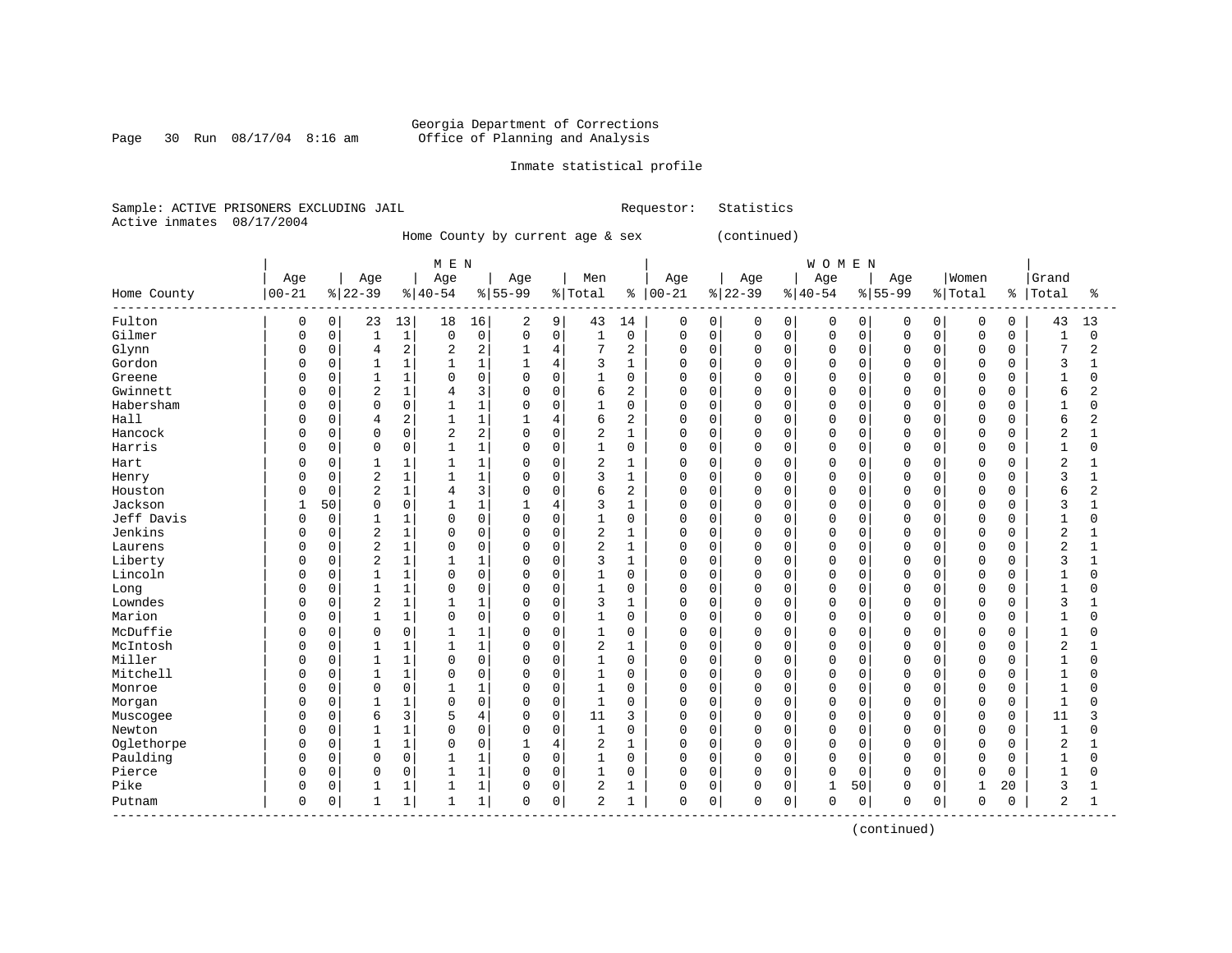#### Georgia Department of Corrections Page 31 Run 08/17/04 8:16 am Office of Planning and Analysis

#### Inmate statistical profile

Sample: ACTIVE PRISONERS EXCLUDING JAIL Requestor: Statistics Active inmates 08/17/2004

Home County by current age & sex (continued)

|                  |              |             |                |              | M E N    |                |           |                |                |                |               |           |              |             | WOMEN       |          |             |             |             |          |                |          |
|------------------|--------------|-------------|----------------|--------------|----------|----------------|-----------|----------------|----------------|----------------|---------------|-----------|--------------|-------------|-------------|----------|-------------|-------------|-------------|----------|----------------|----------|
|                  | Age          |             | Age            |              | Age      |                | Age       |                | Men            |                | Age           |           | Age          |             | Age         |          | Age         |             | Women       |          | Grand          |          |
| Home County      | $00 - 21$    |             | $8 22-39$      |              | $ 40-54$ |                | $ 55-99 $ |                | % Total        |                | $8   00 - 21$ |           | $ 22-39$     |             | $ 40-54$    |          | $8 55-99$   |             | % Total     |          | %   Total      | ႜ        |
| Rabun            | 0            | 0           |                | 1            | 0        | 0              | 0         | $\mathbf{0}$   | 1              | 0              | 0             | 0         | 0            | 0           | 0           | 0        | 0           | 0           | 0           | 0        |                | 0        |
| Randolph         | <sup>0</sup> | $\mathbf 0$ |                | 1            | $\Omega$ | $\mathsf 0$    | 1         | 4              | 2              | 1              | $\mathbf 0$   | 0         | $\Omega$     | $\mathbf 0$ | $\mathbf 0$ | $\Omega$ | $\Omega$    | $\mathbf 0$ | $\mathbf 0$ | $\Omega$ | $\overline{2}$ |          |
| Richmond         |              | 50          | 6              | 3            |          | 3              |           | $\overline{4}$ | 12             | 4              | $\mathbf 0$   | 0         | $\mathbf{1}$ | 33          | $\Omega$    | 0        | $\Omega$    | $\Omega$    | 1           | 20       | 13             | 4        |
| Rockdale         |              | $\mathbf 0$ |                | $\mathbf 0$  |          | $\mathbf 1$    | $\Omega$  | $\Omega$       | $\mathbf{1}$   | $\Omega$       | $\Omega$      | $\Omega$  | $\Omega$     | $\Omega$    | $\Omega$    | $\Omega$ |             | $\Omega$    | $\mathbf 0$ | $\Omega$ | $\mathbf{1}$   | O        |
| Seminole         |              | $\mathbf 0$ |                |              |          | $\mathbf 0$    | 0         | $\Omega$       |                | 0              | 0             | $\Omega$  | $\Omega$     | $\Omega$    | $\Omega$    | $\Omega$ | 0           | $\Omega$    | 0           | O        |                | 0        |
| Spalding         |              | $\Omega$    | $\overline{2}$ | $\mathbf{1}$ | 2        | $\overline{c}$ | 0         | $\Omega$       | 4              | 1              | 0             | $\Omega$  | $\Omega$     | $\Omega$    | $\Omega$    | $\cap$   | $\Omega$    | $\Omega$    | $\Omega$    | ∩        | 4              |          |
| Stephens         |              | $\mathbf 0$ | $\Omega$       | $\mathbf 0$  |          |                | 0         | ∩              | $\mathbf{1}$   | $\Omega$       | <sup>0</sup>  | O         | $\Omega$     | $\Omega$    | $\Omega$    | U        | $\Omega$    | $\Omega$    | $\Omega$    |          | -1             | $\Omega$ |
| Sumter           |              | 0           | $\Omega$       | 0            |          |                | 0         | $\Omega$       |                | $\Omega$       | 0             | 0         | $\Omega$     | $\Omega$    | $\Omega$    | 0        | $\cap$      | $\Omega$    | $\Omega$    |          |                | N        |
| Tattnall         | U            | 0           |                | 1            |          | $\Omega$       | 0         | O              |                | 0              | 0             | 0         | $\Omega$     | 0           | $\Omega$    | O        | O           |             | $\Omega$    |          |                |          |
| Thomas           | O            | 0           |                | $\mathbf{1}$ |          |                | 0         | $\Omega$       | 2              | 1              | 0             | 0         | $\Omega$     | $\mathbf 0$ | $\Omega$    | O        | $\Omega$    | $\Omega$    | 0           | O        | 2              |          |
| Tift             |              | 0           |                | 0            |          |                |           |                | 2              |                | 0             | 0         | 0            | 0           | $\Omega$    | O        |             | $\Omega$    | $\Omega$    |          | 2              |          |
| Toombs           |              | 0           | 2              | $\mathbf{1}$ |          |                | 0         | $\Omega$       | 3              |                | 0             | U         | $\Omega$     | $\Omega$    | $\Omega$    | $\cap$   | O           | $\Omega$    | $\Omega$    | n        |                |          |
| Troup            |              | $\Omega$    |                | $\mathbf{1}$ | U        | $\Omega$       | $\Omega$  | $\Omega$       | $\mathbf{1}$   | $\Omega$       | <sup>0</sup>  | $\cap$    | $\Omega$     | $\Omega$    | $\Omega$    | $\cap$   | $\cap$      | $\Omega$    | $\Omega$    | U        |                | U        |
| Union            | U            | 0           | $\Omega$       | $\mathbf 0$  |          |                | 0         | $\Omega$       |                | $\Omega$       | 0             | U         | $\Omega$     | $\Omega$    | $\Omega$    | U        | $\cap$      | $\Omega$    | $\Omega$    | ∩        |                | U        |
| Upson            |              | 0           | $\Omega$       | $\mathbf 0$  |          |                | 0         | $\Omega$       |                | $\Omega$       | $\Omega$      | U         | $\Omega$     | $\Omega$    | $\Omega$    | O        | $\cap$      | $\Omega$    | $\Omega$    |          |                |          |
| Walker           | O            | 0           | 2              | 1            |          | $\mathbf 0$    | 0         | $\cap$         | 2              |                | 0             | 0         | 1            | 33          | $\Omega$    | O        | ∩           |             |             | 20       | 3              |          |
| Walton           | U            | 0           | $\Omega$       | $\mathbf 0$  | 2        | 2              | 0         | $\cap$         | 2              | 1              | $\Omega$      | 0         | $\Omega$     | $\mathbf 0$ | $\Omega$    | O        | $\Omega$    | $\Omega$    | $\mathbf 0$ | 0        | 2              |          |
| Ware             |              | $\mathbf 0$ | 4              | 2            |          | $\mathbf{1}$   | $\Omega$  | $\Omega$       | 5              | $\overline{2}$ | $\Omega$      | $\Omega$  | $\Omega$     | $\Omega$    | $\Omega$    | $\Omega$ | $\Omega$    | $\Omega$    | $\Omega$    | U        | 5              | 2        |
| Washington       |              | $\mathbf 0$ | 3              | 2            | 0        | $\mathbf 0$    | $\Omega$  | $\Omega$       | 3              | 1              | 0             | $\Omega$  | $\Omega$     | $\Omega$    | $\Omega$    | 0        | 0           | $\Omega$    | $\Omega$    |          | 3              |          |
| Wayne            | O            | $\Omega$    | $\overline{2}$ | $\mathbf{1}$ |          | $\Omega$       | 0         | $\Omega$       | $\overline{2}$ | $\mathbf{1}$   | 0             | $\Omega$  | $\Omega$     | $\Omega$    | $\Omega$    | $\Omega$ | $\Omega$    | $\Omega$    | $\Omega$    | U        | 2              |          |
| Whitfield        | 0            | $\mathbf 0$ | $\Omega$       | $\mathbf 0$  |          | $\mathbf{1}$   | $\Omega$  | $\Omega$       | $\mathbf{1}$   | $\Omega$       | $\Omega$      | $\Omega$  | $\Omega$     | $\Omega$    | $\Omega$    | $\Omega$ | $\Omega$    | $\Omega$    | $\Omega$    | U        | 1              | N        |
| Wilkinson        | $\Omega$     | 0           |                | 1            | $\Omega$ | $\mathsf 0$    | $\Omega$  | $\mathbf 0$    | $\mathbf{1}$   | 0              | 0             | 0         | $\Omega$     | $\mathbf 0$ | $\Omega$    | 0        | $\Omega$    | 0           | $\Omega$    | U        | 1              | U        |
| Total reported   |              | 2 100       | 176 100        |              | 116 100  |                | 23 100    |                | 317 100        |                | $\Omega$      | $\Omega$  |              | 3 100       |             | 2 100    | $\mathbf 0$ | $\mathbf 0$ |             | 5 100    | 322 100        |          |
| Percent reported |              | 100.0       |                | 83.8         |          | 87.9           |           | 79.3           |                | 85.0           |               | $\cdot$ 0 |              | 100.0       |             | 100.0    |             | $\cdot$ 0   |             | 100.0    |                | 85.2     |
| Not reported     | 0            |             | 34             |              | 16       |                | 6         |                | 56             |                | 0             |           | 0            |             | $\mathbf 0$ |          | 0           |             | 0           |          | 56             |          |
| Total            | 2            |             | 210            |              | 132      |                | 29        |                | 373            |                | $\mathbf 0$   |           | 3            |             | 2           |          | 0           |             | 5           |          | 378            |          |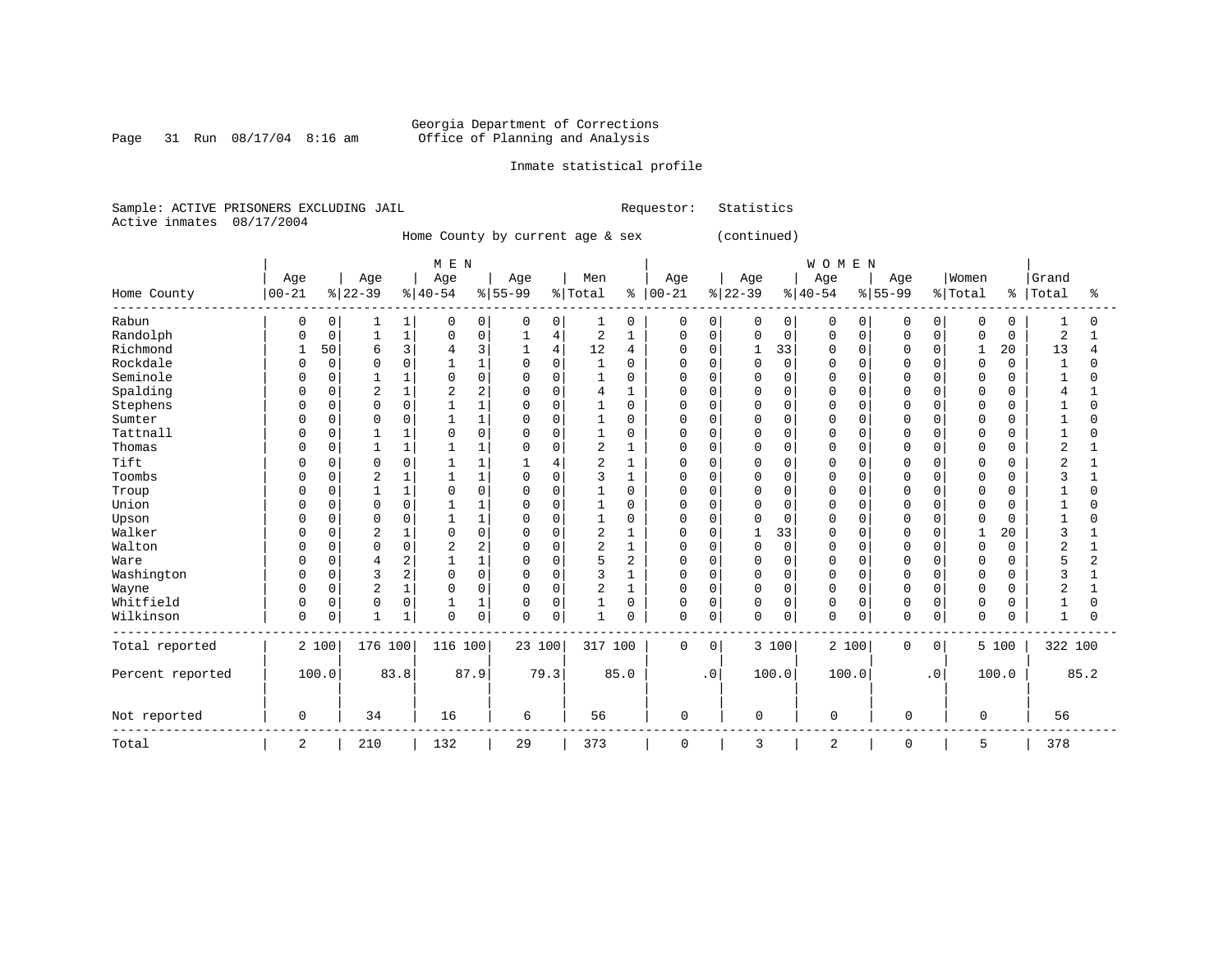#### Georgia Department of Corrections Page 32 Run 08/17/04 8:16 am Office of Planning and Analysis Inmate statistical profile Sample: ACTIVE PRISONERS EXCLUDING JAIL Requestor: Statistics

Active inmates 08/17/2004

### Prison Sentence In Years by current age & sex

|                                    |                  |                 | M E N            |                  |                |                            |                  | WOMEN            |                          |                  |                         |
|------------------------------------|------------------|-----------------|------------------|------------------|----------------|----------------------------|------------------|------------------|--------------------------|------------------|-------------------------|
| Sentence In Years                  | Age<br>$00 - 21$ | Age<br>$ 22-39$ | Age<br>$ 40-54 $ | Age<br>$8 55-99$ | Men<br>% Total | Age<br>$8   00 - 21$       | Age<br>$ 22-39 $ | Age<br>$ 40-54 $ | Age<br>$8 55-99$         | Women<br>% Total | Grand<br>%   Total<br>ႜ |
| $0 - 1$                            | $\mathbf 0$      | $\mathbf 0$     | 0                | 0                | $\mathbf 0$    | 0                          | $\mathbf 0$      | $\mathbf 0$      | 0                        | 0                | 0                       |
|                                    | 0                | 0               | 0                | $\mathbf{0}$     | 0              | 0                          | 0                | $\overline{0}$   | 0                        | 0                | 0                       |
| $1.1 - 2$                          | $\mathbf 0$      | $\mathsf 0$     | $\mathsf{O}$     | 0                | $\mathsf 0$    | $\mathbf 0$                | $\mathbf 0$      | $\circ$          | $\mathbf 0$              | 0                | $\mathbf 0$             |
|                                    | 0                | $\mathbf 0$     | 0                | $\mathsf 0$      | $\mathbf 0$    | 0                          | 0                | 0                | 0                        | 0                | $\Omega$                |
| $2.1 - 3$                          | $\mathsf 0$      | $\mathbf 0$     | 0                | 0                | 0              | 0                          | 0                | $\circ$          | 0                        | 0                | $\Omega$                |
|                                    | $\Omega$         | $\mathbf 0$     | $\mathbf 0$      | $\mathbf 0$      | 0              | 0                          | 0                | 0                | 0                        | 0                | 0                       |
| $3.1 - 4$                          | $\mathbf 0$      | $\Omega$        | 0                | 0                | $\mathbf 0$    | $\Omega$                   | $\mathbf 0$      | $\mathbf 0$      | 0                        | 0                | $\Omega$                |
|                                    | 0                | $\mathbf 0$     | $\mathbf 0$      | $\mathbf 0$      | 0              | $\Omega$                   | $\mathbf 0$      | $\mathbf 0$      | $\Omega$                 | 0                | $\Omega$                |
| $4.1 - 5$                          | $\mathbf 0$      | $\mathbf 0$     | 0                | 0                | 0              | 0                          | $\mathbf 0$      | $\mathbf 0$      | 0                        | 0                | $\cap$                  |
|                                    | U                | $\Omega$        | 0                | $\mathbf 0$      | 0              | $\Omega$                   | 0                | $\mathbf 0$      | 0                        | 0                | 0                       |
| $5.1 - 6$                          | $\mathbf 0$      | 0               | 0                | $\mathbf 0$      | 0              | 0                          | 0                | $\mathbf 0$      | 0                        | 0                | $\mathbf 0$             |
|                                    | O                | $\mathbf 0$     | $\mathbf 0$      | 0                | 0              | 0                          | $\mathbf 0$      | 0                | 0                        | 0                | $\cap$                  |
| $6.1 - 7$                          | $\Omega$         | $\Omega$        | $\mathbf 0$      | $\Omega$         | $\mathbf 0$    | 0                          | 0                | $\mathbf 0$      | $\Omega$                 | 0                | $\Omega$                |
|                                    | U                | $\Omega$        | $\Omega$         | $\Omega$         | $\Omega$       | $\Omega$                   | $\Omega$         | 0                | $\Omega$                 | 0                | $\Omega$                |
| $7.1 - 8$                          | $\mathsf 0$      | $\mathsf 0$     | $\mathbf 0$      | 0                | $\mathbf 0$    | 0                          | $\mathbf 0$      | 0                | $\mathsf 0$              | $\mathbf 0$      | 0                       |
|                                    | $\Omega$         | $\mathbf 0$     | 0                | $\mathbf 0$      | 0              | 0                          | 0                | 0                | 0                        | 0                | $\Omega$                |
| $8.1 - 9$                          | $\mathbf 0$      | $\mathbf 0$     | $\Omega$         | $\Omega$         | $\mathbf 0$    | $\mathbf 0$                | $\mathbf 0$      | $\mathbf 0$      | $\Omega$                 | 0                | $\Omega$                |
|                                    | 0                | $\Omega$        | $\mathbf 0$      | $\Omega$         | 0              | $\Omega$                   | $\Omega$         | $\mathbf 0$      | 0                        | 0                | $\Omega$                |
| $9.1 - 10$                         | $\mathbf 0$      | $\mathbf 0$     | $\mathbf 0$      | $\Omega$         | $\mathbf 0$    | $\mathbf 0$                | 0                | $\mathbf 0$      | 0                        | 0                | $\Omega$                |
|                                    | 0                | $\Omega$        | $\Omega$         | $\mathbf 0$      | $\mathbf 0$    | $\Omega$                   | $\Omega$         | $\mathbf 0$      | $\Omega$                 | 0                | $\Omega$                |
| $10.1 - 12$                        | $\mathbf 0$      | $\mathbf 0$     | $\mathsf 0$      | 0                | 0              | $\mathbf 0$                | 0                | $\circ$          | 0                        | 0                | $\Omega$                |
|                                    | O                | $\mathbf 0$     | 0                | $\mathbf 0$      | $\mathbf 0$    | $\Omega$                   | $\mathbf 0$      | 0                | 0                        | 0                | $\cap$                  |
| $12.1 - 15$                        | 0                | $\Omega$        | $\mathbf 0$      | 0                | $\mathbf 0$    | 0                          | 0                | $\mathbf 0$      | $\Omega$                 | 0                | 0                       |
|                                    | O                | 0               | 0                | 0                | 0              | $\Omega$                   | 0                | 0                | 0                        | 0                | $\cap$                  |
| $15.1 - 20$                        | $\mathbf 0$      | 0               | $\mathsf 0$      | $\mathbf 0$      | 0              | $\mathbf 0$                | 0                | $\mathbf 0$      | 0                        | 0                | 0                       |
|                                    | U                | $\mathbf 0$     | 0                | 0                | 0              | $\Omega$                   | $\mathbf 0$      | 0                | 0                        | 0                | $\Omega$                |
| 20.1-OVER                          | $\mathbf 0$      | $\Omega$        | $\Omega$         | $\Omega$         | 0              | 0                          | 0                | $\Omega$         | 0                        | 0                | $\Omega$                |
|                                    | O                | $\Omega$        | $\mathbf 0$      | $\mathbf 0$      | 0              | $\Omega$                   | $\mathbf 0$      | 0                | $\Omega$                 | 0                | U                       |
| LIFE                               | $\mathsf 0$      | $\mathbf 0$     | $\Omega$         | 0                | $\mathsf 0$    | 0                          | $\mathbf 0$      | $\mathbf 0$      | 0                        | 0                | $\Omega$                |
|                                    | U                | $\mathbf 0$     | $\mathbf 0$      | $\mathbf 0$      | 0              | $\mathbf 0$                | $\mathbf 0$      | 0                | 0                        | 0                | $\Omega$                |
| <b>DEATH</b>                       | $\mathbf 0$      | $\Omega$        | $\Omega$         | $\Omega$         | $\mathbf 0$    | $\mathbf 0$                | $\mathbf 0$      | $\Omega$         | $\Omega$                 | 0                | $\Omega$                |
|                                    | U                | $\Omega$        | $\Omega$         | 0                | $\Omega$       | $\Omega$                   | $\Omega$         | $\Omega$         | 0                        | $\Omega$         | $\cap$                  |
| LIFE W/O PAROLE                    | 100<br>2         | 210<br>100      | 132<br>100       | 29<br>100        | 373 100        | $\mathbf 0$<br>0           | 3 100            | 2<br>100         | $\mathsf{O}\xspace$<br>0 | 5<br>100         | 378 100                 |
| YOUTHFUL OFFENDERS                 | $\pmb{0}$        | 0               | 0                | 0                | 0              | 0                          | $\mathbf 0$      | $\Omega$         | $\mathbf 0$              | 0                | 0                       |
|                                    | 0                | 0               | 0                | 0                | 0              | 0                          | 0                | 0                | 0                        | 0                | 0                       |
|                                    |                  |                 |                  |                  |                |                            |                  |                  |                          |                  |                         |
| Total reported                     | 2 100            | 210 100         | 132 100          | 29 100           | 373 100        | $\mathbf 0$<br>$\mathbf 0$ | 3 100            | 2 100            | $\mathbf 0$<br>0         | 5 100            | 378 100                 |
| Percent reported                   | 100.0            | 100.0           | 100.0            | 100.0            | 100.0          | $\cdot$ 0                  | 100.0            | 100.0            | $\cdot$ 0                | 100.0            | 100.0                   |
| NOT REPORTED                       | 0                | $\mathbf 0$     | 0                | 0                | $\mathbf 0$    | 0                          | 0                | 0                | $\mathbf 0$              | $\mathbf 0$      | $\mathbf 0$             |
| Total                              | 2                | 210             | 132              | 29               | 373            | $\mathbf 0$                | 3                | 2                | $\mathbf 0$              | 5                | 378                     |
| AVG EXCLUDING<br>LIFE, DEATH, YO   | .00              | .00             | .00              | .00              | .00            | .00                        | .00              | .00              | .00                      | .00              | .00                     |
| AVG INCLUDING<br>LIFE=21, YO=3 YRS | 3.00             | 3.00            | 3.00             | 3.00             | 3.00           | .00                        | 3.00             | 3.00             | .00                      | 3.00             | 3.00                    |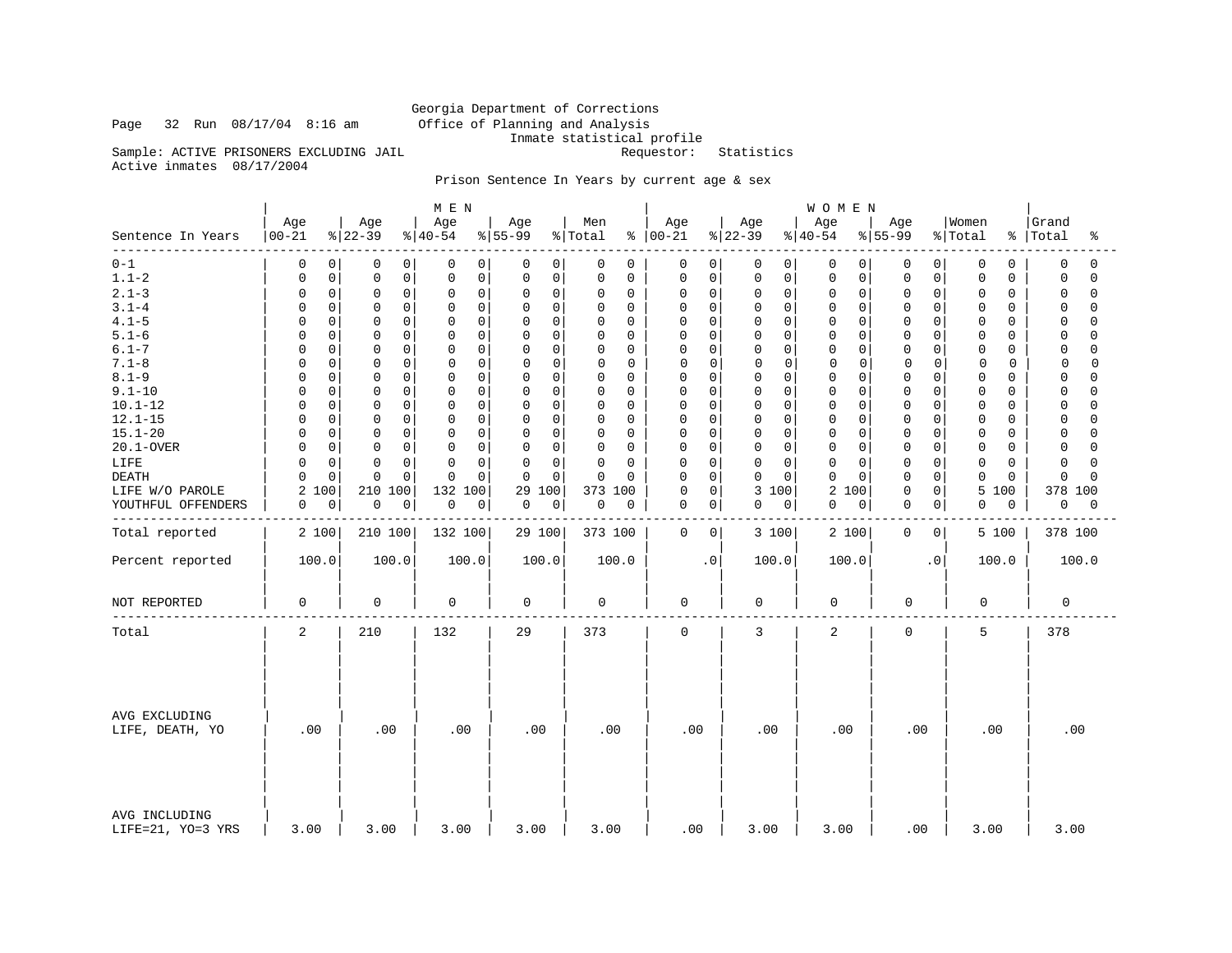Page 33 Run  $08/17/04$  8:16 am

#### Inmate statistical profile

Sample: ACTIVE PRISONERS EXCLUDING JAIL Requestor: Statistics Active inmates 08/17/2004

Probation To Follow Prison by current age & sex

| Prob After Prison                      | Age<br>$ 00 - 21 $                      | Age<br>$8122 - 39$  | M E N<br>Age<br>$ 40-54 $ | Aqe<br>$8155 - 99$ | Men<br>% Total<br>៖ | Aqe<br>$ 00-21 $  | Age<br>$8 22-39$                                    | <b>WOMEN</b><br>Age<br>Age<br>$8 40-54$<br>$ 55-99 $ | Women<br>% Total<br>% $\vert$                             | Grand<br>Total  |
|----------------------------------------|-----------------------------------------|---------------------|---------------------------|--------------------|---------------------|-------------------|-----------------------------------------------------|------------------------------------------------------|-----------------------------------------------------------|-----------------|
| PROBATION TO<br>FOLLOW<br>NO PROBATION | $\mathbf{0}$<br>0 <sup>1</sup><br>2 100 | 8<br>4<br>202<br>96 | 9<br>93<br>123            | 3 <br>28<br>97     | 18<br>95<br>355     | 0<br>$\mathbf{0}$ | 0 <sup>1</sup><br>0<br>0<br>0 <sup>1</sup><br>3 100 | 0<br>0<br>0<br>2 100<br>$\mathbf 0$                  | 0 <sup>1</sup><br>0<br>$\circ$<br>0 <sup>1</sup><br>5 100 | 18<br>360<br>95 |
| Total reported                         | 2 100                                   | 210 100             | 132 100                   | 29 100             | 100<br>373          | 0                 | 3 100<br>0                                          | 2 100<br>0                                           | 5 100<br>$\circ$                                          | 378 100         |
| Percent reported                       | 100.0                                   | 100.0               | 100.0                     | 100.0              | 100.0               |                   | .0 <sup>1</sup><br>100.0                            | 100.0                                                | 100.0<br>.0 <sup>1</sup>                                  | 100.0           |
| NOT REPORTED                           | $\mathbf 0$                             | $\mathbf 0$         | $\mathbf 0$               | $\mathbf 0$        | $\mathbf 0$         | $\mathbf 0$       | $\Omega$                                            | 0<br>$\Omega$                                        |                                                           | $\mathbf 0$     |
| Total                                  | 2                                       | 210                 | 132                       | 29                 | 373                 | 0                 |                                                     | 2<br>$\mathbf 0$                                     | 5                                                         | 378             |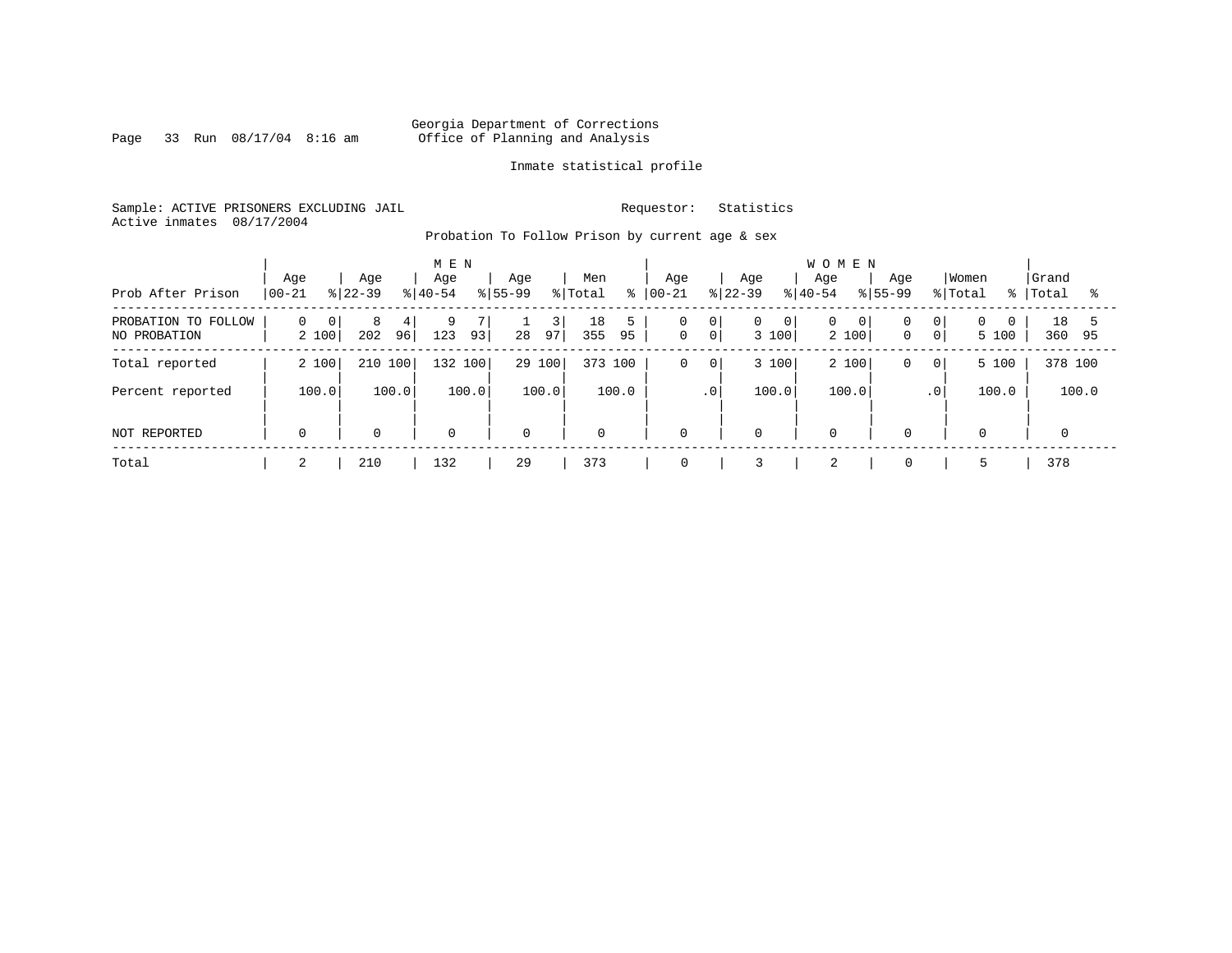Page 34 Run  $08/17/04$  8:16 am

#### Inmate statistical profile

Sample: ACTIVE PRISONERS EXCLUDING JAIL Requestor: Statistics Active inmates 08/17/2004

Admission Type by current age & sex

|                      |           |          |          |             | M E N     |          |           |          |              |          |           |             |          |          | <b>WOMEN</b>   |              |           |           |          |              |              |          |  |
|----------------------|-----------|----------|----------|-------------|-----------|----------|-----------|----------|--------------|----------|-----------|-------------|----------|----------|----------------|--------------|-----------|-----------|----------|--------------|--------------|----------|--|
|                      | Age       |          | Age      |             | Age       |          | Age       |          | Men          |          | Age       |             | Age      |          | Age            |              | Age       |           | Women    |              | Grand        |          |  |
| Admission Type       | $00 - 21$ |          | $ 22-39$ |             | $8 40-54$ |          | $8 55-99$ |          | % Total      | ႜ        | $00 - 21$ |             | $ 22-39$ |          | $8140 - 54$    |              | $8 55-99$ |           | % Total  | ႜ            | Total        | °        |  |
| COMMITTED FROM COURT | 0         | $\Omega$ | 58       | 28          | 38        | 29       |           | 24       | 103          | 28       | 0         | 0           | 2        | 67       | $\Omega$       | 0            | O         | 0         | 2        | 40           | 105          | 28       |  |
| RETURN APPEAL/BOND   |           | $\Omega$ | $\Omega$ | $\mathbf 0$ | U         | $\Omega$ | $\Omega$  | $\Omega$ | $\Omega$     | $\Omega$ | 0         | $\Omega$    | 0        | $\Omega$ | $\Omega$       | $\Omega$     | $\cap$    | $\Omega$  | $\Omega$ | $\Omega$     | $\Omega$     | $\Omega$ |  |
| PAROLE REV/NEW SENT  |           | $\Omega$ | 13       | 6           | 16        | 12       |           | 10       | 32           | 9        | O         | $\Omega$    |          | 0        | $\Omega$       | $\Omega$     | $\cap$    | $\Omega$  | $\Omega$ | U            | 32           | 8        |  |
| PAR REV/NO NEW SENT  |           | $\cap$   | 3        |             |           |          | $\Omega$  | $\Omega$ | 4            | 1        | U         | $\Omega$    | U        | $\Omega$ | $\Omega$       | O            |           |           | $\Omega$ |              | 4            |          |  |
| PROB VIOL/TOTAL REV  |           | $\cap$   | $\Omega$ | 0           |           | O        | $\Omega$  | O        | $\Omega$     | $\Omega$ | Ω         | $\mathbf 0$ | U        | $\Omega$ | $\Omega$       | U            |           |           | $\Omega$ |              | O            | O        |  |
| PROB VIOL/PARTIAL    |           |          |          | 0           |           |          |           | O        | 2            |          |           | $\mathbf 0$ |          | $\Omega$ | $\Omega$       | U            |           |           | $\Omega$ |              |              |          |  |
| ADMIT FM OTHER CUST  |           |          | ∩        | 0           |           | 0        | O         | U        | $\Omega$     | 0        | Ω         | $\mathbf 0$ |          | O        | $\Omega$       | U            |           |           | $\Omega$ |              |              |          |  |
| SHOCK INCARCERATION  |           | $\cap$   | $\Omega$ | 0           |           | 0        | O         | O        | $\Omega$     | $\Omega$ | U         | $\mathbf 0$ | U        | O        | $\Omega$       | O            |           | $\cap$    | 0        | U            | U            |          |  |
| PROB REV/REMAINDER   |           | $\Omega$ |          | 3           |           | 2        | $\Omega$  | O        | 10           | κ        | Λ         | $\Omega$    | U        | $\Omega$ | <sup>0</sup>   | <sup>0</sup> | n         | $\cap$    | $\Omega$ | <sup>0</sup> | 10           |          |  |
| NEW SENT/PAR REV PND |           | $\Omega$ | $\cap$   | $\Omega$    |           | 1        | $\Omega$  | $\Omega$ | $\mathbf{1}$ | $\Omega$ | U         | $\Omega$    | U        | $\Omega$ | $\cap$         | <sup>n</sup> |           | $\Omega$  | $\Omega$ | $\Omega$     | $\mathbf{1}$ | $\cap$   |  |
| LIFE W/O PAROLE      |           | .00      | 128      | 61          | 71        | 54       | 19        | 66       | 220          | 59       | Ω         | $\mathbf 0$ |          | 33       | $\overline{c}$ | 100          |           | $\Omega$  | 3        | 60           | 223          | 59       |  |
| PAROLE REV BOOT CAMP |           | $\Omega$ | $\Omega$ | 0           |           | $\Omega$ | $\Omega$  | $\Omega$ | O            | $\Omega$ | 0         | $\Omega$    | 0        | $\Omega$ | <sup>0</sup>   | $\Omega$     |           | $\Omega$  | $\Omega$ | U            | O            | $\Omega$ |  |
| PAR REV/RSN UNKNOWN  |           | $\Omega$ | ∩        | 0           |           |          | $\Omega$  | U        |              | $\Omega$ | Ω         | $\Omega$    | U        | $\Omega$ | $\Omega$       | $\Omega$     |           | $\Omega$  | $\Omega$ | ∩            |              | U        |  |
| PROBATION/PAROLE REV |           | $\Omega$ | ∩        | 0           |           | $\Omega$ | O         | U        | $\Omega$     | $\Omega$ | Ω         | $\Omega$    | U        | $\cap$   | $\Omega$       | $\Omega$     |           | ∩         | $\Omega$ |              | O            | U        |  |
| PB PAROLE RESCINDED  |           | $\cap$   | $\cap$   | O           | U         | $\Omega$ | O         | U        | $\Omega$     | $\cap$   | Λ         | $\Omega$    |          | $\Omega$ | $\cap$         | U            |           |           | $\Omega$ |              | U            | U        |  |
| PROB REVOC/SPEC COND |           | ∩        | $\Omega$ | 0           | U         | O        | $\Omega$  | O        | $\Omega$     | $\Omega$ | Λ         | $\mathbf 0$ | U        | $\Omega$ | $\Omega$       | U            |           |           | $\Omega$ |              |              | U        |  |
| PAR REV/REVOC CENTER |           | $\Omega$ | ∩        | 0           | U         | O        |           | O        |              | $\Omega$ | Ω         | $\mathbf 0$ | U        | $\Omega$ | $\Omega$       | U            |           |           | O        |              |              |          |  |
| INFORMATION ONLY     |           |          | ∩        | 0           |           | 0        |           | O        |              | O        |           | $\mathbf 0$ |          | O        | $\Omega$       |              |           |           | O        |              |              |          |  |
| INCOMPLETE SENT PKG  |           |          | ∩        | 0           |           | 0        | O         | O        | $\Omega$     | 0        | Ω         | $\mathbf 0$ |          | O        | $\Omega$       | U            |           |           | 0        |              |              |          |  |
| HANCOCK REVOC CENTER |           | $\Omega$ | $\Omega$ | 0           | U         | 0        | 0         | O        | $\Omega$     | $\Omega$ | U         | $\mathbf 0$ | U        | $\Omega$ | $\Omega$       | O            |           | $\cap$    | 0        | U            |              |          |  |
| WHITWORTH DETENTION  |           | $\Omega$ | $\Omega$ | $\Omega$    | U         | 0        | $\Omega$  | O        | $\Omega$     | $\Omega$ | U         | $\Omega$    | U        | $\Omega$ | $\Omega$       | $\Omega$     | ∩         | $\Omega$  | $\Omega$ | U            |              |          |  |
| DCYS AT RISK         |           | $\Omega$ | $\Omega$ | 0           |           | 0        | 0         | $\Omega$ | 0            | $\Omega$ | U         | $\Omega$    | 0        | $\Omega$ | $\Omega$       | $\Omega$     |           | $\Omega$  | $\Omega$ | U            | U            |          |  |
| <b>OTHER</b>         | $\Omega$  | 0        | $\Omega$ | 0           | U         | 0        | $\Omega$  | 0        | $\Omega$     | $\Omega$ | 0         | $\mathbf 0$ | U        | $\Omega$ | $\Omega$       | 0            | $\cap$    | 0         | $\Omega$ |              |              |          |  |
| Total reported       | 2 100     |          | 210 100  |             | 132 100   |          | 29 100    |          | 373 100      |          | $\Omega$  | $\Omega$    |          | 3 100    |                | 2 100        | $\Omega$  | 0         |          | 5 100        | 378 100      |          |  |
| Percent reported     | 100.0     |          |          | 100.0       |           | 100.0    |           | 100.0    |              | 100.0    |           | . 0         |          | 100.0    | 100.0          |              |           | $\cdot$ 0 |          | 100.0        |              | 100.0    |  |
| <b>UNKNOWN</b>       | 0         |          | 0        |             | 0         |          | 0         |          | 0            |          | 0         |             | 0        |          | 0              |              | 0         |           | 0        |              | 0            |          |  |
| Total                | 2         |          | 210      |             | 132       |          | 29        |          | 373          |          | 0         |             | 3        |          | 2              |              | 0         |           | 5        |              | 378          |          |  |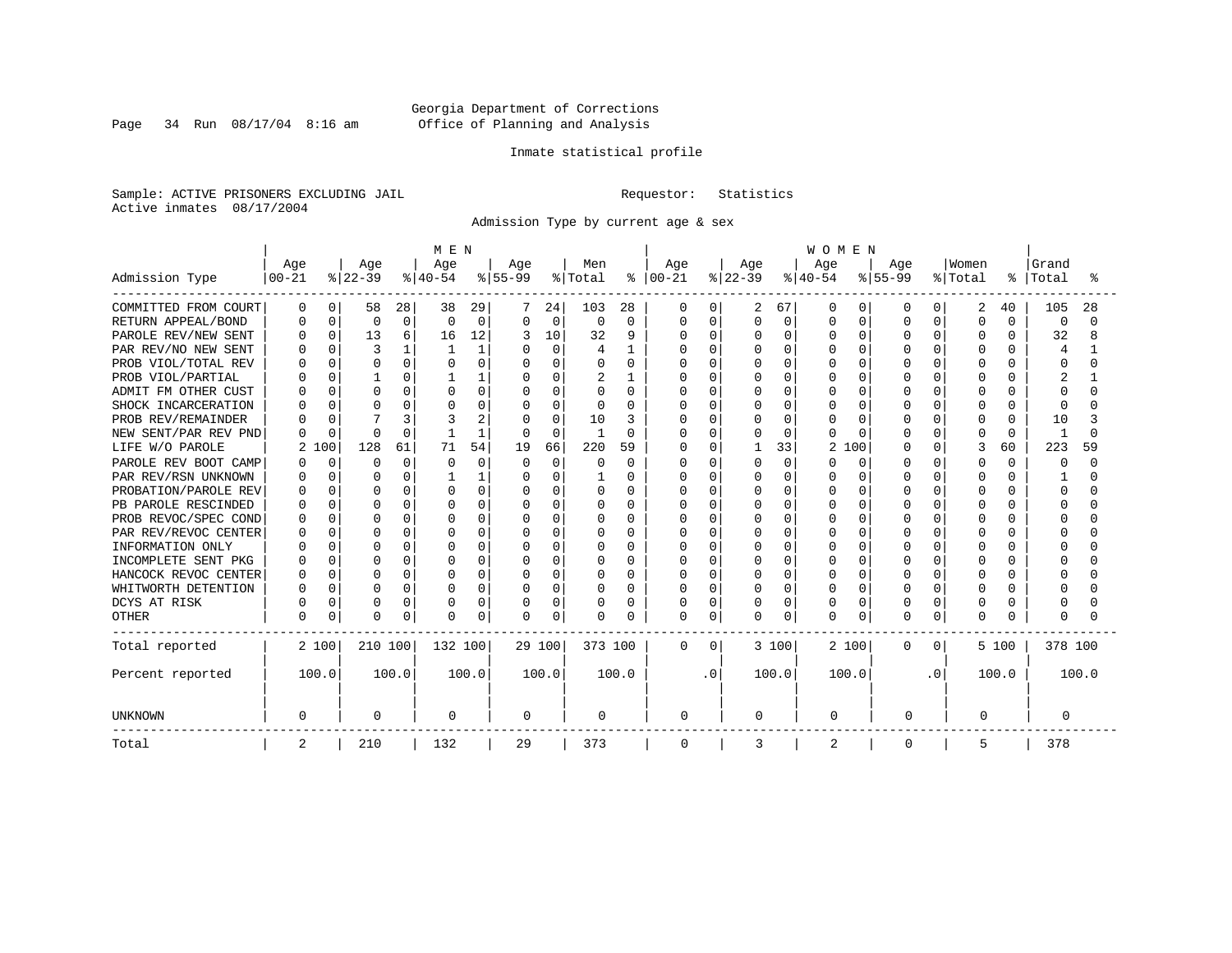Page 35 Run  $08/17/04$  8:16 am

#### Inmate statistical profile

Sample: ACTIVE PRISONERS EXCLUDING JAIL Requestor: Statistics Active inmates 08/17/2004 Release Type by current age & sex

|              |                    |                    | M E N |                                                    |                                                                                                       |                                  |     | <b>WOMEN</b>                     |                  |                    |
|--------------|--------------------|--------------------|-------|----------------------------------------------------|-------------------------------------------------------------------------------------------------------|----------------------------------|-----|----------------------------------|------------------|--------------------|
| Release Type | Age<br>$ 00 - 21 $ | Age<br>$8122 - 39$ | Age   | Age<br>$ \frac{1}{6} $ 40-54 $ \frac{1}{6} $ 55-99 | Men<br>$ \text{\texttt{Total}} \quad \text{\texttt{\$}} \;  00-21 \quad \text{\texttt{\$}} \;  22-39$ | Age                              | Age | Age<br>Age<br>$ 40-54 \t  55-99$ | Women<br>% Total | Grand<br>%   Total |
| Active       | 2 100              |                    |       |                                                    | 210 100   132 100   29 100   373 100   0 0   3 100                                                    |                                  |     | 2 100   0 0   5 100   378 100    |                  |                    |
| Total        | -2                 | 210                | 132   | 29                                                 | $\vert$ 373                                                                                           | $\begin{array}{ccc} \end{array}$ |     | 3   2  <br>$\overline{0}$        |                  | 378                |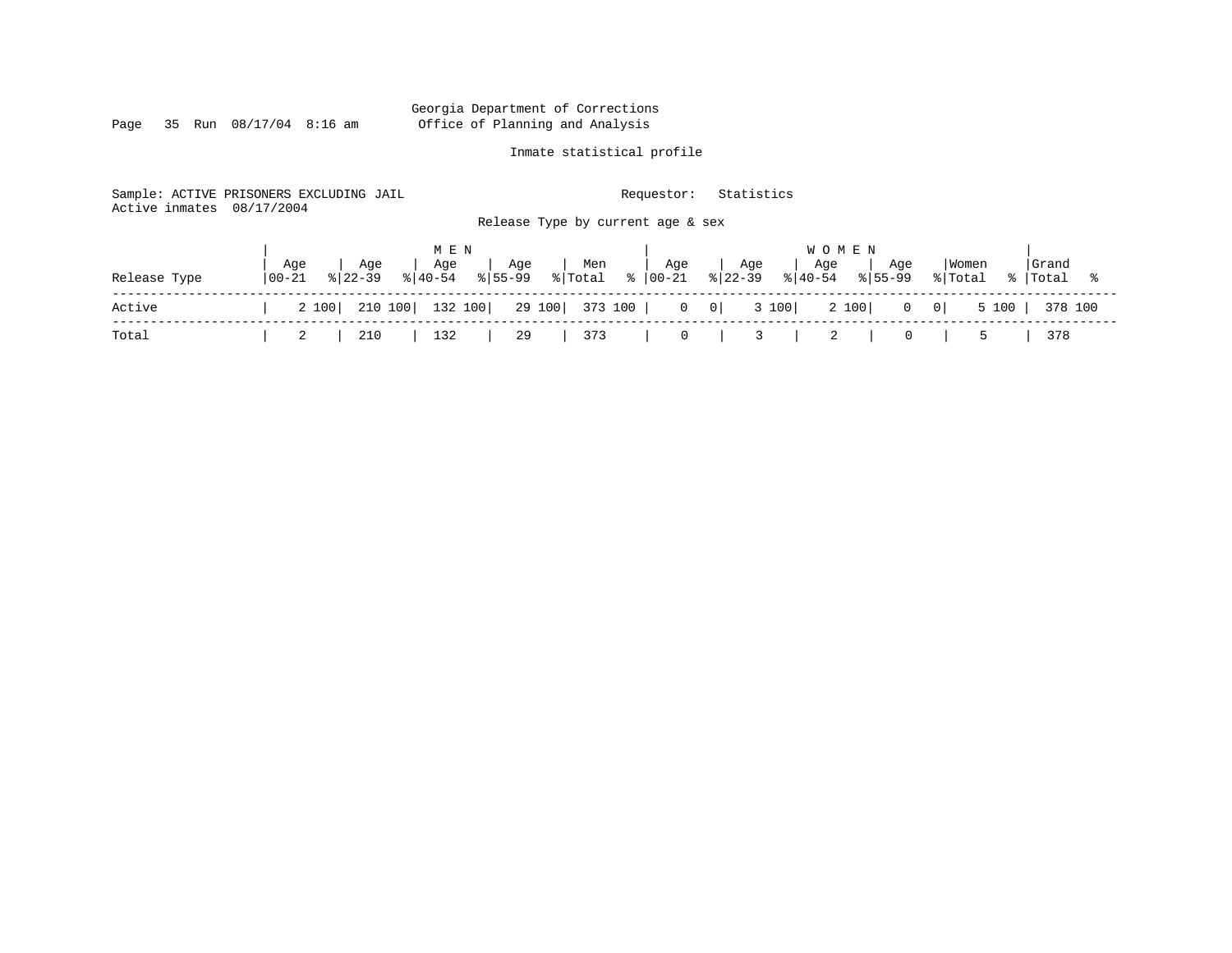Page 36 Run  $08/17/04$  8:16 am

### Inmate statistical profile

|                           | Sample: ACTIVE PRISONERS EXCLUDING JAIL |                                          | Requestor:                                     | Statistics                                                   |                                                      |
|---------------------------|-----------------------------------------|------------------------------------------|------------------------------------------------|--------------------------------------------------------------|------------------------------------------------------|
| Active inmates 08/17/2004 |                                         |                                          |                                                |                                                              |                                                      |
|                           |                                         |                                          | Inst By Group by current age & sex             |                                                              |                                                      |
|                           |                                         |                                          |                                                |                                                              |                                                      |
|                           |                                         | M E N                                    |                                                | <b>WOMEN</b>                                                 |                                                      |
|                           | Age<br>Age<br>  00-21<br>$8122 - 39$    | Age<br>Age<br>$8155 - 99$<br>$8140 - 54$ | Age<br>Men<br>$\frac{1}{6}$   00-21<br>% Total | Age<br>Age<br>Age<br>$8122 - 39$<br>$ 40-54 $<br>$8155 - 99$ | Grand<br>Women<br>% Total<br>%  Total                |
| Inst By Group             |                                         |                                          |                                                |                                                              |                                                      |
| State prison              | 210 100<br>2 100                        | 132 100<br>29 100                        | 373 100  <br>$0 \quad 0$                       | 3 100<br>2 100<br>$\overline{0}$                             | $5 100$  <br>$\overline{\phantom{0}}$ 0  <br>378 100 |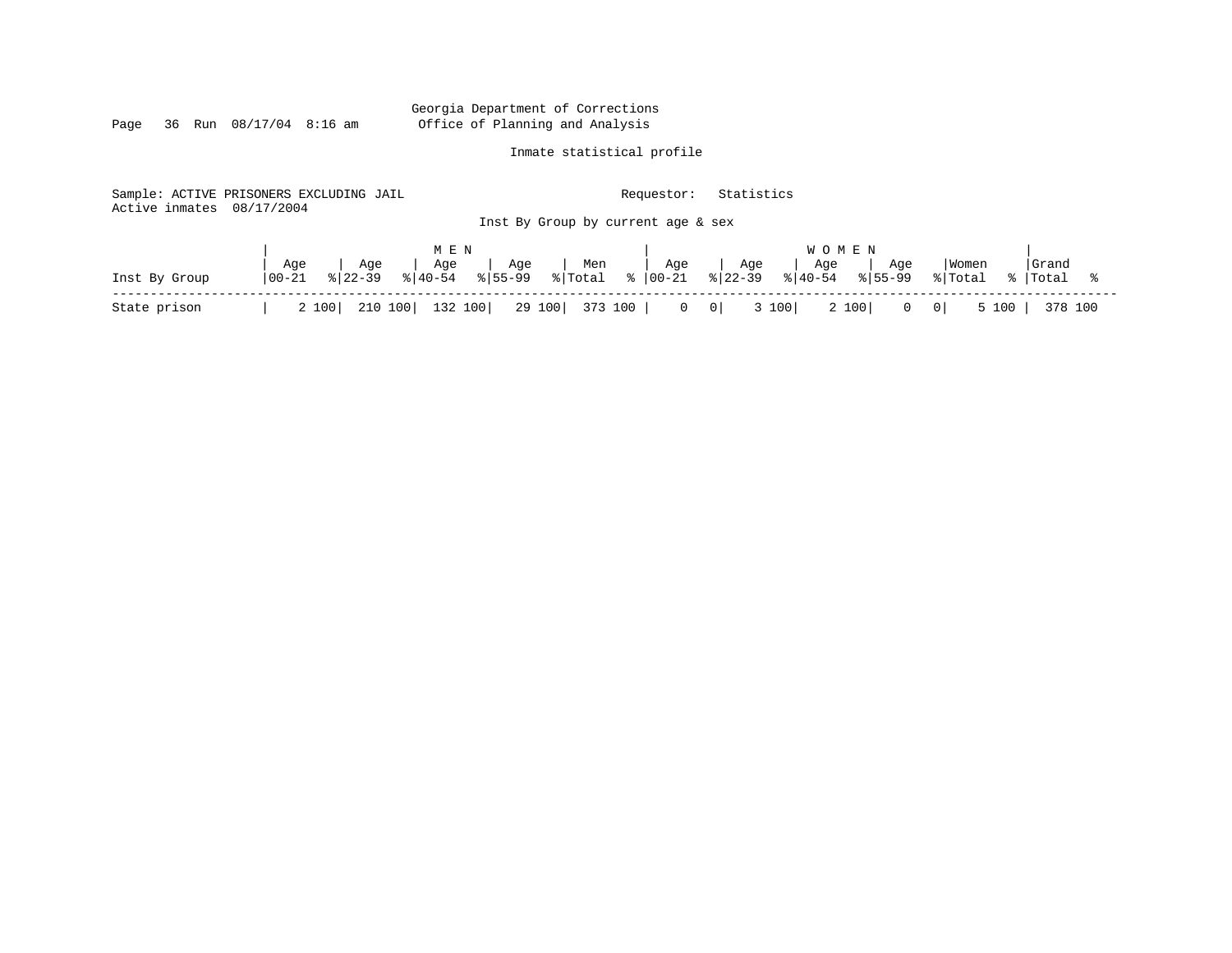Page 37 Run  $08/17/04$  8:16 am

#### Inmate statistical profile

Sample: ACTIVE PRISONERS EXCLUDING JAIL Requestor: Statistics Active inmates 08/17/2004

Institution by current age & sex

|                      |           |             |          |          | MEN          |                |                |          |             |                |              |             |                |          | WOMEN     |          |              |                 |                |              |                |                |
|----------------------|-----------|-------------|----------|----------|--------------|----------------|----------------|----------|-------------|----------------|--------------|-------------|----------------|----------|-----------|----------|--------------|-----------------|----------------|--------------|----------------|----------------|
|                      | Age       |             | Age      |          | Age          |                | Age            |          | Men         |                | Age          |             | Age            |          | Age       |          | Age          |                 | Women          |              | Grand          |                |
| Institution          | $00 - 21$ |             | $ 22-39$ |          | $ 40-54$     |                | $8 55-99$      |          | % Total     | နွ             | $ 00 - 21$   |             | $ 22-39$       |          | $8 40-54$ |          | $8155 - 99$  |                 | % Total        | ႜ            | Total          |                |
| Ware Prison          |           | 0           | 14       |          | 13           | 10             |                |          | 29          | 8              | 0            | $\Omega$    | 0              | 0        | O         | $\Omega$ | O            | 0               | 0              |              | 29             |                |
| Phillips Prison      |           | $\Omega$    | 8        | 4        | б            | 5              | $\Omega$       | 0        | 14          | 4              | 0            | $\mathbf 0$ | 0              | $\Omega$ | U         | $\Omega$ | U            | 0               | $\Omega$       | $\Omega$     | 14             |                |
| Arrendale Prison     |           | $\Omega$    | 9        | 4        | 8            | 6              | $\Omega$       | 0        | 17          | 5              | <sup>0</sup> | $\Omega$    | <sup>0</sup>   | $\Omega$ | U         | $\Omega$ | U            | $\Omega$        | $\Omega$       | $\Omega$     | 17             | $\overline{4}$ |
| Georgia State Prison |           | 0           | 29       | 14       | 16           | 12             | 6              | 21       | 51          | 14             |              | $\Omega$    |                | $\Omega$ |           | $\Omega$ |              | $\cap$          | $\Omega$       |              | 51             | 13             |
| Mens Prison          | U         | $\cap$      | $\Omega$ | $\Omega$ | $\cap$       | $\Omega$       |                | 3        |             | $\cap$         | Λ            | $\Omega$    | <sup>0</sup>   | $\Omega$ | U         | $\Omega$ | ∩            | <sup>n</sup>    | $\cap$         | ∩            | $\mathbf{1}$   | $\cap$         |
| Jackson Prison-Diag  | ∩         |             |          | 2        |              | 2              | $\Omega$       | $\Omega$ |             |                |              | $\Omega$    | <sup>0</sup>   | $\Omega$ | U         | O        | $\cap$       | $\cap$          | $\cap$         |              |                |                |
| Jackson Prison-Perm  | n         | 0           |          | $\Omega$ |              |                | $\Omega$       | O        |             | $\Omega$       | U            | $\Omega$    | ი              | $\Omega$ | U         | $\Omega$ | ∩            | O.              | $\Omega$       |              |                |                |
| Coastal Prison       |           | $\Omega$    |          | 3        |              | $\overline{2}$ |                | $\Omega$ | 9           | $\overline{c}$ |              | $\Omega$    | Ω              | $\Omega$ | $\Omega$  | $\Omega$ | $\Omega$     | $\cap$          | $\Omega$       | $\cap$       | 9              |                |
| Central Prison       |           | $\Omega$    | $\Omega$ | $\Omega$ |              | O              |                | 3        |             | $\Omega$       |              | $\Omega$    | <sup>0</sup>   | $\Omega$ | U         | $\Omega$ | $\cap$       | U               | $\cap$         | <sup>n</sup> |                |                |
| Augusta Med Prison   |           | $\Omega$    | 8        | 4        |              | 2              |                | 14       | 15          | 4              | U            | $\Omega$    |                | $\Omega$ | U         | O        | U            | U               | $\Omega$       | 0            | 15             |                |
| Valdosta Prison      |           | 0           | 26       | 12       | 14           | 11             |                | 0        | 40          | 11             | U            | $\Omega$    | U              | $\Omega$ | U         | $\Omega$ | $\cap$       | 0               | $\Omega$       | $\Omega$     | 40             | 11             |
| Hays Prison          |           | 50          | 15       | 7        | 12           | 9              |                | 14       | 32          | 9              | U            | $\Omega$    | N              | U        | 0         | $\Omega$ | O            |                 | $\Omega$       | $\Omega$     | 32             |                |
| Hancock Prison       |           | $\mathbf 0$ | 18       | 9        | 5            | 4              |                | 3        | 24          | 6              | U            | $\Omega$    | <sup>0</sup>   | $\Omega$ | U         | O        | U            | O.              | $\Omega$       | $\Omega$     | 24             |                |
| Telfair Prison       |           | 50          | 24       | 11       | 21           | 16             | $\overline{2}$ | 7        | 48          | 13             | U            | $\Omega$    | O              | $\cap$   | 0         | $\Omega$ | $\cap$       |                 | $\Omega$       | $\Omega$     | 48             | 13             |
| Macon Prison         |           | $\mathbf 0$ | 24       | 11       | 19           | 14             | 3              | 10       | 46          | 12             | 0            | $\Omega$    | 0              | $\Omega$ | $\Omega$  | $\Omega$ | $\Omega$     | $\cap$          | $\Omega$       | $\Omega$     | 46             | 12             |
| Smith Prison         |           | $\Omega$    | 23       | 11       | 9            | 7              |                | 17       | 37          | 10             | U            | $\Omega$    | 0              | $\Omega$ | U         | $\cap$   | <sup>0</sup> | U               | $\Omega$       | <sup>0</sup> | 37             | 10             |
| Washingtn Women Pris | $\cap$    | $\Omega$    | $\Omega$ | $\Omega$ | <sup>0</sup> | $\Omega$       | $\Omega$       | 0        |             | $\Omega$       | <sup>0</sup> | $\Omega$    | $\Omega$       | $\Omega$ | 2         | 100      | $\cap$       | $\cap$          | $\overline{c}$ | 40           | 2              |                |
| Baldwin Prison       | U         | $\Omega$    |          | 0        | U            | $\Omega$       | $\Omega$       | 0        |             | $\Omega$       | 0            | $\Omega$    | 0              | $\Omega$ | U         | $\Omega$ | $\cap$       | $\cap$          | $\Omega$       | <sup>0</sup> |                |                |
| Metro Womens Prison  | 0         | 0           | 0        | 0        | $\Omega$     | 0              | 0              | 0        | 0           | $\Omega$       | 0            | 0           | $\overline{2}$ | 67       | U         | 0        | 0            | $\Omega$        | $\overline{2}$ | 40           | $\overline{2}$ |                |
| Pulaski Womens Pris  | 0         | 0           | $\Omega$ | 0        | U            | $\Omega$       | $\Omega$       | 0        | $\mathbf 0$ | $\Omega$       | 0            | $\Omega$    |                | 33       | U         | $\Omega$ | <sup>0</sup> | 0               |                | 20           |                |                |
| Total reported       |           | 4 100       | 420 100  |          | 264 100      |                |                | 58 100   | 746 100     |                | 0            | $\Omega$    |                | 6 100    | 4 100     |          | 0            | 0               | 10 100         |              | 756 100        |                |
| Percent reported     |           | 100.0       |          | 100.0    |              | 100.0          |                | 100.0    |             | 100.0          |              | . 0         |                | 100.0    | 100.0     |          |              | .0 <sub>1</sub> |                | 100.0        |                | 100.0          |
| Not Reported         | 0         |             | $\Omega$ |          | 0            |                | $\Omega$       |          | 0           |                | 0            |             | 0              |          | 0         |          | $\Omega$     |                 | $\Omega$       |              | $\Omega$       |                |
| Total                | 2         |             | 210      |          | 132          |                | 29             |          | 373         |                | 0            |             | 3              |          | 2         |          | $\Omega$     |                 | 5              |              | 378            |                |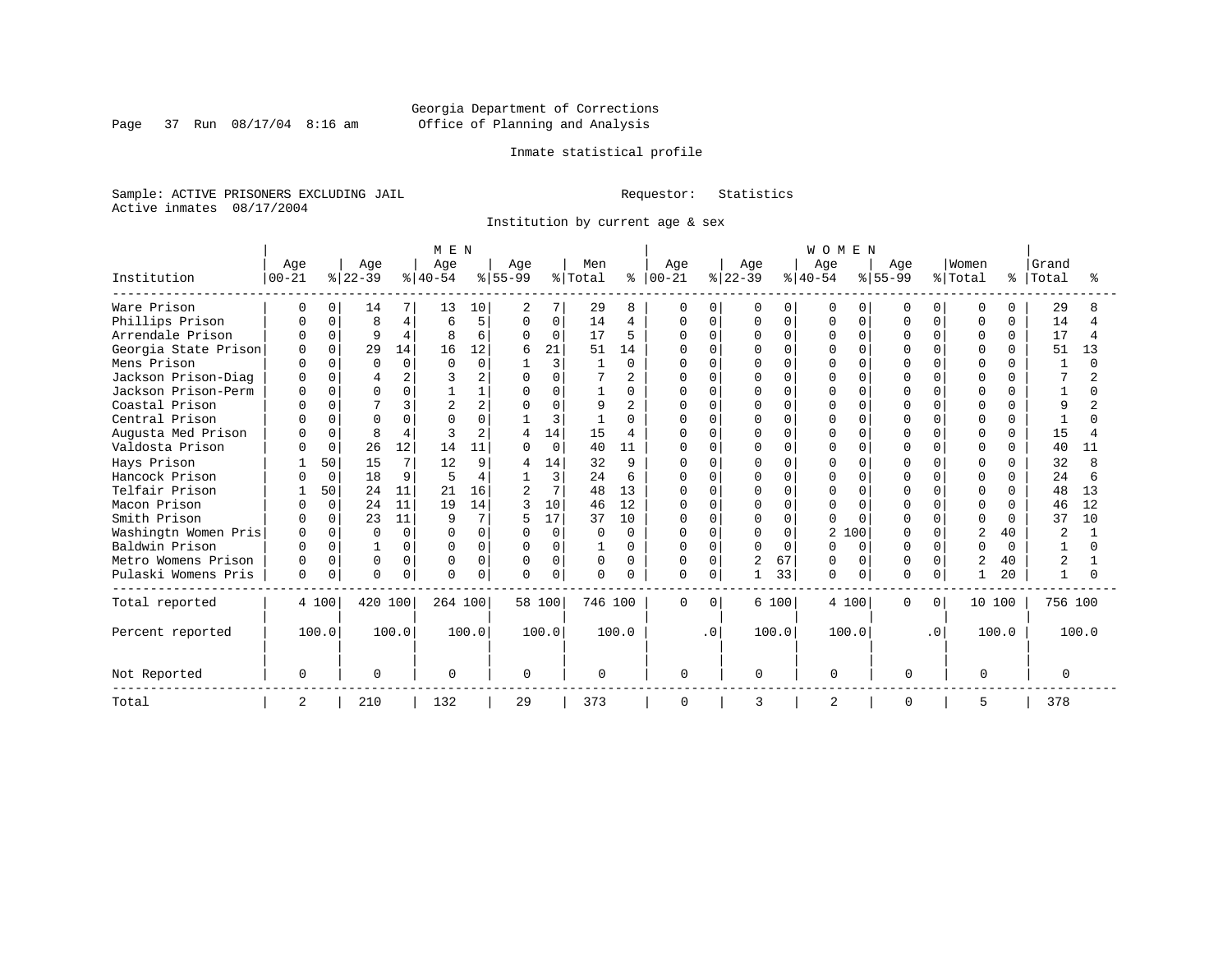Page 38 Run  $08/17/04$  8:16 am

#### Inmate statistical profile

Sample: ACTIVE PRISONERS EXCLUDING JAIL Requestor: Statistics Active inmates 08/17/2004

Misdemeanors And Felonies by current age & sex

| Crime Type            | Age<br>$ 00-21$         | Age<br>$8122 - 39$                    | M E N<br>Age<br>$8 40-54$                 | Age<br>$8155 - 99$<br>% Total              | Men<br>ႜ          | Aqe<br>$ 00 - 21 $              | Age<br>$8 22-39$                        | <b>WOMEN</b><br>Age<br>Age<br>$8 40-54$<br>$8155 - 99$ | Women<br>% Total<br>- န ၂                                               | Grand<br>Total<br>°≈   |
|-----------------------|-------------------------|---------------------------------------|-------------------------------------------|--------------------------------------------|-------------------|---------------------------------|-----------------------------------------|--------------------------------------------------------|-------------------------------------------------------------------------|------------------------|
| MISDEMEANOR<br>FELONY | $\overline{0}$<br>2 100 | $\Omega$<br>0 <sup>1</sup><br>210 100 | $\mathbf{0}$<br>$\overline{0}$<br>132 100 | $\overline{0}$<br>0 <sup>1</sup><br>29 100 | 0<br>0<br>373 100 | 0<br> 0 <br>0 <sup>1</sup><br>0 | $\overline{0}$<br>$\mathbf{0}$<br>3 100 | 0<br>0<br>0 <sup>1</sup><br>2 100<br>$\mathbf 0$       | $\overline{0}$<br>0 <sup>1</sup><br>$\Omega$<br>$\overline{0}$<br>5 100 | $0 \quad 0$<br>378 100 |
| Total reported        | 2 100                   | 210 100                               | 132 100                                   | 29 100                                     | 373 100           | 0<br>$\overline{0}$             | 3 100                                   | 2 100<br>0                                             | 5 100<br>$\overline{0}$                                                 | 378 100                |
| Percent reported      | 100.0                   | 100.0                                 | 100.0                                     | 100.0                                      | 100.0             | $\cdot$ 0                       | 100.0                                   | 100.0                                                  | 100.0<br>.0 <sup>1</sup>                                                | 100.0                  |
| NOT REPORTED          | $\mathbf 0$             | $\mathbf 0$                           | $\mathbf 0$                               | $\mathbf 0$                                | $\mathbf 0$       | $\mathbf 0$                     | $\mathbf 0$                             | $\mathbf 0$<br>$\Omega$                                | $\mathbf 0$                                                             |                        |
| Total                 | ◠<br>∠                  | 210                                   | 132                                       | 29                                         | 373               | 0                               |                                         | 2<br>$\mathbf 0$                                       | 5                                                                       | 378                    |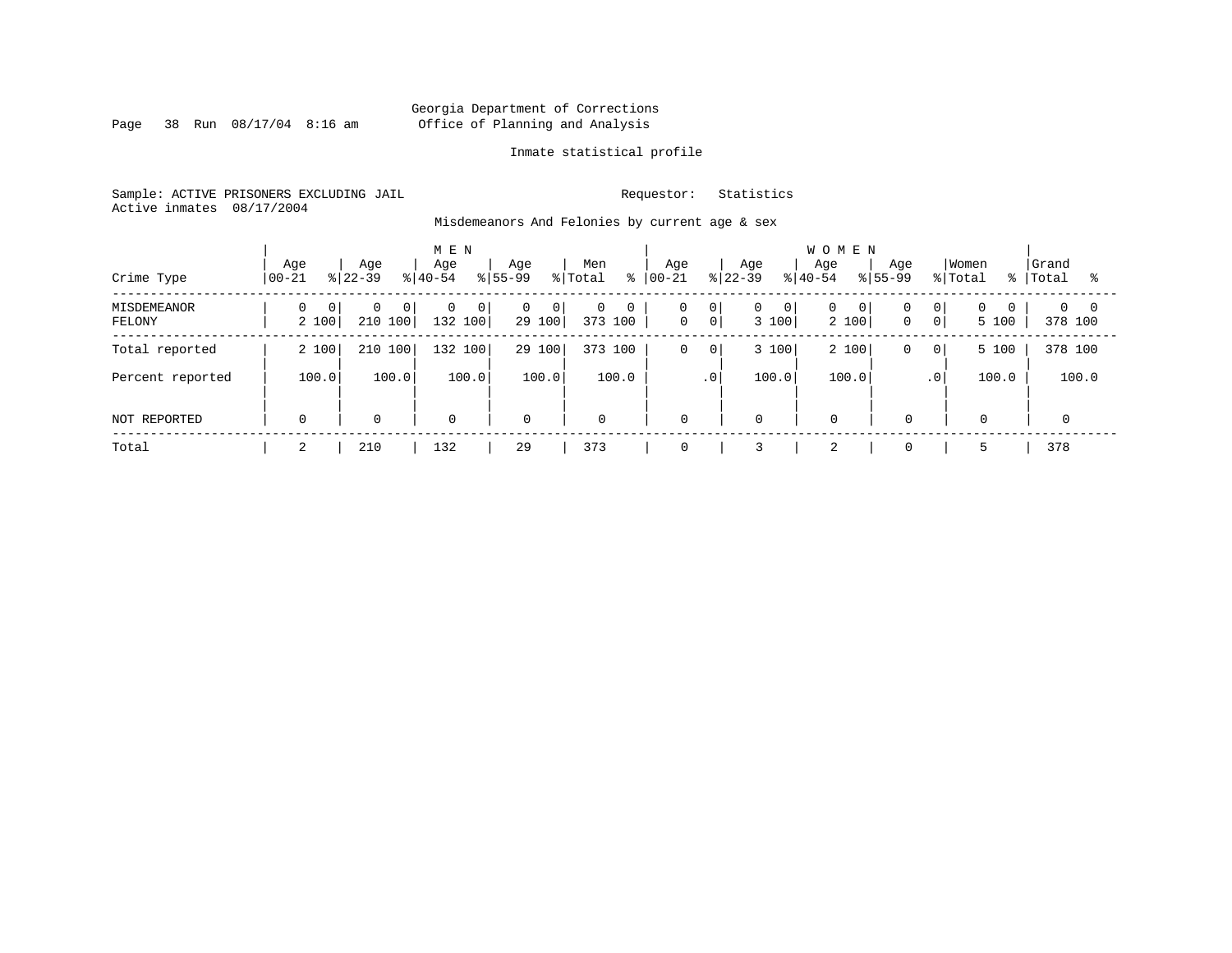Page 39 Run  $08/17/04$  8:16 am

#### Inmate statistical profile

Sample: ACTIVE PRISONERS EXCLUDING JAIL Requestor: Statistics Active inmates 08/17/2004

Crimes By Group by current age & sex

|                      |                  |             |                 |       | MEN             |             |                  |          |                |                | <b>WOMEN</b>      |             |                 |          |                 |          |                  |                |          |          |          |          |  |
|----------------------|------------------|-------------|-----------------|-------|-----------------|-------------|------------------|----------|----------------|----------------|-------------------|-------------|-----------------|----------|-----------------|----------|------------------|----------------|----------|----------|----------|----------|--|
|                      | Age<br>$00 - 21$ |             | Age<br>$ 22-39$ |       | Age<br>$ 40-54$ |             | Age<br>$8 55-99$ |          | Men<br>% Total |                | Age<br>$ 00 - 21$ |             | Age<br>$ 22-39$ |          | Age<br>$ 40-54$ |          | Age<br>$8 55-99$ |                | Women    | °        | Grand    | °        |  |
| Crimes By Group      |                  |             |                 |       |                 |             |                  |          |                | ႜ              |                   |             |                 |          |                 |          |                  |                | % Total  |          | Total    |          |  |
| HOMICIDE             |                  | 2 100       | 140             | 67    | 57              | 43          | 16               | 55       | 215            | 58             | 0                 | 0           |                 | 3 100    | 2 100           |          | 0                | 0              | 5        | 100      | 220      | 58       |  |
| ABORTION             | 0                | $\mathbf 0$ | 0               | 0     | 0               | 0           | $\mathbf 0$      | 0        | $\Omega$       | $\mathbf 0$    | 0                 | $\mathbf 0$ | 0               | 0        | 0               | 0        | $\Omega$         | 0              | $\Omega$ | 0        | 0        | $\Omega$ |  |
| BODILY INJRY&REL OFF | U                | 0           | 17              | 8     | 22              | 17          | 2                | 7        | 41             | 11             | 0                 | 0           | 0               | 0        | 0               | 0        | 0                | $\Omega$       | $\Omega$ | 0        | 41       | 11       |  |
| ARSON & REL OFF      |                  | 0           | 0               | 0     | 0               | 0           | $\Omega$         | 0        |                | 0              | Ω                 | 0           | C               | 0        | 0               | $\Omega$ | $\Omega$         | O              | $\Omega$ | O        | 0        | $\cap$   |  |
| DAMAGE OF PROPERTY   |                  | $\Omega$    | <sup>0</sup>    | 0     |                 | $\Omega$    | $\Omega$         | 0        |                | $\Omega$       | Ω                 | 0           | U               | $\Omega$ | O               | $\Omega$ | $\Omega$         | U              | $\Omega$ | $\cap$   | $\Omega$ |          |  |
| BURGLARY & REL OFF   |                  | $\Omega$    | $\Omega$        | 0     |                 | 1           | $\Omega$         | 0        |                | $\Omega$       | Ω                 | 0           | 0               | $\Omega$ | 0               | 0        | $\Omega$         | 0              | $\Omega$ | $\Omega$ | 1        |          |  |
| FORGERY & REL OFF    |                  | 0           | C               | O     |                 | 0           | $\Omega$         | 0        | $\Omega$       | 0              | Ω                 | $\mathbf 0$ | C               | $\Omega$ | 0               | 0        | $\Omega$         | O              | $\Omega$ | $\Omega$ | $\Omega$ |          |  |
| <b>THEFT</b>         |                  | 0           | $\Omega$        | 0     | $\Omega$        | $\mathbf 0$ | $\Omega$         | 0        | $\Omega$       | 0              | Ω                 | 0           | U               | $\Omega$ | O               | $\Omega$ | $\Omega$         | 0              | $\Omega$ | $\Omega$ | $\Omega$ | n        |  |
| <b>ROBBERY</b>       |                  | 0           | 28              | 13    | 22              | 17          | 8                | 28       | 58             | 16             | 0                 | 0           | Ω               | $\Omega$ | 0               | $\Omega$ | $\Omega$         | O              | $\Omega$ | $\Omega$ | 58       | 15       |  |
| SEXUAL OFFENSES      |                  | 0           | 21              | 10    | 25              | 19          |                  | 10       | 49             | 13             | 0                 | 0           | O               | $\Omega$ | O               | 0        | $\Omega$         | U              | $\Omega$ | $\Omega$ | 49       | 13       |  |
| OBSCENITY CRIMES     |                  | 0           | 0               | 0     | $\Omega$        | $\mathbf 0$ | 0                | 0        | $\Omega$       | 0              | Ω                 | 0           | 0               | $\Omega$ | 0               | 0        | $\Omega$         | 0              | $\Omega$ | $\Omega$ | $\Omega$ | $\cap$   |  |
| TREASON & REL OFF    |                  | $\Omega$    | <sup>0</sup>    | O     | O               | $\Omega$    | O                | $\Omega$ | $\left($       | $\Omega$       | Ω                 | $\mathbf 0$ | 0               | $\Omega$ | 0               | 0        | O                | 0              | $\Omega$ | O        | $\Omega$ |          |  |
| CRIMES INVOLVNG GOVT |                  | 0           | $\bigcap$       | 0     |                 | 0           | 0                | 0        |                | $\Omega$       |                   | $\mathbf 0$ | C               | $\Omega$ | $\Omega$        | $\Omega$ | $\Omega$         | O              | $\Omega$ | O        | $\Omega$ |          |  |
| FALSIFICATIONS       |                  | $\Omega$    | <sup>0</sup>    | 0     | O               | $\Omega$    | O                | $\Omega$ | $\Omega$       | $\Omega$       | Ω                 | 0           | U               | $\Omega$ | O               | $\Omega$ | $\Omega$         | 0              | $\Omega$ | O        | ∩        |          |  |
| OBSTRUCT LAW ENFORCE |                  | $\Omega$    | C               | 0     | O               | $\Omega$    | O                | O        | O              | $\Omega$       | Ω                 | 0           | C               | $\Omega$ | 0               | $\Omega$ | $\Omega$         | O              | $\Omega$ | O        | ∩        |          |  |
| DISORDERLY CONDUCT   |                  | $\Omega$    | C               | 0     |                 | $\Omega$    | O                | O        |                | $\Omega$       | Ω                 | 0           | U               | $\Omega$ | O               | $\Omega$ | O                | U              | $\Omega$ | U        | C        |          |  |
| GAMBLING & REL OFF   |                  | $\Omega$    | $\Omega$        | O     | O               | $\Omega$    | O                | $\Omega$ | O              | $\Omega$       | Ω                 | $\mathbf 0$ | U               | $\Omega$ | 0               | $\Omega$ | $\Omega$         | 0              | $\Omega$ | O        | ∩        |          |  |
| CRUELTY TO CHILDREN  |                  | $\Omega$    | <sup>0</sup>    | 0     |                 | 0           | O                | 0        |                | $\Omega$       |                   | $\mathbf 0$ | U               | $\Omega$ | 0               | $\Omega$ | $\Omega$         | 0              | $\Omega$ | O        | ∩        |          |  |
| CRIMES WITH GUNS     |                  | $\Omega$    | C               | O     |                 | $\Omega$    | $\Omega$         | O        |                | $\Omega$       | Ω                 | $\mathbf 0$ | U               | $\Omega$ | 0               | $\Omega$ | $\Omega$         | O              | $\Omega$ | $\Omega$ | ∩        |          |  |
| INVASION PRIVACY     |                  | $\Omega$    | C               | 0     | O               | 0           | O                | 0        | O              | $\Omega$       | Ω                 | 0           | O               | $\Omega$ | O               | 0        | $\Omega$         | O              | $\Omega$ | O        | ∩        |          |  |
| RACKETEERING         |                  | O           | C               | 0     |                 | $\Omega$    | O                | 0        |                | 0              | Ω                 | $\mathbf 0$ | C               | $\Omega$ | $\Omega$        | n        | O                | O              | $\Omega$ | O        | C        |          |  |
| DRUG ABUSE OFFENSES  |                  | $\Omega$    | 3               | 1     |                 | 4           | O                | $\Omega$ | 8              | $\overline{c}$ | Ω                 | 0           | O               | $\Omega$ | 0               | $\Omega$ | O                | $\Omega$       | $\Omega$ | O        | 8        |          |  |
| DRUG TRAFFICKING     |                  | $\Omega$    |                 | 0     | O               | 0           | O                | 0        |                | $\Omega$       | Ω                 | $\mathbf 0$ | 0               | $\Omega$ | 0               | 0        | $\Omega$         | 0              | $\Omega$ | O        |          |          |  |
| AUTO CRIMES          |                  | 0           | 0               | 0     | O               | 0           | 0                | 0        | $\Omega$       | 0              | Ω                 | $\mathbf 0$ | 0               | 0        | 0               | 0        | 0                | 0              | 0        | O        | $\Omega$ |          |  |
| REVENUE & CONTRABAND |                  | 0           | C               | 0     | O               | 0           | 0                | 0        |                | $\Omega$       | Ω                 | 0           | 0               | 0        | O               | 0        | $\Omega$         | 0              | $\Omega$ | O        | ∩        |          |  |
| CRIMES OF OTH STATES | U                | 0           | $\Omega$        | 0     | O               | 0           | 0                | 0        | $\Omega$       | 0              | 0                 | 0           | 0               | 0        | 0               | $\Omega$ | O                | 0              | $\Omega$ | $\Omega$ | ∩        |          |  |
| MISC. FELONIES       | 0                | 0           | 0               | 0     |                 | 0           | 0                | 0        | $\Omega$       | 0              | 0                 | 0           | 0               | 0        | 0               | $\Omega$ | 0                | 0              | $\Omega$ | 0        | $\Omega$ |          |  |
| MISDEMEANORS         | 0                | 0           | <sup>0</sup>    | 0     | 0               | 0           | 0                | 0        | $\Omega$       | 0              | 0                 | 0           | 0               | 0        | 0               | 0        | $\Omega$         | 0              | $\Omega$ | O        | 0        |          |  |
| Total reported       |                  | 2 100       | 210 100         |       | 132 100         |             |                  | 29 100   | 373 100        |                | 0                 | 0           |                 | 3 100    | 2 100           |          | 0                | $\overline{0}$ |          | 5 100    | 378 100  |          |  |
| Percent reported     |                  | 100.0       |                 | 100.0 |                 | 100.0       |                  | 100.0    |                | 100.0          |                   | . 0         |                 | 100.0    | 100.0           |          |                  | $\cdot$ 0      |          | 100.0    |          | 100.0    |  |
| NOT REPORTED         | 0                |             | $\Omega$        |       | 0               |             | 0                |          | 0              |                | 0                 |             | 0               |          | 0               |          | 0                |                | 0        |          | 0        |          |  |
| Total                | 2                |             | 210             |       | 132             |             | 29               |          | 373            |                | $\mathbf 0$       |             | 3               |          | 2               |          | $\mathbf 0$      |                | 5        |          | 378      |          |  |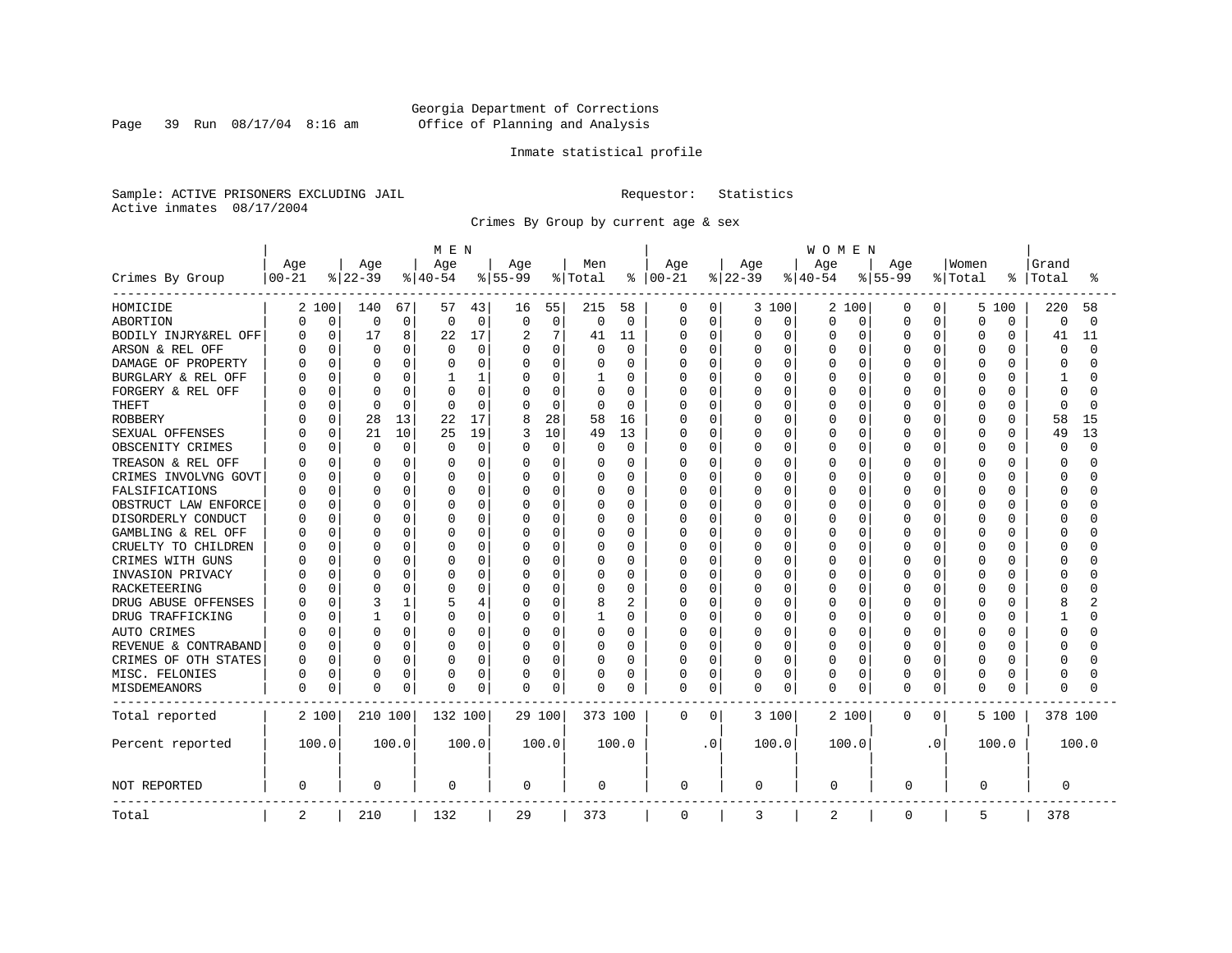Page 40 Run  $08/17/04$  8:16 am

#### Inmate statistical profile

Sample: ACTIVE PRISONERS EXCLUDING JAIL Requestor: Statistics Active inmates 08/17/2004

Most Serious Offense by current age & sex

| Most Serious Offense 00-21                                                                                                            | Age |          | Age<br>$ 22-39 $ |    | MEN<br>Age<br>$ 40-54 $ |              | Age<br>% 55-99 |          | Men<br>% Total |    | Age<br>$8   00-21$ |              | Age<br>% 22−39 |       | <b>WOMEN</b><br>Age<br>$ 40-54 $ |     | Age<br>% 55-99 | Women<br>% Total | $\approx$ 1 | Grand<br>Total |    |
|---------------------------------------------------------------------------------------------------------------------------------------|-----|----------|------------------|----|-------------------------|--------------|----------------|----------|----------------|----|--------------------|--------------|----------------|-------|----------------------------------|-----|----------------|------------------|-------------|----------------|----|
| In the table below, misdemeanors come first, and are in lower-case letters. AFTER THAT COME FELONIES, IN UPPER-CASE LETTERS.<br>NOTE: |     |          |                  |    |                         |              |                |          |                |    |                    |              |                |       |                                  |     |                |                  |             |                |    |
| <b>MURDER</b>                                                                                                                         |     | 2 100    | 140              | 67 | 56                      | 42           | 16             | 55       | 214            | 57 |                    | <sup>0</sup> |                | 3 100 | 2                                | 100 |                |                  | 5 100       | 219            | 58 |
| VOLUNTARY MANSLAUGHT                                                                                                                  |     | $\Omega$ | $\Omega$         | 0  |                         |              | $\Omega$       | $\Omega$ |                |    |                    |              |                |       |                                  |     |                |                  |             |                |    |
| KIDNAPPING                                                                                                                            |     |          | 17               | 8  | 22                      | 17           | 2              |          | 41             | 11 |                    |              |                |       |                                  |     |                |                  |             | 41             |    |
| <b>BURGLARY</b>                                                                                                                       |     |          | $\Omega$         | 0  |                         |              |                | $\Omega$ |                |    |                    |              |                |       |                                  |     |                |                  |             |                |    |
| ARMED ROBBERY                                                                                                                         |     |          | 27               | 13 | $22^{\circ}$            | 17           |                | 28       | 57             | 15 |                    |              |                |       |                                  |     |                |                  |             | 57             | 15 |
| HIJACKING MOTOR VEHI                                                                                                                  |     |          |                  | 0  |                         | <sup>n</sup> |                | $\Omega$ |                |    |                    |              |                |       |                                  |     |                |                  |             |                |    |
| <b>RAPE</b>                                                                                                                           |     |          | 17               | 8  | 20                      | 15           |                | 10       | 40             | 11 |                    |              |                |       |                                  |     |                |                  |             | 40             | 11 |
| AGGRAV SODOMY                                                                                                                         |     |          |                  | 0  |                         |              |                | $\Omega$ |                |    |                    |              |                |       |                                  |     |                |                  |             |                |    |
| AGGRAV SEXUAL BATTER                                                                                                                  |     |          |                  |    |                         |              |                |          |                |    |                    |              |                |       |                                  |     |                |                  |             |                |    |
| CHILD MOLESTATION                                                                                                                     |     |          |                  |    |                         |              |                |          |                |    |                    |              |                |       |                                  |     |                |                  |             |                |    |
| AGGRAV CHILD MOLESTA                                                                                                                  |     |          |                  |    |                         |              |                |          |                |    |                    |              |                |       |                                  |     |                |                  |             |                |    |
| VIOL GA CNTRL SBST A                                                                                                                  |     |          |                  |    |                         |              |                |          |                |    |                    |              |                |       |                                  |     |                |                  |             |                |    |
| S/D CONT SUB SCHOOL                                                                                                                   |     |          |                  |    |                         |              |                |          |                |    |                    |              |                |       |                                  |     |                |                  |             |                |    |
| S/D COCAINE                                                                                                                           |     |          |                  |    |                         |              |                |          |                |    |                    |              |                |       |                                  |     |                |                  |             |                |    |
| POSS OF COCAINE                                                                                                                       |     |          |                  |    |                         |              |                |          |                |    |                    |              |                |       |                                  |     |                |                  |             |                |    |
| ATT/CONSPRCY COMMT C                                                                                                                  |     |          |                  | 0  |                         |              |                |          |                |    | U                  |              | 0              |       |                                  |     |                |                  |             |                |    |
| Total                                                                                                                                 |     |          | 210              |    | 132                     |              | 29             |          | 373            |    |                    |              | κ              |       |                                  |     |                |                  |             | 378            |    |